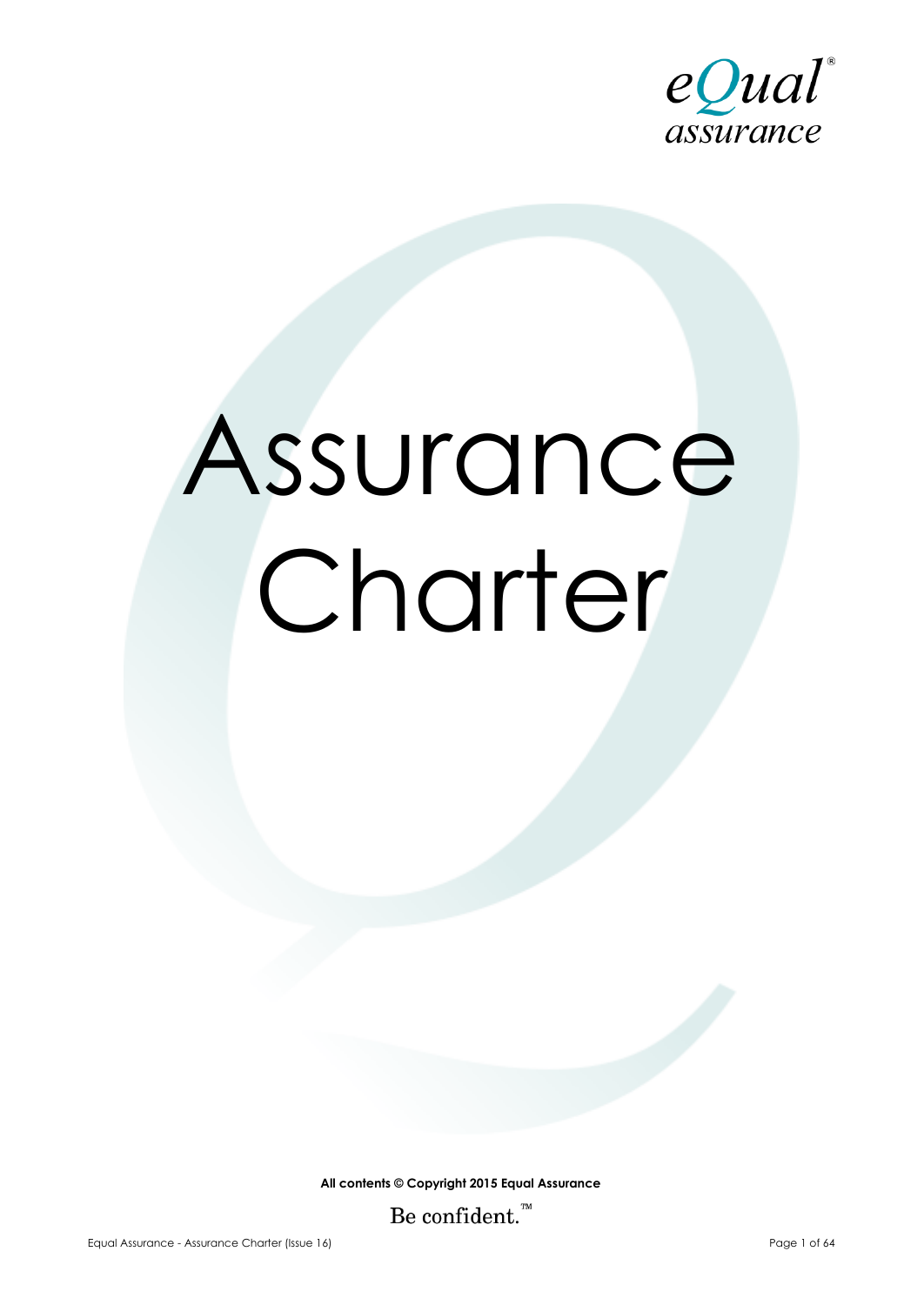

# **Table of Contents**

| Section |                                               | <b>Topic</b>                                                         | Page |
|---------|-----------------------------------------------|----------------------------------------------------------------------|------|
| 0.      |                                               |                                                                      |      |
|         | 0.1<br>0.2                                    |                                                                      |      |
| 1.      |                                               |                                                                      |      |
| 2.      |                                               |                                                                      |      |
| 3.      |                                               |                                                                      |      |
| 4.      |                                               |                                                                      |      |
|         | 4.1<br>4.2<br>4.3<br>4.4<br>4.5<br>4.6<br>4.7 |                                                                      |      |
| 5.      |                                               |                                                                      |      |
|         | 5.1<br>5.2<br>5.3                             |                                                                      |      |
| 6.      |                                               |                                                                      |      |
|         | 6.1<br>6.2                                    |                                                                      |      |
| 7.      |                                               |                                                                      |      |
|         | 7.1<br>7.2<br>7.3<br>7.4<br>7.5               | Use of individual external auditors and external technical experts29 |      |
| 8.      |                                               |                                                                      |      |
|         | 8.1<br>8.2<br>8.3<br>8.4<br>8.5<br>8.6        | Information exchange between Equal Assurance and clients37           |      |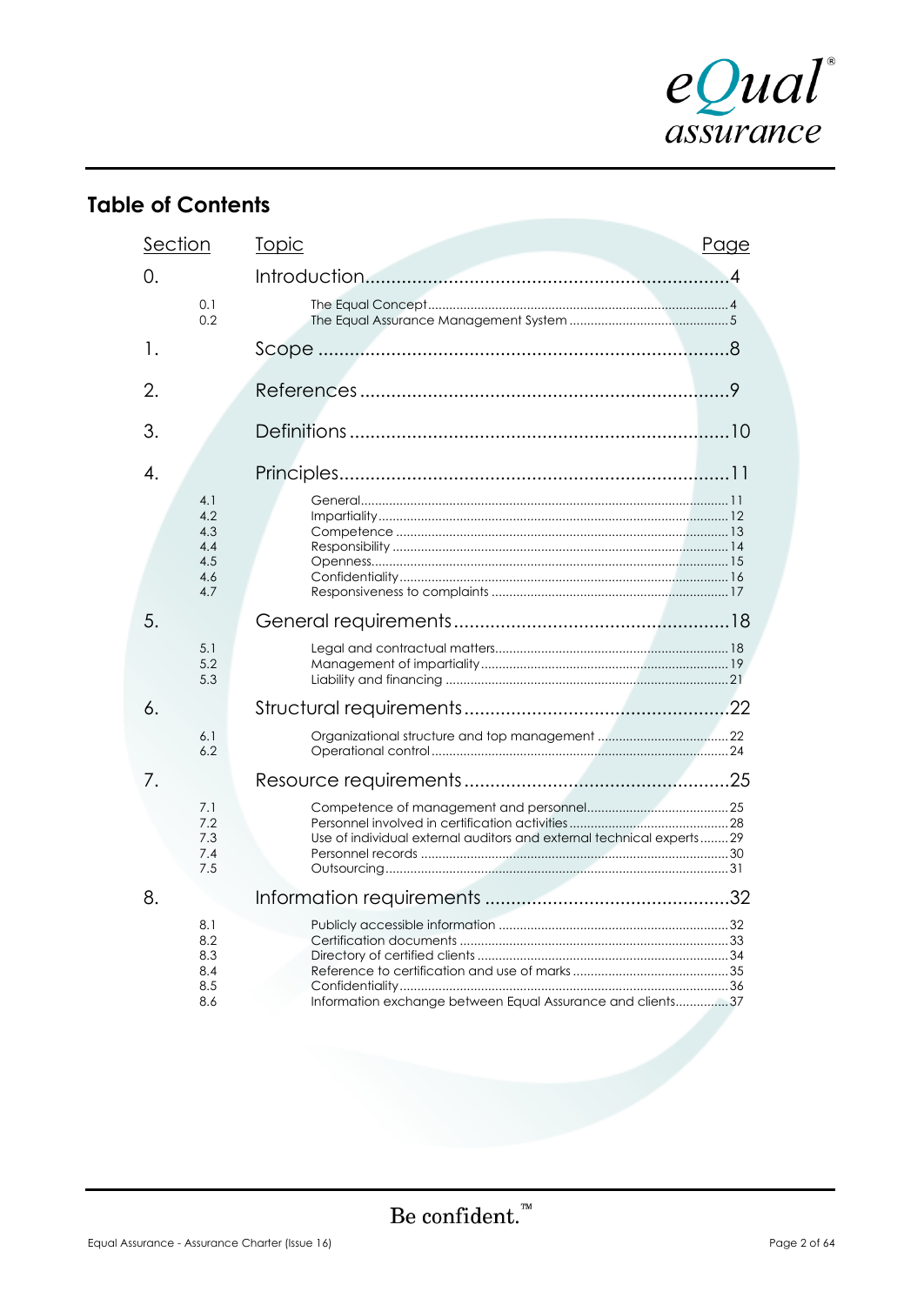

|     | 9.1<br>9.2<br>9.3<br>9.4<br>9.5<br>9.6 | Suspending, withdrawing or reducing the scope of certification55 |  |  |  |  |  |
|-----|----------------------------------------|------------------------------------------------------------------|--|--|--|--|--|
|     | 9.7<br>9.8<br>9.9                      |                                                                  |  |  |  |  |  |
| 10. |                                        |                                                                  |  |  |  |  |  |
|     | 10.1<br>10.2                           |                                                                  |  |  |  |  |  |
|     |                                        |                                                                  |  |  |  |  |  |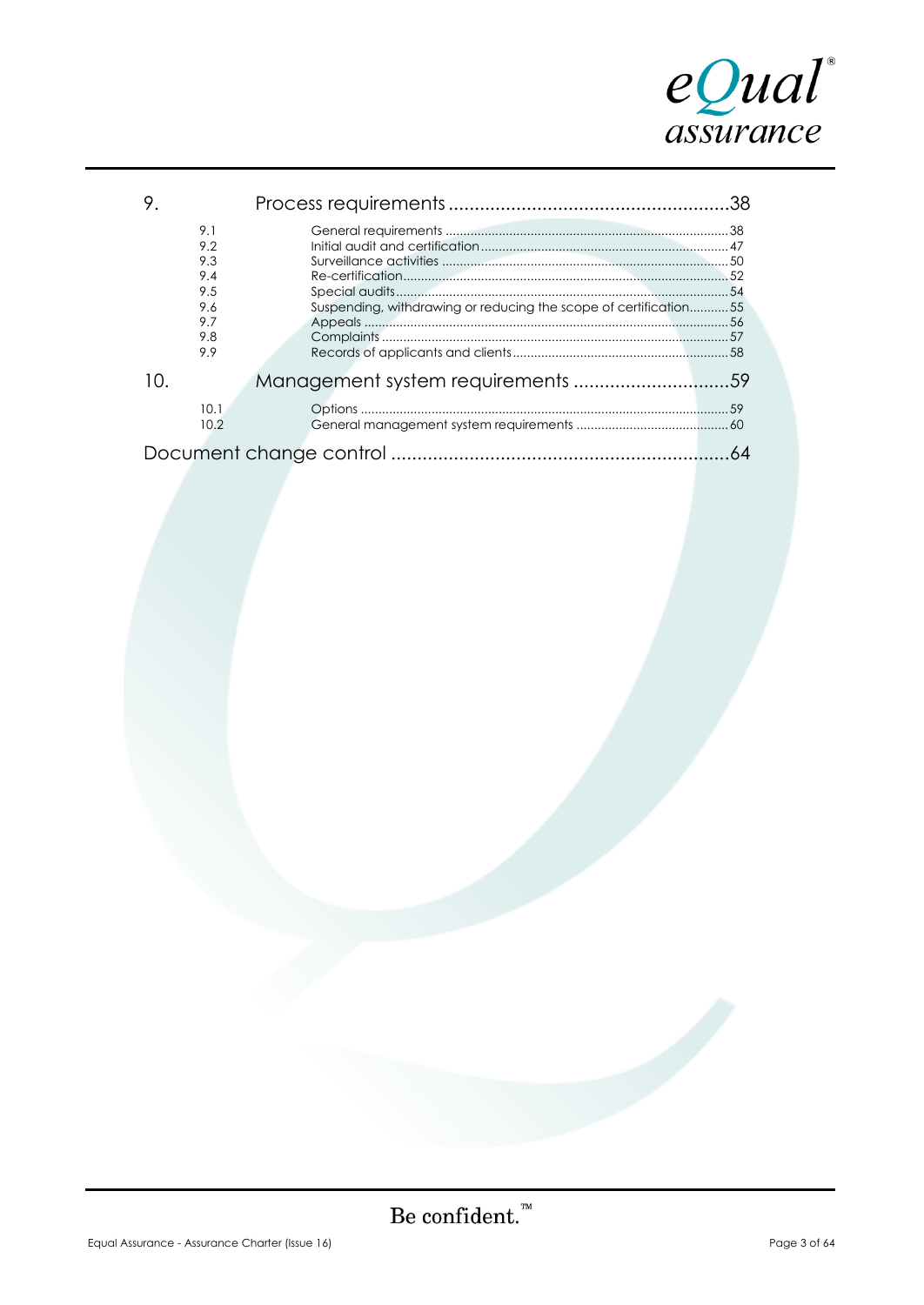

# **0. Introduction**

# **0.1 The Equal Concept**

Initially established as a management services organization back in 1994, Equal (known then as Equal Management Services, by 1998 as Equal Consulting Group Pty Ltd, and by 2007 as Equal Group Pty Ltd) grew to establish a national network for the co-operation of independent management practices. Amongst the services its member practices provided were certification services through other accredited organizations.

In 2007 Equal took the decision to "go it alone" and obtain its own accreditation for the provision of assurance and certification services. This necessitated the continued divestment in management system consultancy services, and lead to the creation of Equal Assurance Pty Ltd (as trustee for The Equal Assurance Trust), as an entity that is both legally and operationally independent of Equal Group Pty Ltd.

Whilst this business model was suitable for many years, The Equal Assurance Management System (TEAMS, including Qdos, being the online data-operating system) soon evolved into a method of management and delivery that ought no longer to be limited just to Equal Assurance Pty Ltd. Therefore, in 2013, the decision was made to make TEAMS available to other certifiers, and by July 2015, TEAMS had been fully transferred Equal Group Pty Ltd trading as Equal Assurance.

Equal Assurance Pty Ltd is now a "partner" of Equal Assurance that, through a Partner Agreement with Equal Assurance, has access to TEAMS (including Qdos).

This confederated framework now allows for the acquisition of other partners who wish to access TEAMS, under a Partner Agreement, for the provision of assurance and certification services. It will be the Partner organization that will maintain the relevant accreditations. Further details are provided in the Assurance Charter.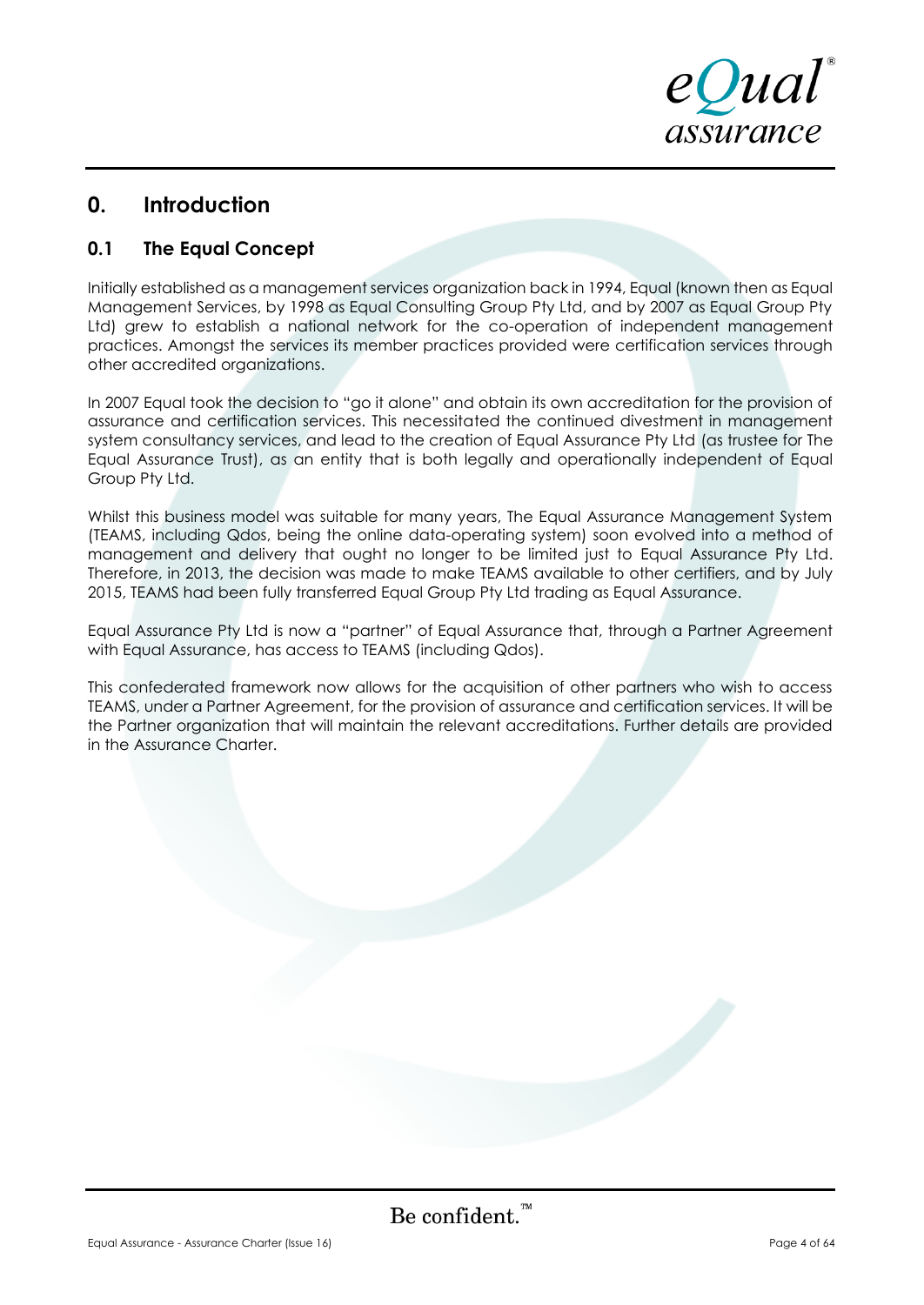

# **0.2 The Equal Assurance Management System**

Independent audit and certification of an organization's management system is the most recognised means of providing assurance that the organization has implemented a system for the management of the relevant aspects of its activities, in line with its policy.

This Assurance Charter has been prepared in accordance with versions of ISO 17021 current at the time of its publication. For the provision of assurance and certification services by Partners and Practices of Equal Assurance to Clients, it is the principal document that specifies requirements for TEAMS – *The Equal Assurance Management System*. TEAMS comprises of a series of Charters (and related documents). Central to TEAMS is *Qdos*; the online data operating system maintained by Equal Laboratories. Access to TEAMS is provided to Partners seeking to maintain accreditation under license through a Partner Agreement with Equal Assurance. TEAMS is graphically represented as follows.

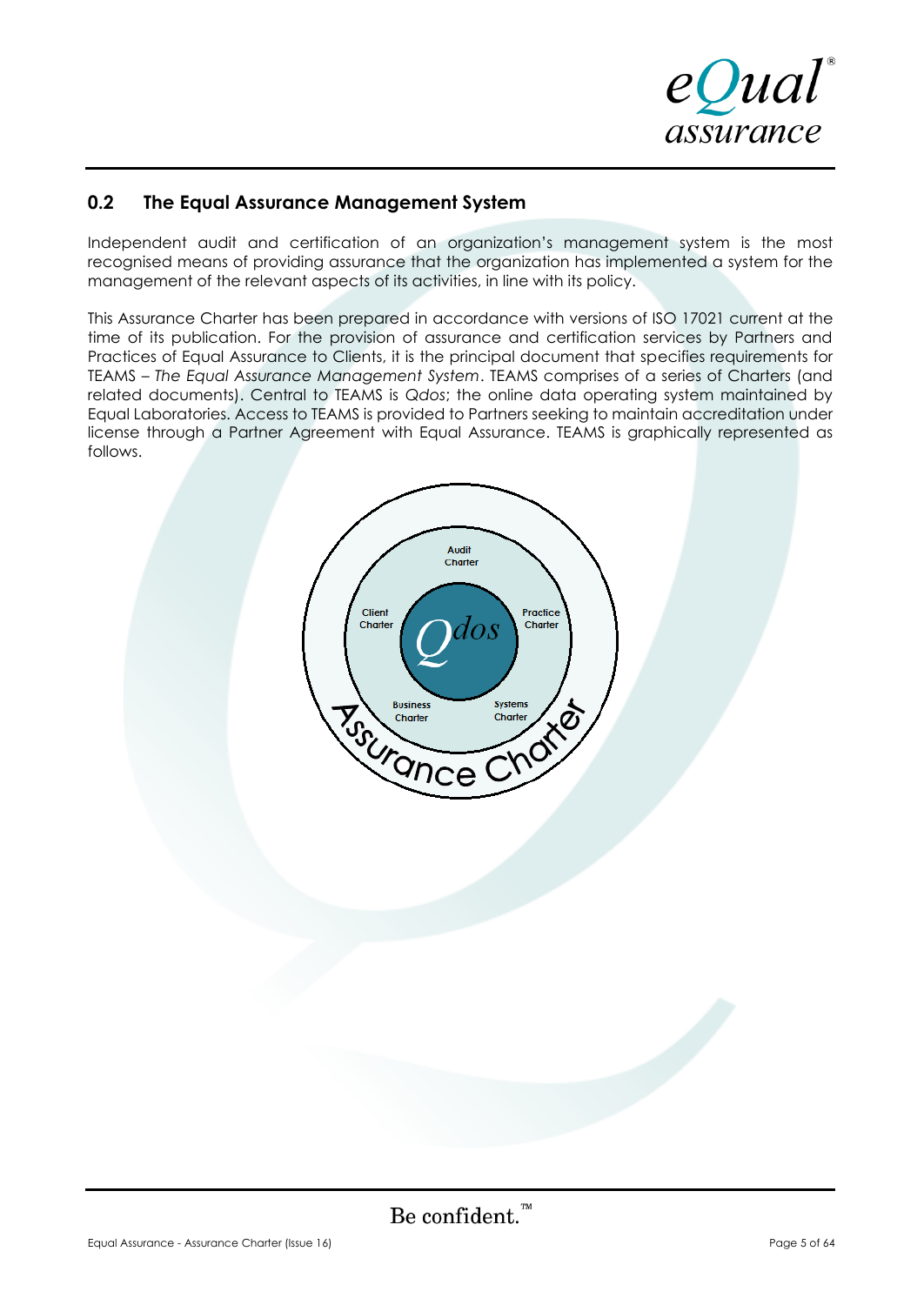

Each of the organizational components of TEAMS is defined as follows:

- Equal Assurance: The owner or licensor of TEAMS.
- Partners: Conformity Assessment Bodies (CABs) that are accredited by or in the process of being accredited by a member Accreditation Body of the International Accreditation Forum (IAF) and maintain a Partner Agreement with Equal Assurance for the license to use TEAMS.
- Practices: Assurance program providers, through Partners, in accordance with TEAMS.
- Clients: Receivers of assurance and certification services in accordance with TEAMS.

The confederated framework that links the above organizations is as follows:



### **Ownership**

This illustrates the notional equity that exists in the relationship between the Client and the Practice. It is the starting point of all internal commercial arrangements.

### **Delivery**

This illustrates the basis of arrangements between the Partner and the Client, and the delivery of assurance programs by the relevant Practice to the Client through these arrangements.

### **Support**

This illustrates the support provided by Equal Assurance to Partners and Practices to enable the delivery of assurance programs to Clients.

A list of Partners and Practices of Equal Assurance is maintained at [www.equalassurance.com.](http://www.equalassurance.com/)

For the purposes of simplicity, further reference in TEAMS to Equal Assurance can also apply to Partner organizations, both jointly and/or severally, excepted where otherwise noted.

Observance of these requirements is intended to ensure that Equal Assurance operates management system certification in a competent, consistent and impartial manner, thereby facilitating the recognition of Equal Assurance, and the acceptance of its certifications, on a national and international basis. Such processes serve as a foundation for facilitating the recognition of management system certification in the interests of providing business confidence.

Certification of a management system provides independent demonstration that the management system of an organization:

- a) conforms to specified requirements;
- b) is capable of consistently achieving its stated policy and objectives; and
- c) is effectively implemented.

Conformity assessment such as certification of a management system thereby provides value to the organization, its customers and interested parties.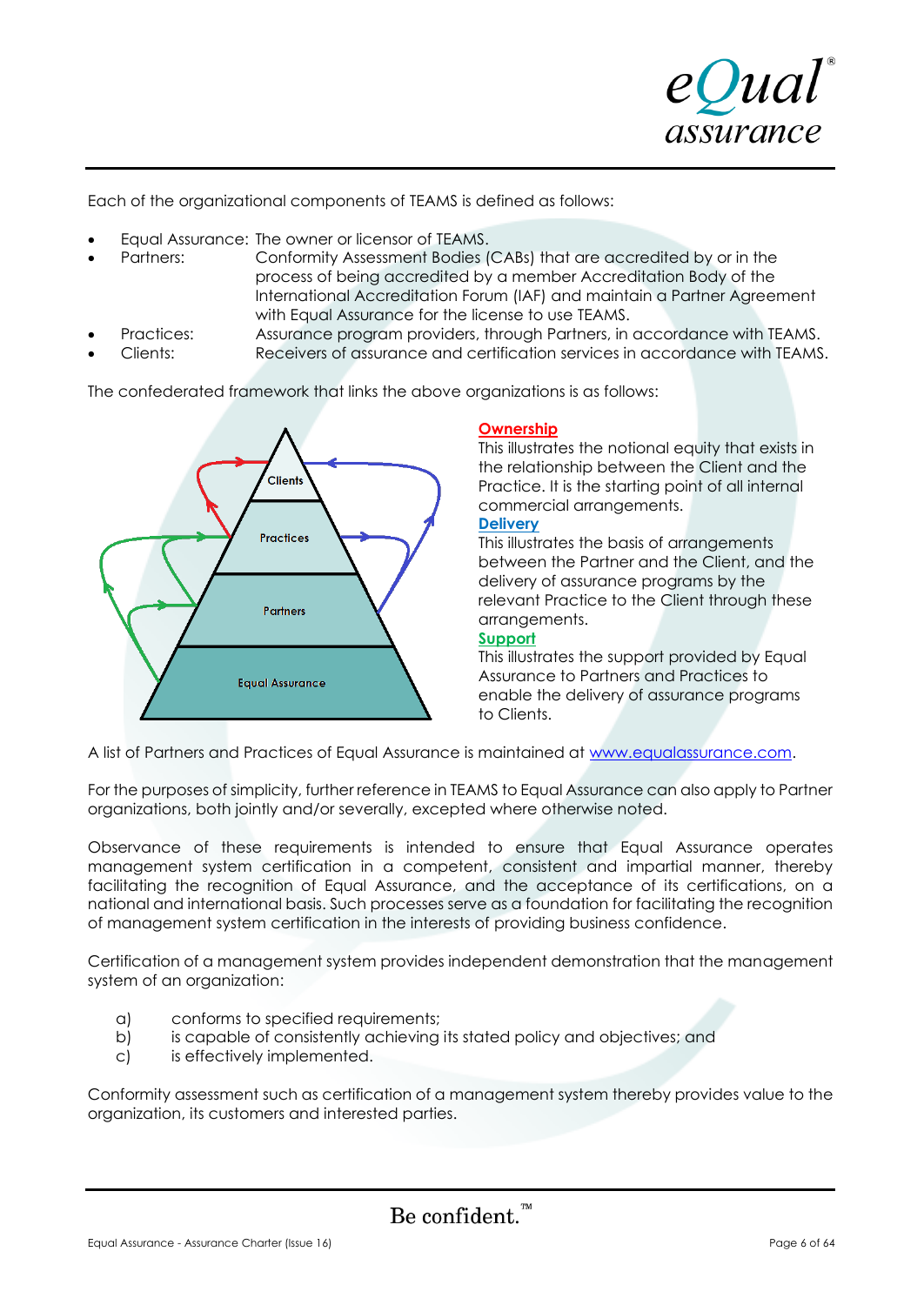

Clause 4 of this Assurance Charter describes the principles on which credible certification is based. These principles are the cornerstone of certification, and they are a necessary prelude to Clauses 5 to 10. These principles underpin all the requirements in this Assurance Charter. Methods for supporting and demonstrating the consistent achievement of the requirements in this Assurance Charter, through the establishment and maintenance of a management system, are provided in Clause 10.

This Assurance Charter, as part of TEAMS, is intended for use by those who work for and on behalf of Equal Assurance in the conduct of audit and certification of management systems, giving requirements for performing management system audit and certification activities. It is also available in the public domain.

Certification activities involve the audit of an organization's management system. The form of attestation of conformity of an organization's management system to a specific management system standard or other normative requirements is a certification document or a certificate.

This Assurance Charter provides for, among others, a set of requirements for management systems auditing, aimed at providing a reliable determination of conformity to the applicable requirements for certification, conducted by a competent audit team, with adequate resources and following a consistent process, with the results reported in a consistent manner.

Finally, Equal Assurance warrants that TEAMS complies with ISO 17021 and all mandatory requirements specified by the International Accreditation Forum (IAF) relating to the assurance programs for which Equal Assurance maintains such accreditation.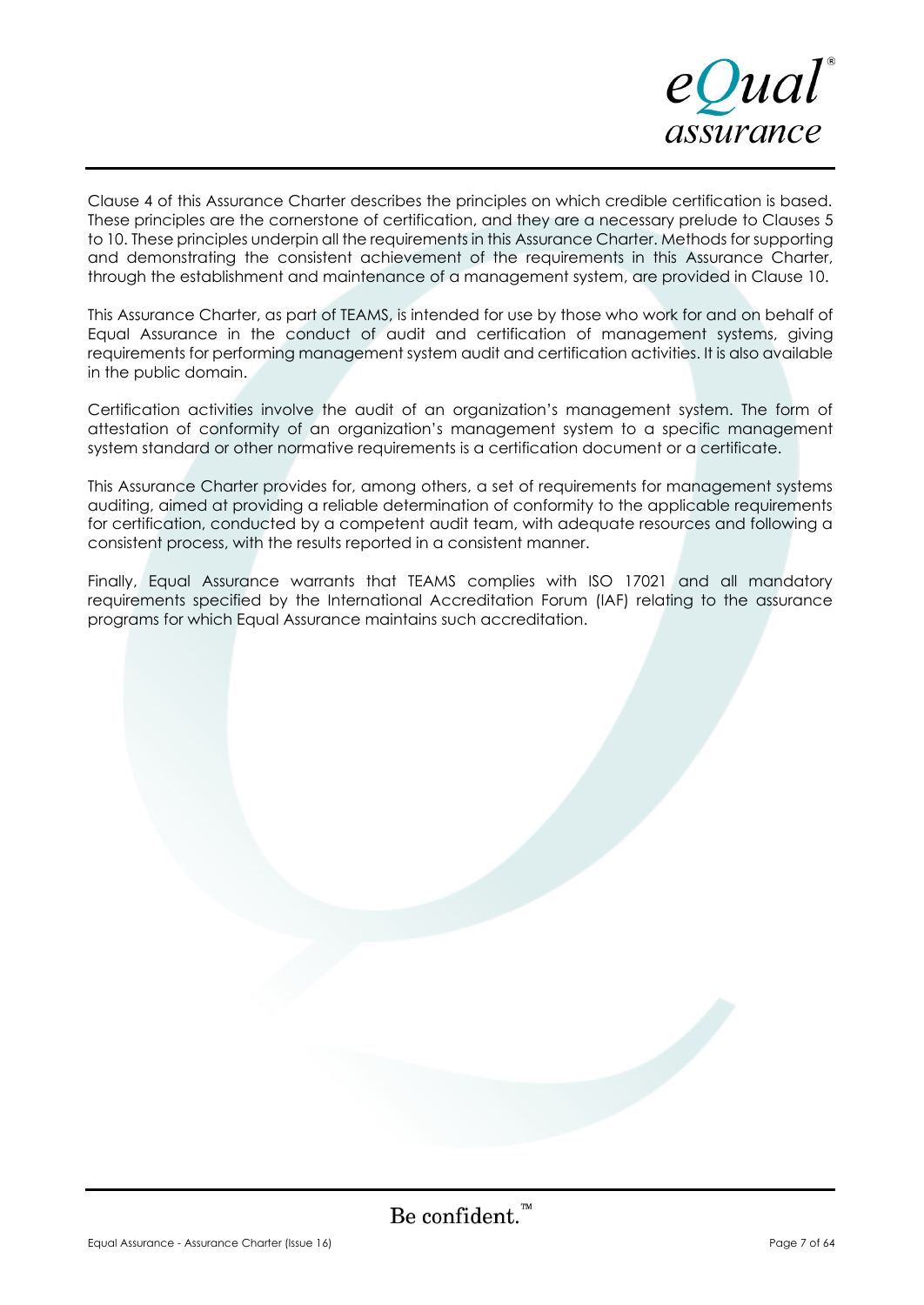

# **1. Scope**

This Assurance Charter contains and/or references principles and requirements for the audit and certification of management systems, through Equal Assurance, in line with ISO/IEC 17021. Certification of management systems (referred to as "certification") is a third-party conformity assessment activity. Therefore, the relevant Partner organization is recognised as the conformity assessment body. This Assurance Charter applies to the following assurance programs:

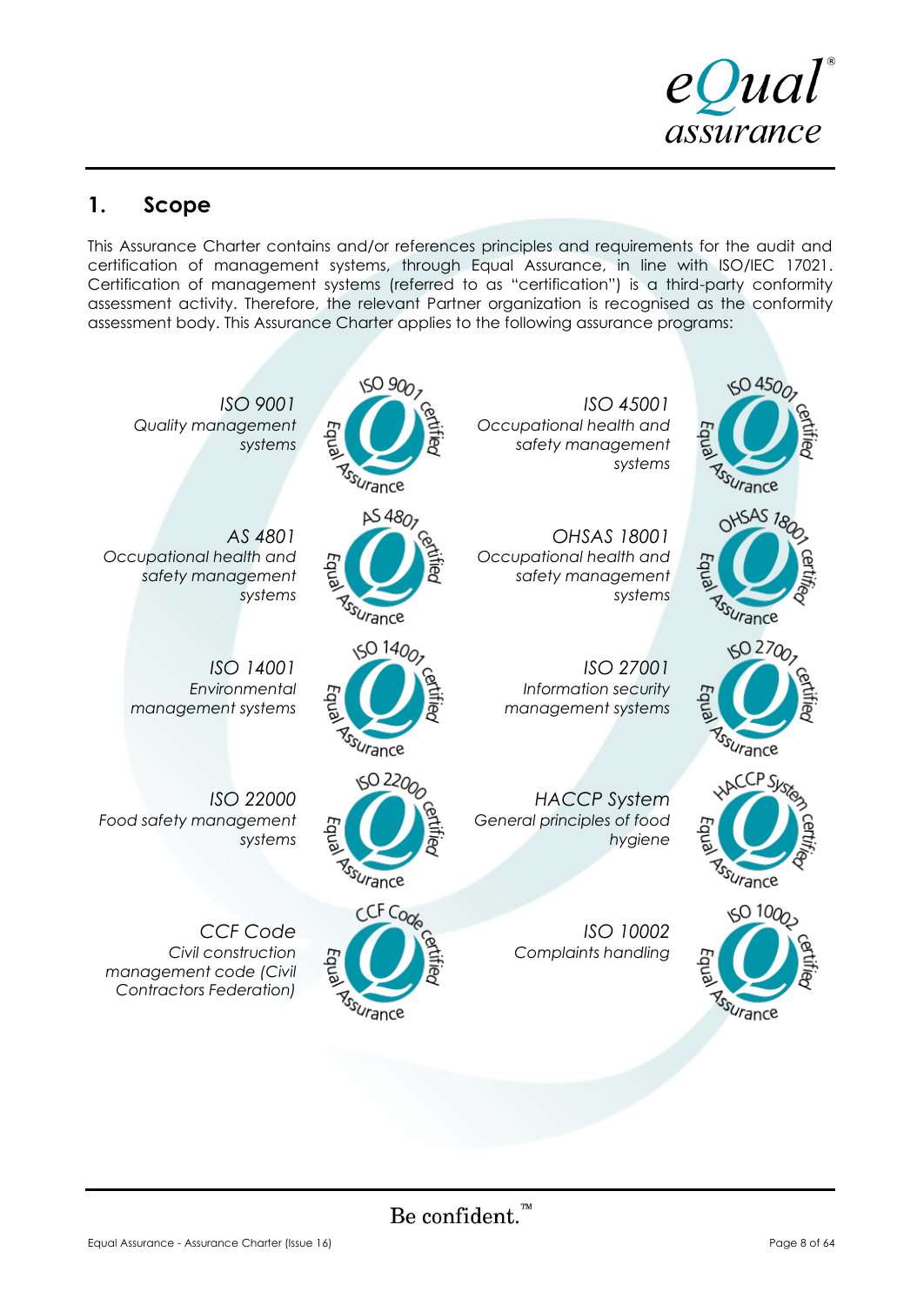

# **2. References**

The following documents are referenced in the application of this Assurance Charter.

*(i) External documents:*

- ISO 9000 Quality management systems Fundamentals and vocabulary.
- ISO 10002 Quality management Customer satisfaction Guidelines for complaints handling in organizations.
- ISO/IEC 17000 Conformity assessment Vocabulary and general principles.<br>• ISO/IEC 17021 Conformity assessment Requirements for bodies providing c
- Conformity assessment Requirements for bodies providing audit and certification of management systems.
- ISO/IEC 17030 Conformity assessment General requirements for third-party marks of conformity.
- *(ii) Internal documents:*
- Audit Charter.
- **Business Charter.**
- Client Charter.
- Practice Charter.
- Systems Charter.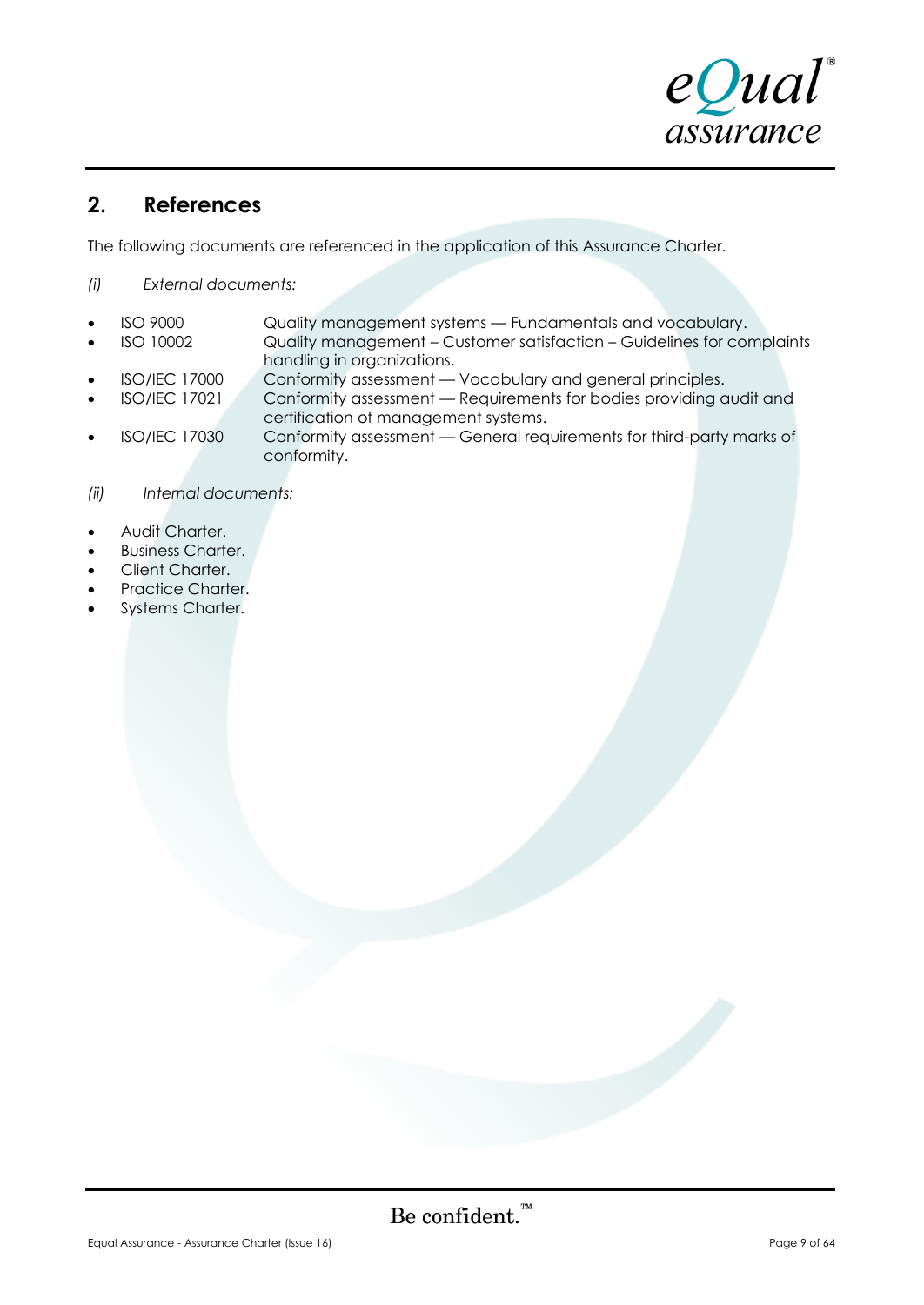

# **3. Definitions**

For the purposes of this Assurance Charter, the terms and definitions given in ISO 9000, ISO/IEC 17000 and the following apply.

- **Client** An organization and/or its section whose management system is being audited for certification purposes.
- **Certified client** An organization and/or its section whose management system has been certified.
- **Impartiality** Presence of objectivity. By objectivity it is meant that conflicts of interest do not exist or are resolved so as not to adversely influence subsequent activities of Equal Assurance. Other terms that are useful in understanding the principles of impartiality are: independence, freedom from conflict of interests, freedom from bias, lack of prejudice, neutrality, fairness, openmindedness, even-handedness, detachment, and balance.
- **Management system consultancy** Participation in designing, implementing or maintaining a management system. Examples include preparing or producing manuals or procedures, and/or giving specific advice, instructions or solutions towards the development and implementation of a management system. Arranging training and participating as a trainer is not considered consultancy, provided that, where the course relates to management systems or auditing, it is confined to the provision of generic information that is freely available in the public domain(i.e. the trainer should not provide client-specific solutions). The provision of generic information, but not client specific solutions for the improvement of processes or systems, is not considered to be consultancy. Such information may include: explaining the meaning and intention of certification criteria, identifying improvement opportunities, explaining associated theories, methodologies, techniques or tools, sharing non-confidential information on related best practices, and other management aspects that are not covered by the management system being audited.
- **Certification audit** Audit carried out by Equal Assurance, independent of the client and parties that rely on certification, for the purpose of certifying the client's management system. Note that in the definitions which follow, the term "audit" has been used for simplicity to refer to thirdparty certification audit. Certification audits include pre-certification audits, certification audits, surveillance audits, re-certification audits, and may include follow-up audits and special audits. An integrated audit is when a client has integrated the application of requirements of two or more assurance programs into a single management system and is being audited against the relevant Equal Assurance Integrated Audit Criteria.
- **Auditor** Person who conducts an audit.
- **Competence** Ability to apply knowledge and skills to achieve intended results.
- **Guide** Person appointed by the client to assist the audit team.
- **Observer** Person who accompanies the audit team but does not audit.
- **Technical area** Area characterised by commonalities of processes relevant to a specific type of management system and its intended results.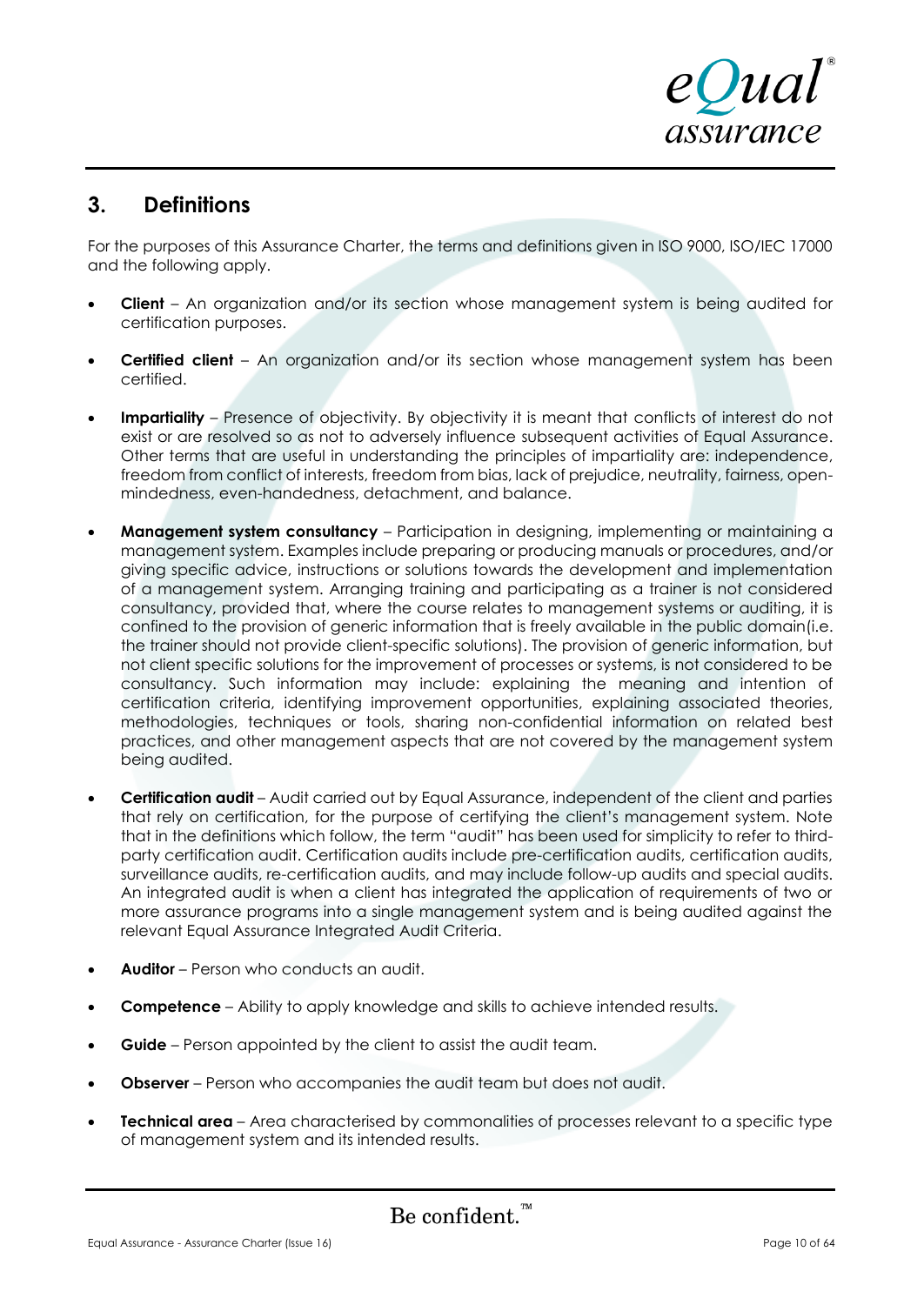

# **4. Principles**

# **4.1 General**

These principles are the basis for the subsequent specific performance and descriptive requirements in this Assurance Charter. Specific requirements for all situations that can occur are not given. These principles are applied as guidance for the decisions that may need to be made for unanticipated situations.

The overall aim of certification is to give confidence to all parties that a management system fulfils specified requirements. The value of certification is the degree of public confidence and trust that is established by an impartial and competent assessment by a third-party such as Equal Assurance. Parties that have an interest in certification include, but are not limited to:

- a) the clients of Equal Assurance;
- b) the customers of the organizations whose management systems are certified;
- c) employees, suppliers and contractors;
- d) governmental authorities;
- e) non-governmental organizations; and
- f) consumers and other members of the public.

Principles for inspiring confidence include:

- impartiality;
- competence;
- responsibility;
- openness;
- confidentiality; and
- responsiveness to complaints.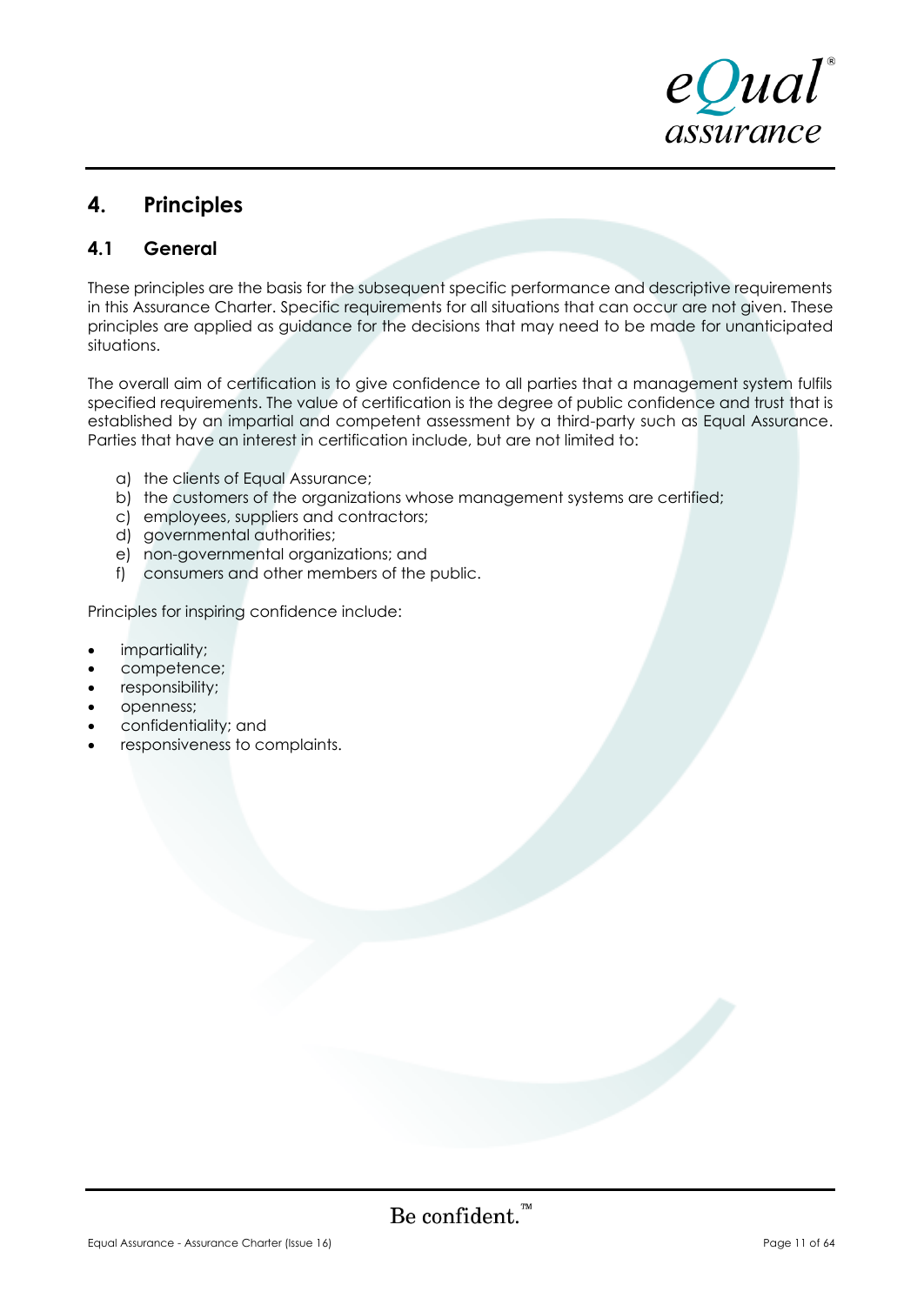

# **4.2 Impartiality**

Being impartial, and being perceived to be impartial, is necessary for Equal Assurance to deliver certification that provides confidence to its stakeholders.

It is recognised that the source of revenue for Equal Assurance is its client paying for certification, and that this is a potential threat to impartiality.

To obtain and maintain confidence, it is essential that Equal Assurance's decisions be based on objective evidence of the extent of conformity (or nonconformity) obtained, and that its decisions are not influenced by other interests or by other parties.

Threats to impartiality include:

- a) Self-interest threats: threats that arise from Equal Assurance acting in its own interest. A concern related to certification, as a threat to impartiality, is financial self-interest.
- b) Self-review threats: threats that arise from Equal Assurance reviewing the work it is itself responsible for. Auditing the management systems of a client to whom the same audit function provided management systems consultancy would be a self-review threat.
- c) Familiarity (or trust) threats: threats that arise from Equal Assurance being too familiar with or trusting of a client instead of seeking audit evidence.
- d) Intimidation threats: threats that arise from Equal Assurance being, or having a perception of being, coerced openly or secretively, such as a threat to be replaced by another conformity assessment body.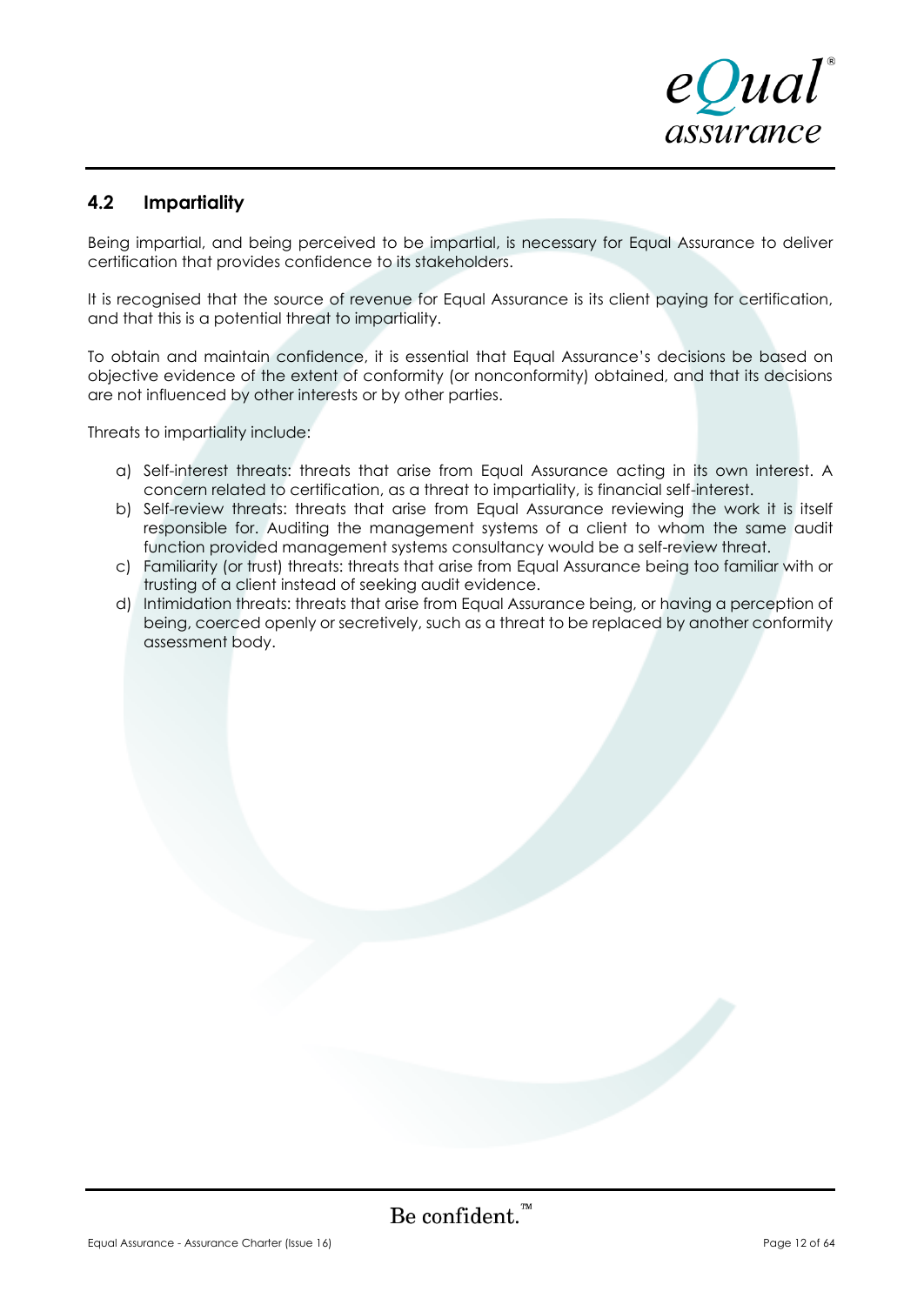

# **4.3 Competence**

Competence of the personnel supported by TEAMS is necessary to deliver certification that provides confidence to stakeholders.

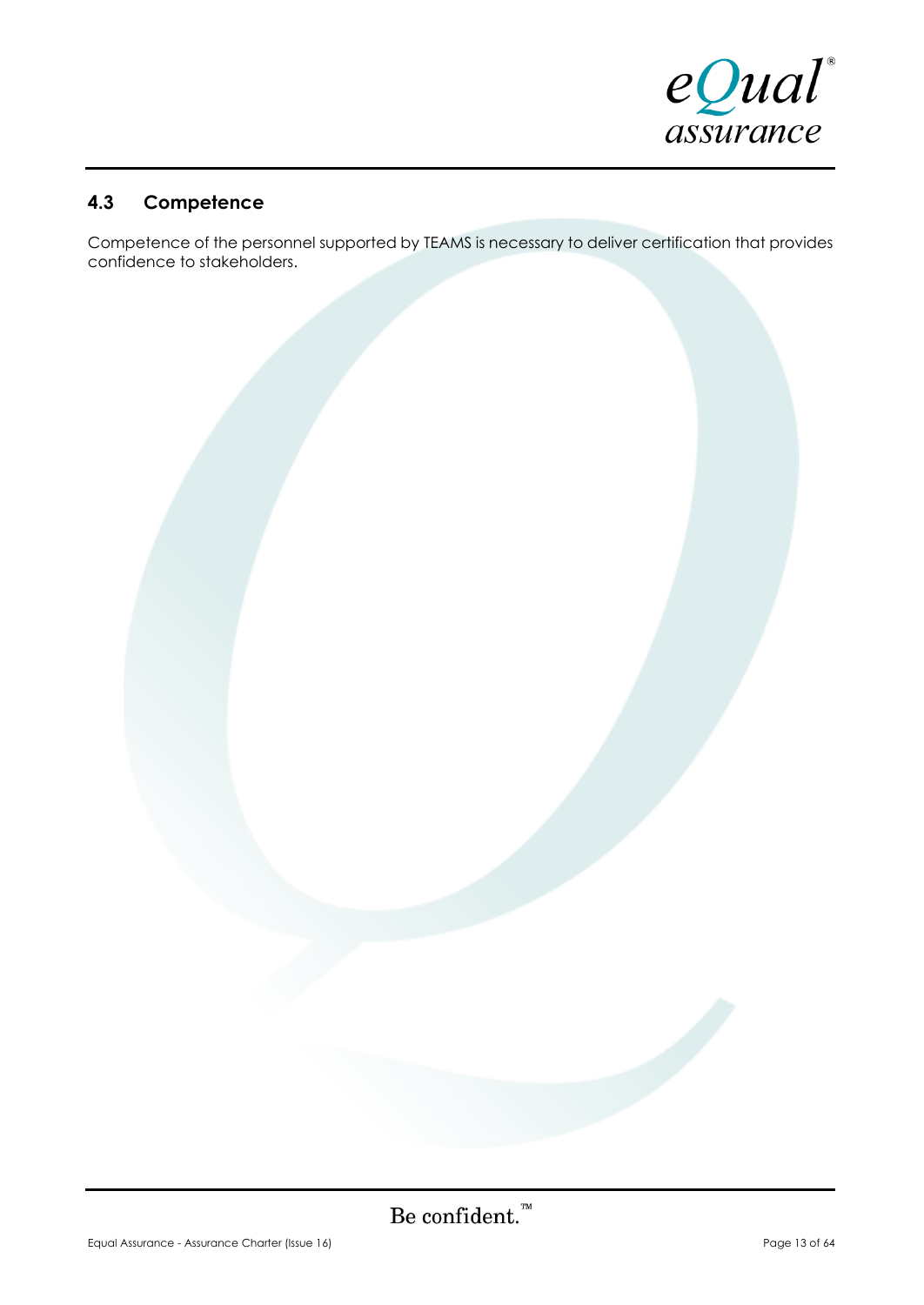

# **4.4 Responsibility**

It is the client, and not Equal Assurance, that has the responsibility for conformity with the requirements for certification.

Equal Assurance has the responsibility to assess sufficient objective evidence upon which to base a certification decision. Based on audit conclusions, it makes a decision to:

- grant certification if there is sufficient evidence of conformity and/or the risk of nonconformity is reduced to an acceptable level in line with the Client Charter; or
- not to grant certification if there is not sufficient evidence of conformity and/or the risk of nonconformity is not reduced to an acceptable level in line with the Client Charter.

It should be noted that any audit is based on sampling within an organization's management system and therefore is not a guarantee of conformity with all requirements.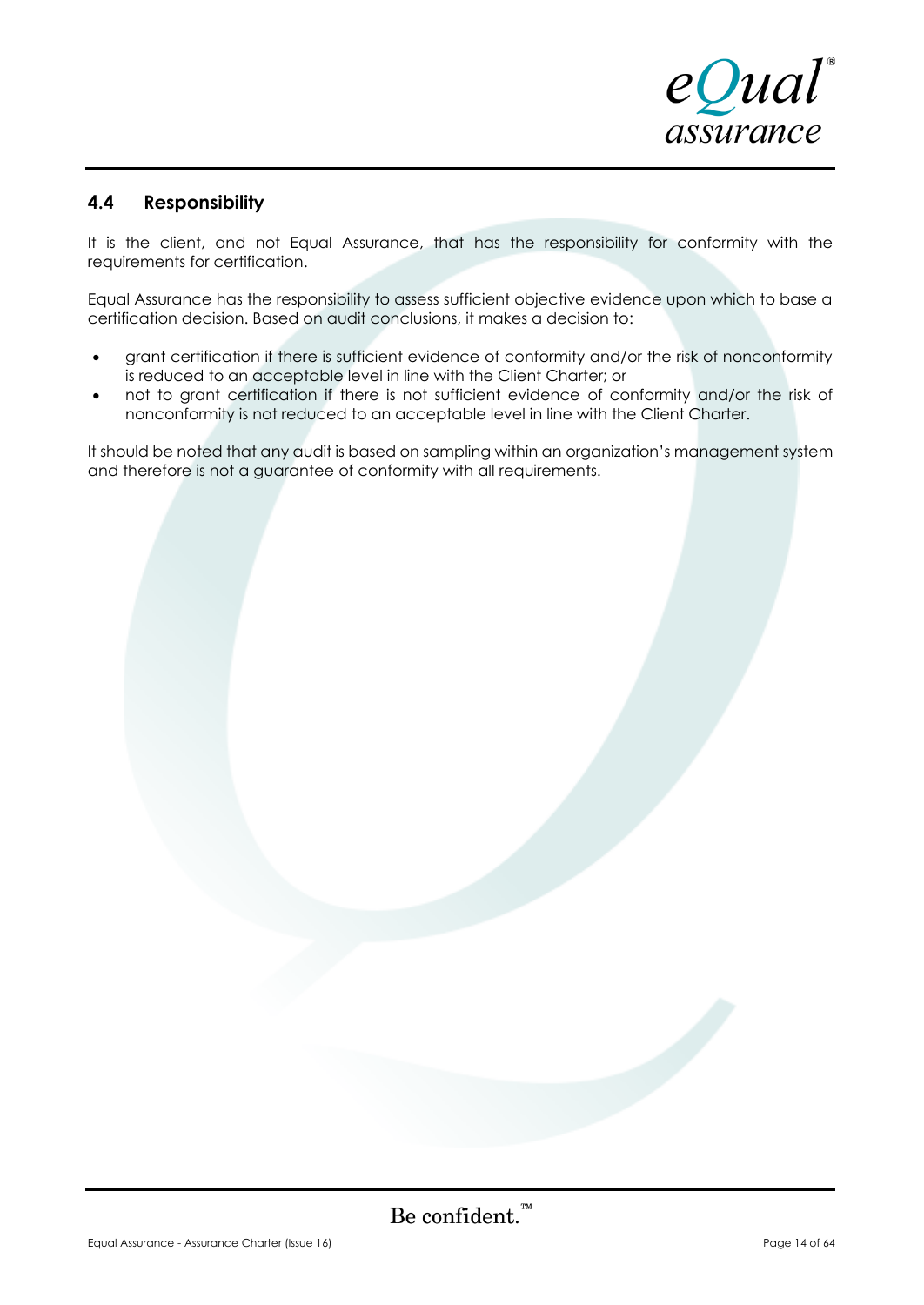

# **4.5 Openness**

Through its Client Charter, Equal Assurance provides public access to, or disclosure of, appropriate and timely information about its audit process and certification process, and about the certification status (i.e. the granting, extending, maintaining, renewing, suspending, reducing the scope of, or withdrawing of certification) of any client, in order to gain confidence in the integrity and credibility of certification. Openness is a principle of access to, or disclosure of, appropriate information.

In addition, so as to gain or maintain confidence in certification, Equal Assurance may also provide appropriate access to, or disclosure of, non-confidential information about the conclusions of specific audits (e.g. audits in response to complaints) to specific interested parties. This requirement is included in the Client Charter.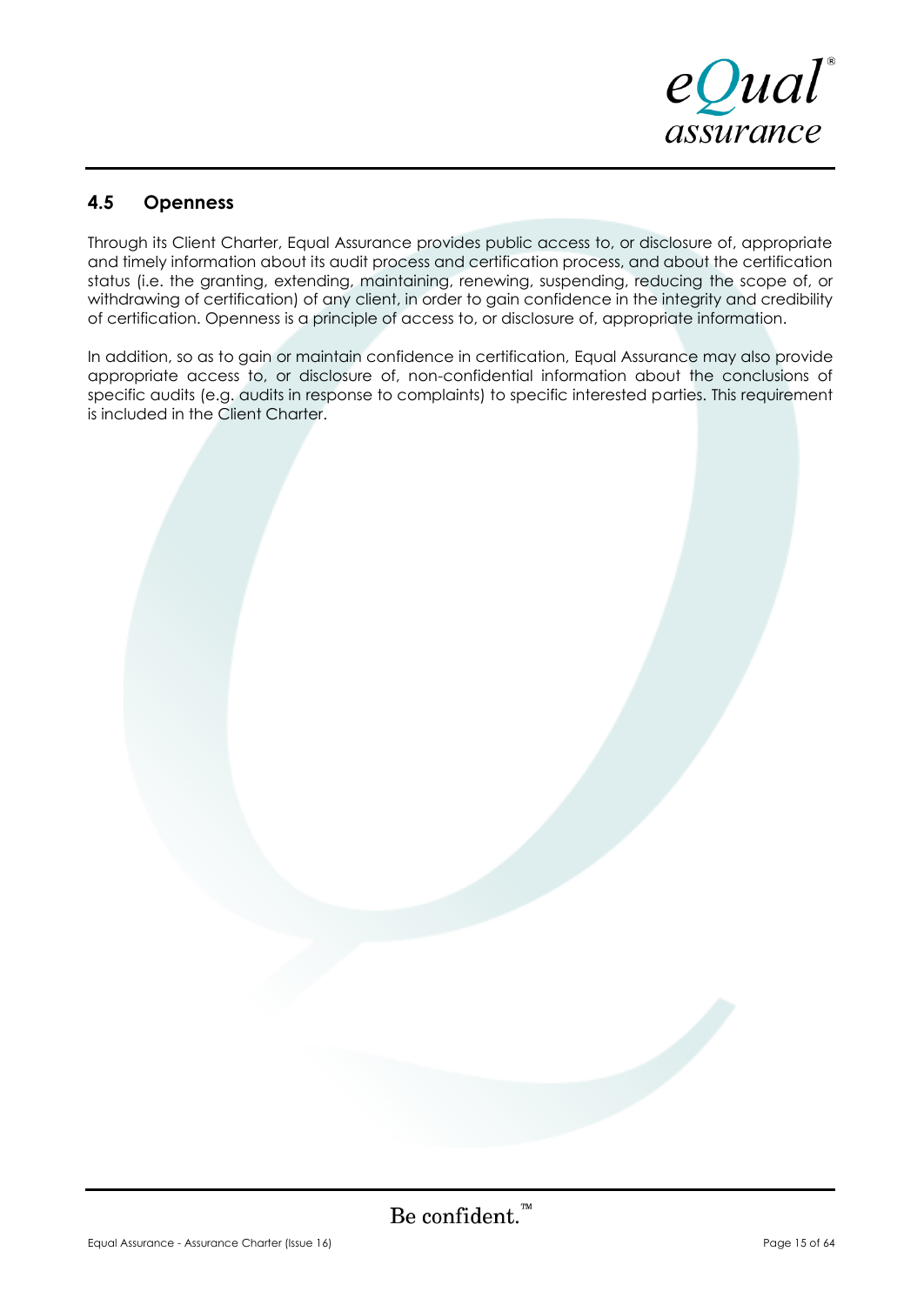

# **4.6 Confidentiality**

To gain the privileged access to information that is needed for Equal Assurance to assess conformity to requirements for certification adequately, it is essential that Equal Assurance keep confidential any proprietary information about its clients.

An appropriate balance between the principles of openness and confidentiality, including responsiveness to complaints (see 4.7), is necessary in order to demonstrate integrity and credibility to all users and beneficiaries of certification.

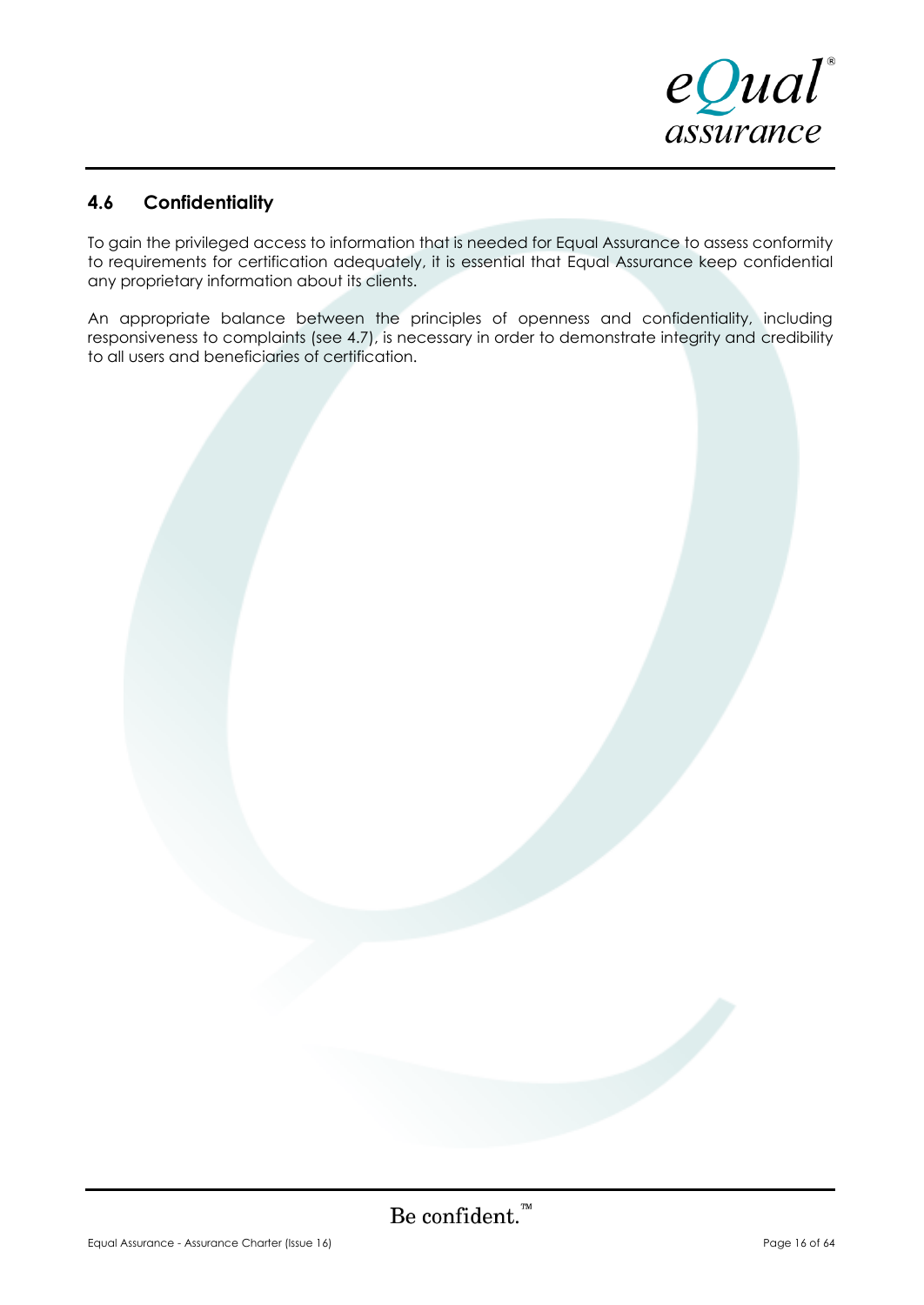

# **4.7 Responsiveness to complaints**

Parties that rely on certification expect to have complaints investigated and, if these are found to be valid, should have confidence that the complaints will be appropriately addressed and that a reasonable effort will be made to resolve the complaints. Effective responsiveness to complaints is an important means of protection for Equal Assurance, its clients and other users and beneficiaries of certification against errors, omissions or unreasonable behaviour. Confidence in certification activities is safeguarded when complaints are processed appropriately.

To achieve this, Equal Assurance has through both its Client Charter and Systems Charter established sound processes for dealing with complaints in a responsive and efficacious manner.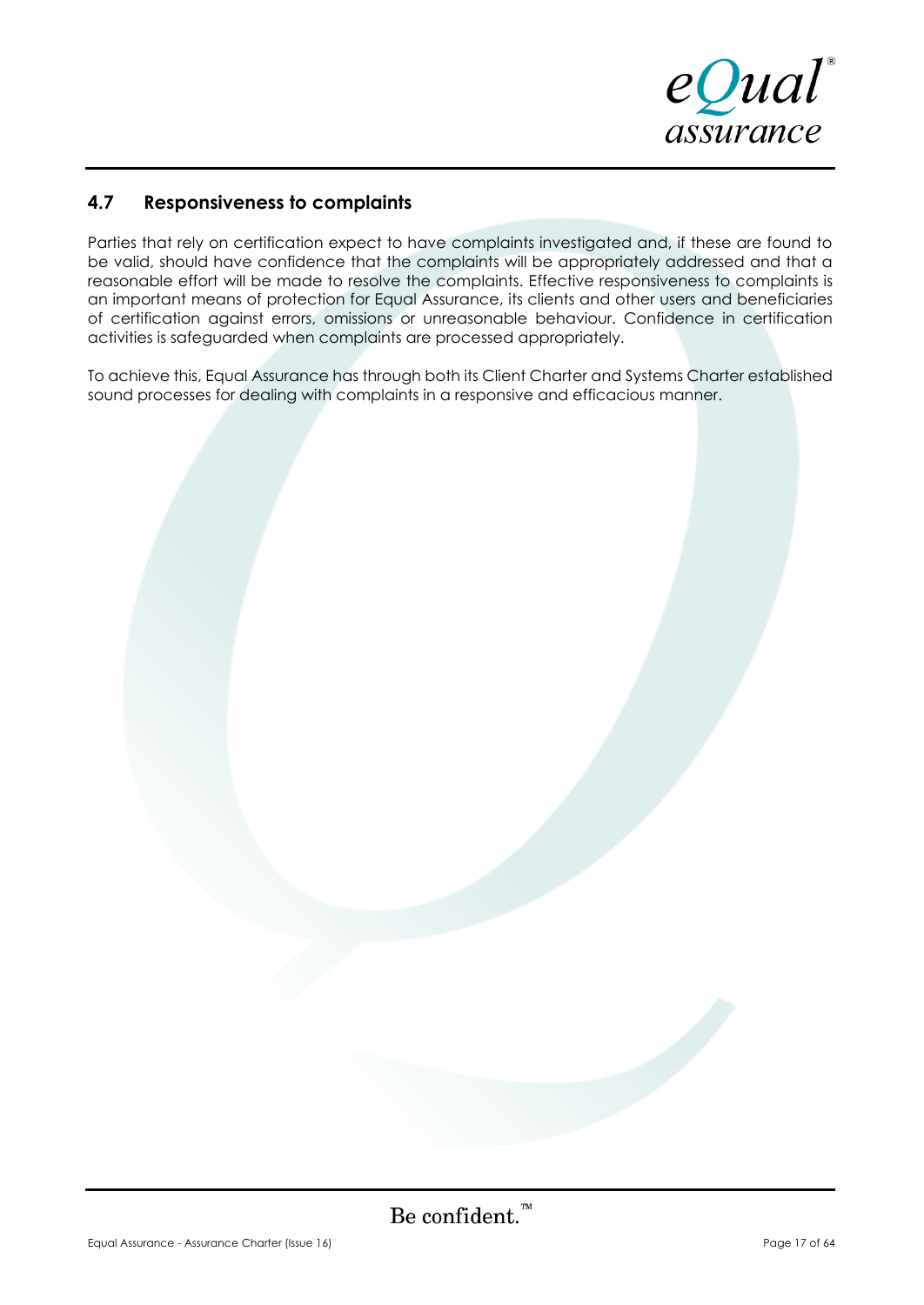

# **5. General requirements**

# **5.1 Legal and contractual matters**

### **5.1.1 Legal responsibility**

The legal entity responsible for certification activities is the relevant Partner organization. As such the relevant Partner organization can be held legally responsible for all its certification activities.

### **5.1.2 Certification agreement**

Equal Assurance maintains a Client Charter, which is the legally enforceable agreement for the provision of certification activities to its clients. In addition, where there are multiple sites of a client, Equal Assurance ensures the Client Charter is legally enforceable between it and all the sites covered by the scope of the certification.

### **5.1.3 Responsibility for certification decisions**

Equal Assurance is responsible for, and retains the authority for, its decisions relating to certification, including the granting, refusing, maintaining, renewing, extending, reducing, suspending, restoring (following suspension) and withdrawing of certification.

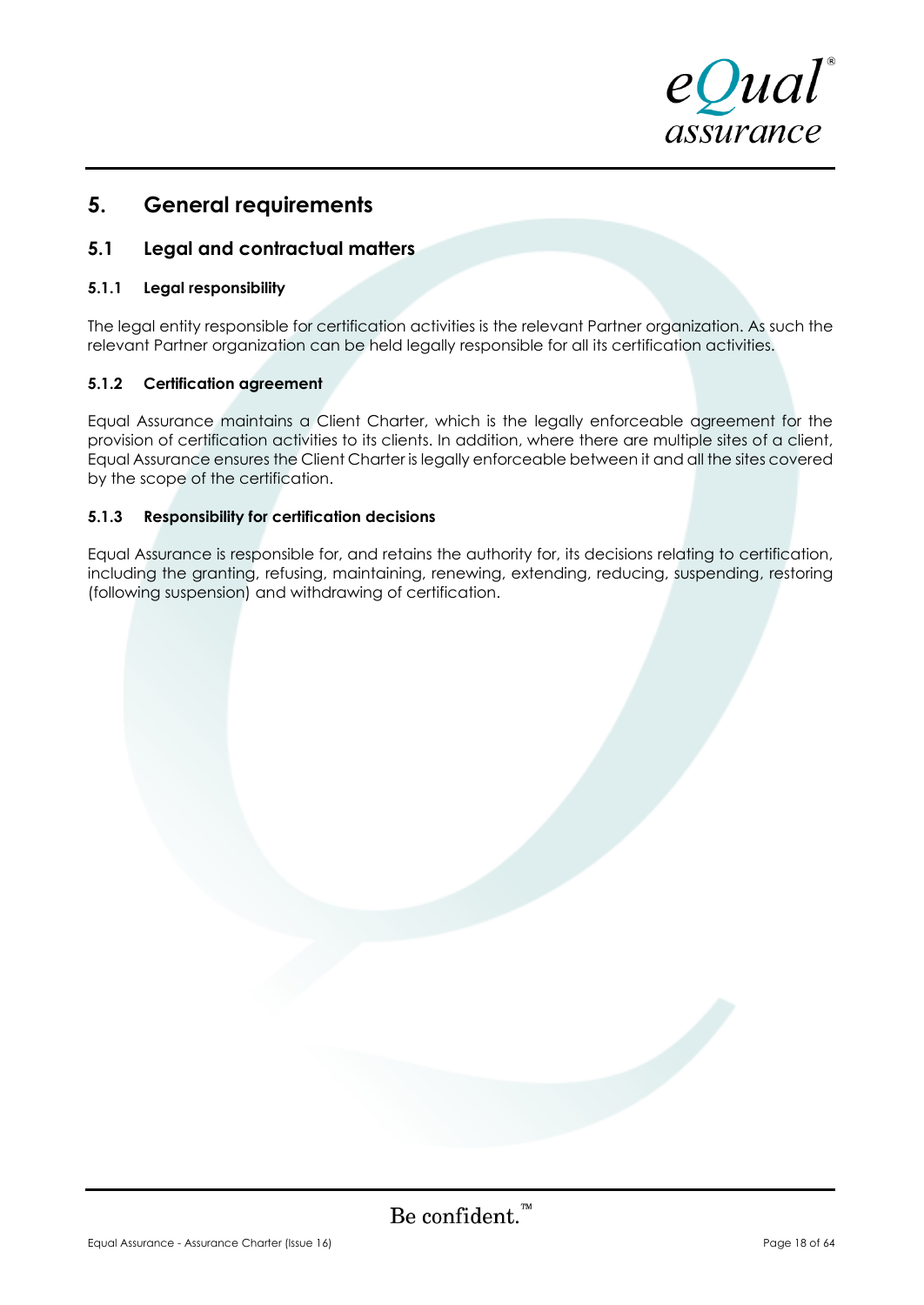eQual assurance

# **5.2 Management of impartiality**

Equal Assurance maintains top management commitment to and responsibility for impartiality in management system certification activities. Statements in the Client Charter, publicly accessible at the Equal Assurance website, make it clear that Equal Assurance understands the importance of impartiality in carrying out its management system certification activities, manages conflict of interest and ensures the objectivity of its management system certification activities.

As detailed in the various Charters, Equal Assurance has processes in place to identify, analyse and document the possibilities for conflict of interests arising from provision of certification including any conflicts arising from its relationships. Whilst relationships do not necessarily present Equal Assurance with a conflict of interest, where relationships create a threat to impartiality, Equal Assurance shall document and be able to demonstrate how it eliminates or minimizes such threats. The demonstration covers all potential sources of conflict of interests that are identified, whether they arise from within Equal Assurance or from the activities of other persons, bodies or organizations. Typical relationships that Equal Assurance manages threats to impartiality for are those based on ownership, governance, management, personnel, shared resources, and shared earnings. This information is made available to the Assurance Committee (see 6.2).

In accordance with the Systems Charter, the General Manager (representing top management), through the Assurance Committee as required, shall review any residual risk to determine if it is within the level of acceptable risk. When a relationship poses an unacceptable or unmanageable threat to impartiality, then certification shall not be provided.

The risk assessment processes deployed by Equal Assurance include identification of, and consultation with, appropriate interested parties, to advise on matters affecting impartiality, including openness and public perception. The consultation with appropriate interested parties is balanced with no single interest predominating. Interested parties can include:

- personnel and clients of Equal Assurance;
- customers of organizations whose management systems are certified by Equal Assurance;
- representatives of industry trade associations;
- representatives of governmental regulatory bodies or other governmental services; or
- representatives of non-governmental organizations, including consumer organizations.

Equal Assurance does not certify other conformity assessment bodies for their quality management system certification activities.

Equal Assurance or any entities under the organizational control of Equal Assurance do not offer or provide management system consultancy.

Equal Assurance does not offer or provide internal audits to its certified clients. Equal Assurance also will not certify a management system on which it provided internal audits within two years following the end of the internal audits.

Equal Assurance shall not certify a management system on which a client has received management system consultancy or internal audits, where the relationship between the consultancy organization and Equal Assurance poses an unacceptable threat to its impartiality. Through provisions in the Audit Charter and references, allowing a minimum period of two years to elapse following the end of the management system consultancy is typically the way the threat to impartiality is reduced to an acceptable level.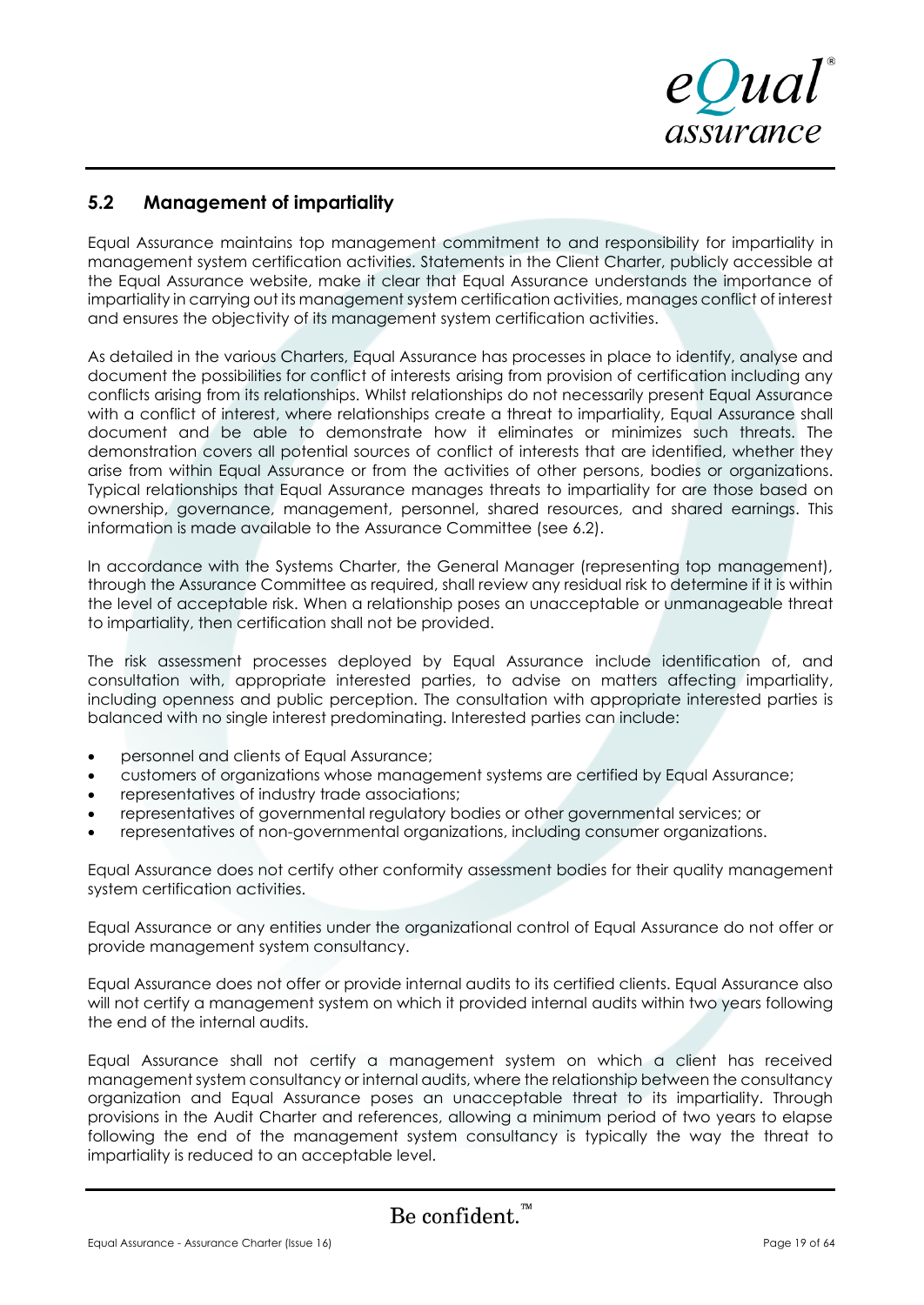

Equal Assurance does not outsource audits to management system consultancy organization, as this poses an unacceptable threat to its impartiality (see 7.5). This does not apply to individuals contracted as auditors through Practices, as covered in 7.3.

The activities of Equal Assurance are not marketed or offered as linked with the activities of an organization that provides management system consultancy to clients. Equal Assurance commits to take action to correct inappropriate claims by any consultancy organization stating or implying that certification would be simpler, easier, faster or less expensive if Equal Assurance were used. In the same way, Equal Assurance does not state or imply that certification would be simpler, easier, faster or less expensive if a specified consultancy organization were used.

To ensure that there is no conflict of interests, personnel who have provided management system consultancy, including those acting in a managerial capacity, are not used by Equal Assurance to take part in an audit or other certification activities if they have been involved in management system consultancy towards the client in question within two years following the end of the consultancy. Provisions for this are made in the Audit Charter and references.

Equal Assurance also takes appropriate action to respond to any threats to its impartiality arising from the actions of other persons, bodies or organizations.

All Equal Assurance personnel, whether internal or external (including those on the Assurance Committee; see 6.2), who can influence the certification activities, are required to act impartially and shall not allow commercial, financial or other pressures to compromise impartiality.

Equal Assurance requires all personnel, whether internal and external, to reveal any situation known to them that may present them or Equal Assurance with a conflict of interests. Equal Assurance records and uses this information as input to identifying threats to impartiality raised by the activities of such personnel or by the organizations that employ them, and does not use such personnel, whether internal or external, unless they can demonstrate that there is no conflict of interests.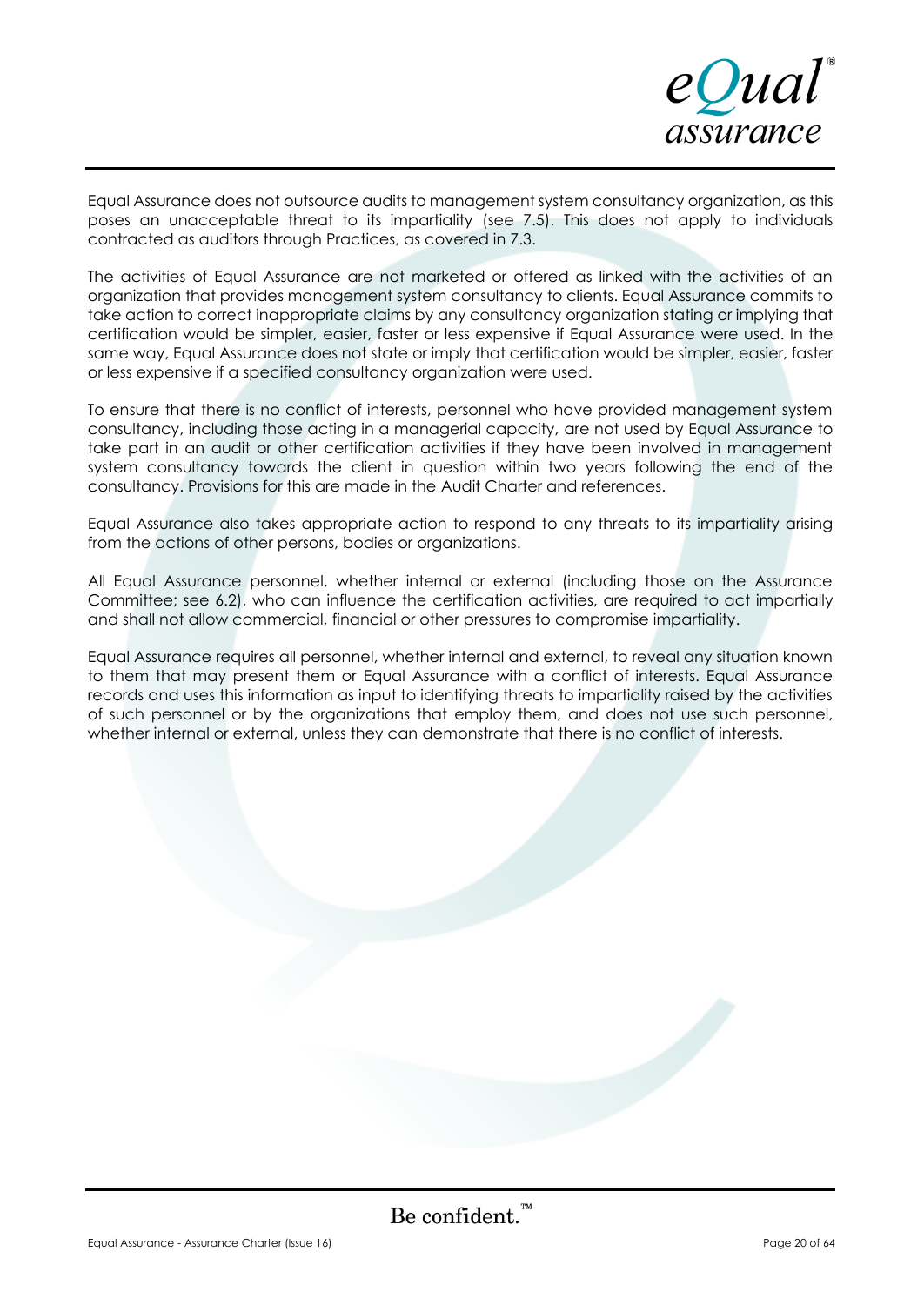

# **5.3 Liability and financing**

The Business Charter provides for methods to demonstrate that Equal Assurance has evaluated the risks arising from its certification activities and that it has adequate arrangements (e.g. insurance and/or financial reserves) to cover liabilities arising from its operations in each of its fields of activities and the geographic areas in which it operates.

As specified in the Business Charter, Equal Assurance evaluates its finances and sources of income on an ongoing basis, and demonstrates to the Assurance Committee specified in 6.2 that commercial, financial or other such pressures do not compromise its impartiality.

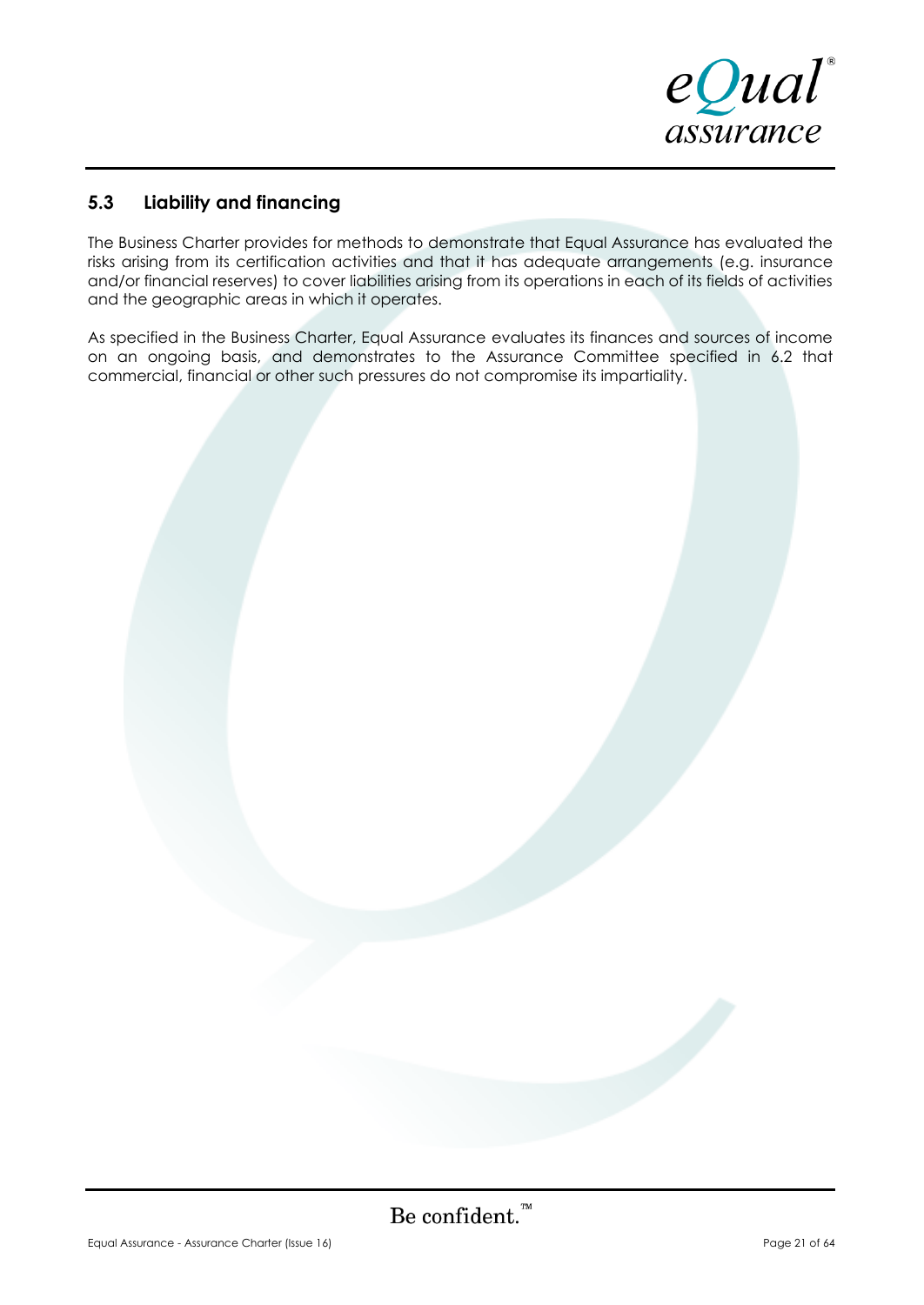

# **6. Structural requirements**

# **6.1 Organizational structure and top management**

The organization structure for Equal Assurance, its Partners and Practices, is shown as follows:



### Legend:

Positions for Practices, nominated per Account/Audit. Positions for Practices, nominated per Client. Positions for Practices, nominated per Practice. Positions for each Partner, nominated per Person or per Account, as applicable. Substantive positions for each Partner. Positions for Equal Assurance, nominated per Assurance Program. Positions (internal and/or external) appointed by Terms of Reference. Substantive positions for Equal Assurance. Organizational reporting - Functional reporting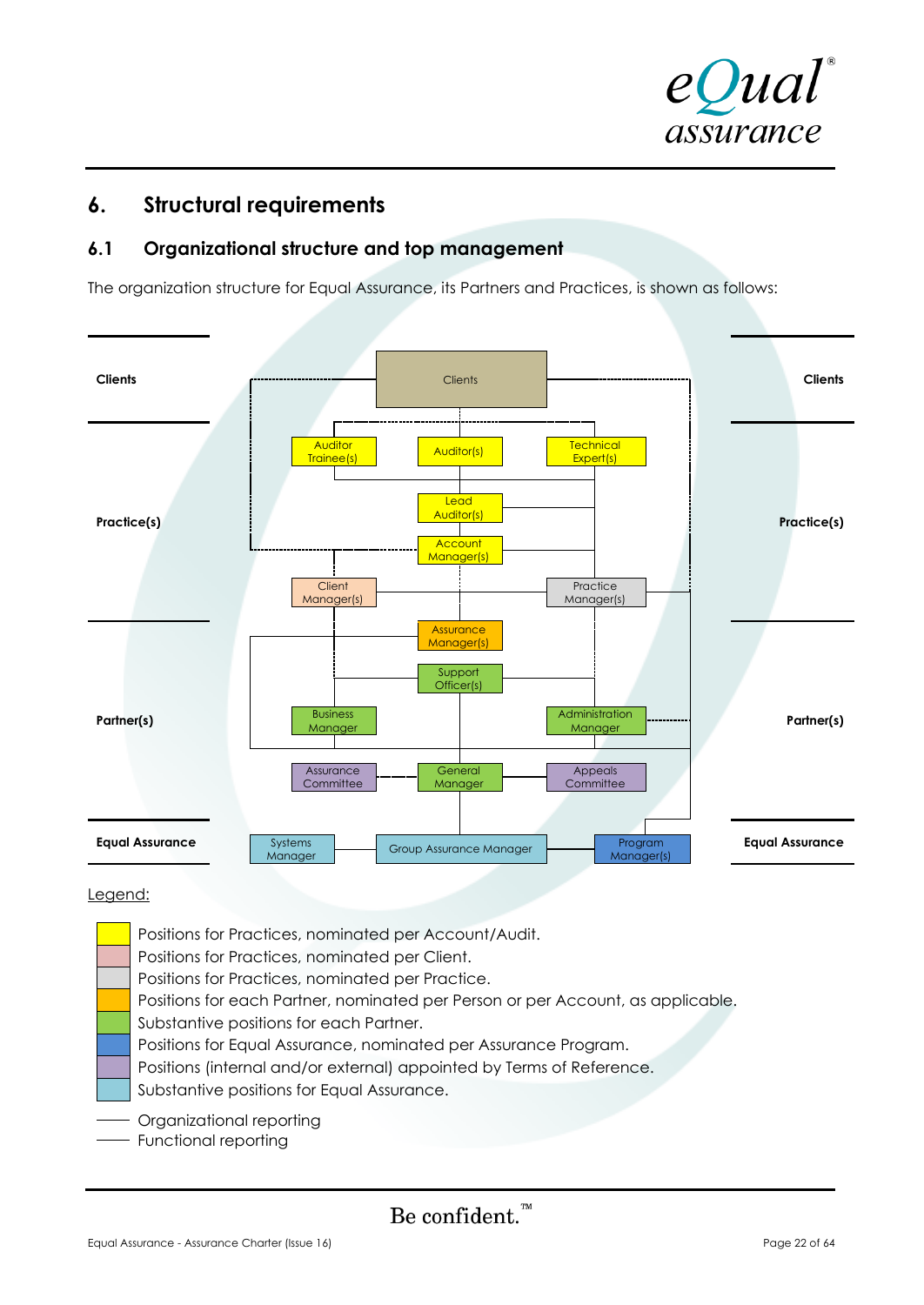

Certification activities are structured and managed so as to safeguard impartiality.

Details regarding the duties, responsibilities and authorities of these persons and functions are provided in the relevant Charters and their references. More specifically:

- 1. The Group Assurance Manager has overall authority and/or responsibility for:
- a) development of policies and establishment of processes and procedures relating to the operation of Equal Assurance; and
- b) technical oversight in the development of assurance and certification programs.
- 2. The General Manager has overall authority and/or responsibility for:
- a) supervision of the implementation of the policies, processes and procedures;
- b) ensuring impartiality in accordance with TEAMS requirements;
- c) supervision of the finances for the Partner organization;
- d) performance of audits and certification, and responsiveness to complaints;
- e) decisions on certification, as made by Assurance Managers;
- f) delegation of authority to committees or individuals, as required, to undertake defined activities on behalf of the Partner organization;
- g) contractual arrangements; and
- h) provision of adequate resources for assurance and certification activities.

Equal Assurance also maintains documented processes for the appointment, terms of reference and operation of the Committees that are involved in the certification activities.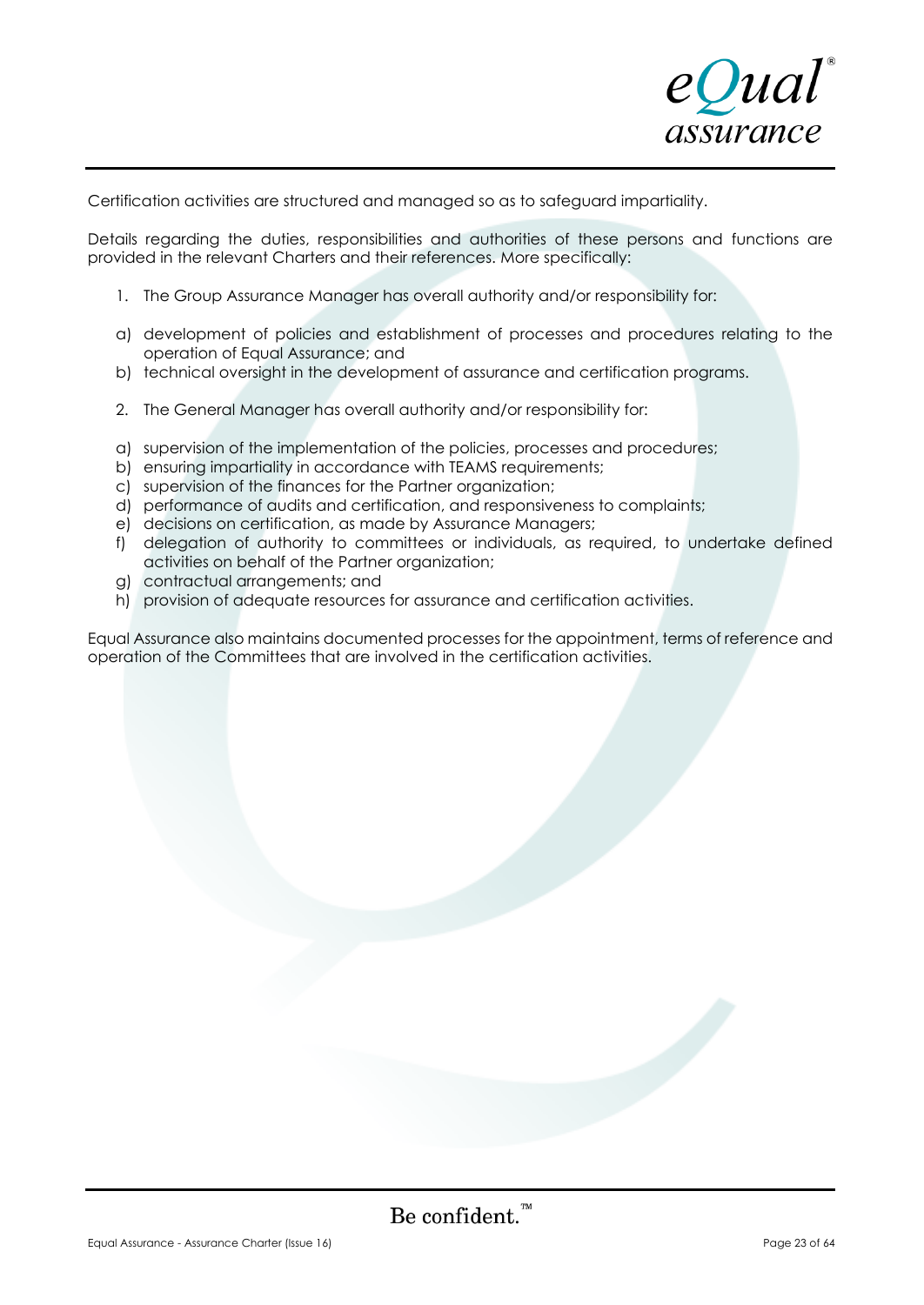

# **6.2 Operational control**

Through the Audit Charter, the Practice Charter and the Systems Charter, Equal Assurance considers the appropriate level and method of control of activities undertaken including its processes, technical areas of operation, competence of personnel, lines of management control, reporting and remote access to operations including records in Qdos.

Equal Assurance does not deliver certification activities by branch offices, agents or franchisees. Through the Practice Charter, Equal Assurance maintains processes for the effective control of certification activities undertaken by personnel from Practices, taking into consideration the risk these activities pose to the competence, consistency and impartiality of such personnel.

The structure of Equal Assurance provides for safeguards to ensure the impartiality of its activities. In addition, as specified in the Systems Charter, an Assurance Committee is in place to:

- a) assist Equal Assurance in developing the policies and practices relating to impartiality of its certification activities;
- b) counteract any tendency on the part of Equal Assurance to allow commercial or other considerations to prevent the consistent objective provision of certification activities;
- c) advise on matters affecting confidence in certification provided by Equal Assurance, including openness and public perception; and
- d) conduct a review, as least once annually, of the impartiality of the audit, certification and decision-making processes of Equal Assurance.

Equal Assurance may have other tasks or duties assigned to the Assurance Committee, provided these additional tasks or duties do not compromise its essential role of ensuring impartiality.

The composition, terms of reference, duties, authorities, competence of members and responsibilities of the Assurance Committee is formally documented, and authorized by the General Manager, to ensure:

- a) representation of a balance of interests such that no single interest predominates (e.g. internal or external personnel are considered to be a single interest);
- b) access to all the information necessary to enable it to fulfil its functions (see also 5.2 and 5.3); and
- c) that if the General Manager does not respect the advice of the Assurance Committee, it shall have the right to take independent action (e.g. informing authorities, accreditation bodies, stakeholders) whilst respecting the confidentiality requirements of 8.5.

Whilst the Assurance Committee cannot represent every interest, Equal Assurance has identified the following composition of individuals that best represents key interest groups:

- the Group Assurance Manager;
- the General Manager;
- an Assurance Manager;
- an individual external Auditor (see 7.3);
- a client representative; and
- an industry association representative.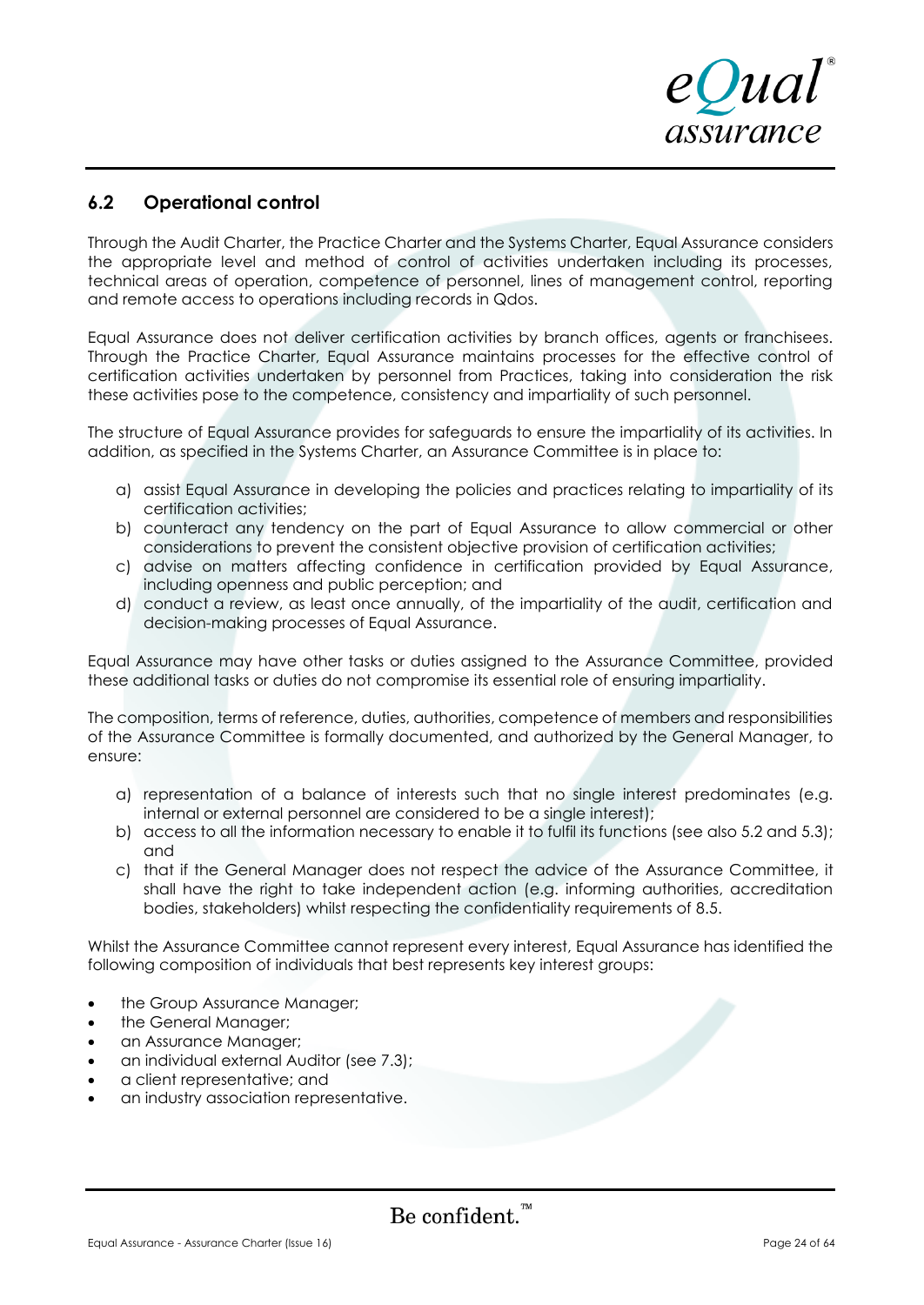

# **7. Resource requirements**

# **7.1 Competence of management and personnel**

### **7.1.1 General considerations**

As described in the Audit Charter and the Systems Charter, Equal Assurance:

- maintains processes to ensure that personnel have appropriate knowledge and skills relevant to the types of management systems and geographic areas in which it operates;
- determines the competence required for each technical area (as relevant for the specific assurance program), and for each function in the certification activity; and
- determines the means for demonstrating competence prior to carrying out specific functions.

### **7.1.2 Determination of competence criteria**

As described in the Audit Charter and the Systems Charter, Equal Assurance maintains a documented process for determining the competence criteria for personnel involved in the management and performance of audits and certification. Competence criteria are determined with regard to the requirements of each type of management system standard or specification, for each technical area, and for each function in the certification process. The output of the process is documented criteria of required knowledge and skills necessary to effectively perform audit and certification tasks to be fulfilled to achieve the intended results.

Client Managers and Account Managers shall as a minimum maintain:

- knowledge of specific management system standards/normative;
- knowledge of Equal Assurance processes;
- knowledge of client business sector; and
- Knowledge of client products, processes and organization.

Assurance Managers shall as a minimum maintain:

- knowledge of audit principles, practices and techniques;
- knowledge of specific management system standards/normative;
- knowledge of Equal Assurance processes; and
- knowledge of client business sector.

Lead Auditors, Auditors and Auditor-Trainees shall as a minimum maintain:

- knowledge of business management practices
- knowledge of audit principles, practices and techniques;
- knowledge of specific management system standards/normative;
- knowledge of Equal Assurance processes;
- knowledge of client business sector;
- knowledge of client products, processes and organization;
- language skills appropriate to all levels within the client;
- note-taking and report-writing skills;
- presentation skills;
- interviewing skills; and
- audit-management skills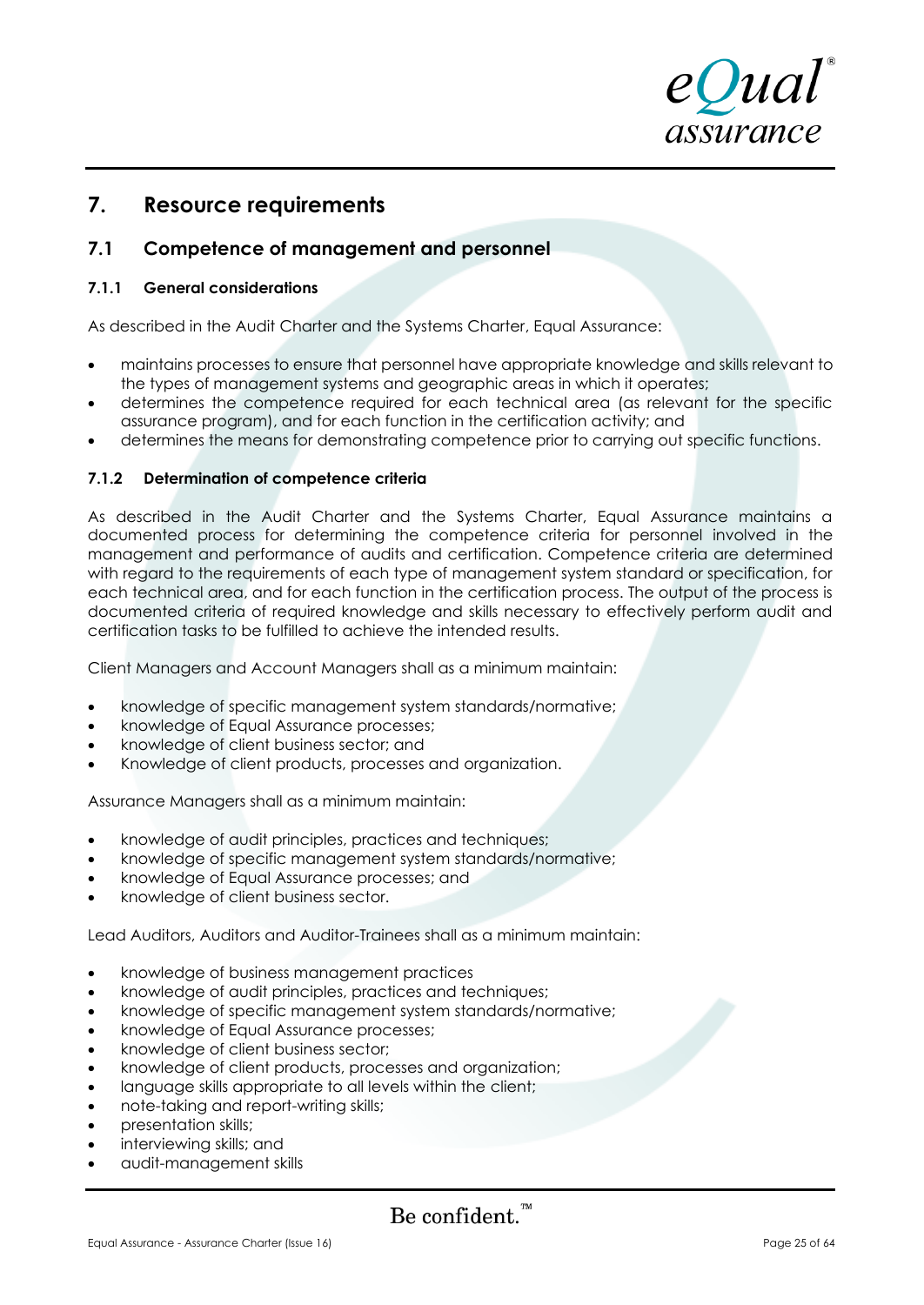

Where additional specific competence criteria have been established for a specific assurance program (e.g. CCF Code), these are also applied.

For any client management system, the term "technical area" is related to products and processes in the context of the scope of the assurance program. The technical areas can be defined by a specific assurance program (e.g. CCF Code); and/or are determined by Equal Assurance. Examples of the application of the term "technical area" for different types of management systems are as follows:

- For a quality management system standard (e.g. ISO 9001), the term "technical area" is related to the processes needed to fulfil customer expectations and applicable statutory and regulatory requirements for the client's products and services.
- For an environmental management system standard (e.g. ISO 14001), the term "technical area" is related to the categories of activities, products and services related to the environmental aspects affecting air, water, land, natural resources, flora, fauna and humans.
- For an information security management system standard (e.g. ISO 27001), the term "technical area" is related, among others, to the categories of information security technologies and practices, information and communication technology and business activities related to the selection of adequate and proportionate security controls that protect information assets.
- For a supply chain security management system standard (e.g. ISO 28000), the term "technical area" is related to processes in the context of security risk of supplies, such as transportation, storage, and information.

### **7.1.3 Evaluation process**

As described in the Audit Charter and the Systems Charter, Equal Assurance maintains documented processes for the initial competence evaluation, and on-going monitoring of competence and performance of all personnel involved in the management and performance of audits and certification, applying the determined competence criteria. The evaluation methods in place are demonstrably effective. The output from these processes is to identify personnel who have demonstrated the level of competence required for the different functions of the audit and certification process.

Evaluation methods that are used to evaluate knowledge and skills include:

- review of records:
- feedback;
- interviews:
- observations; and/or
- examinations.

### **7.1.4 Other considerations**

In determining the competence requirements for its personnel performing certification, Equal Assurance addresses the functions undertaken by management and administrative personnel in addition to those directly performing audit and certification activities.

In line with the Business Charter, Equal Assurance also maintains access to the necessary technical expertise for advice on matters directly relating to certification for technical areas, types of management system and geographic areas in which it operates. Such advice may be obtained from external sources, or internally from Equal Assurance personnel.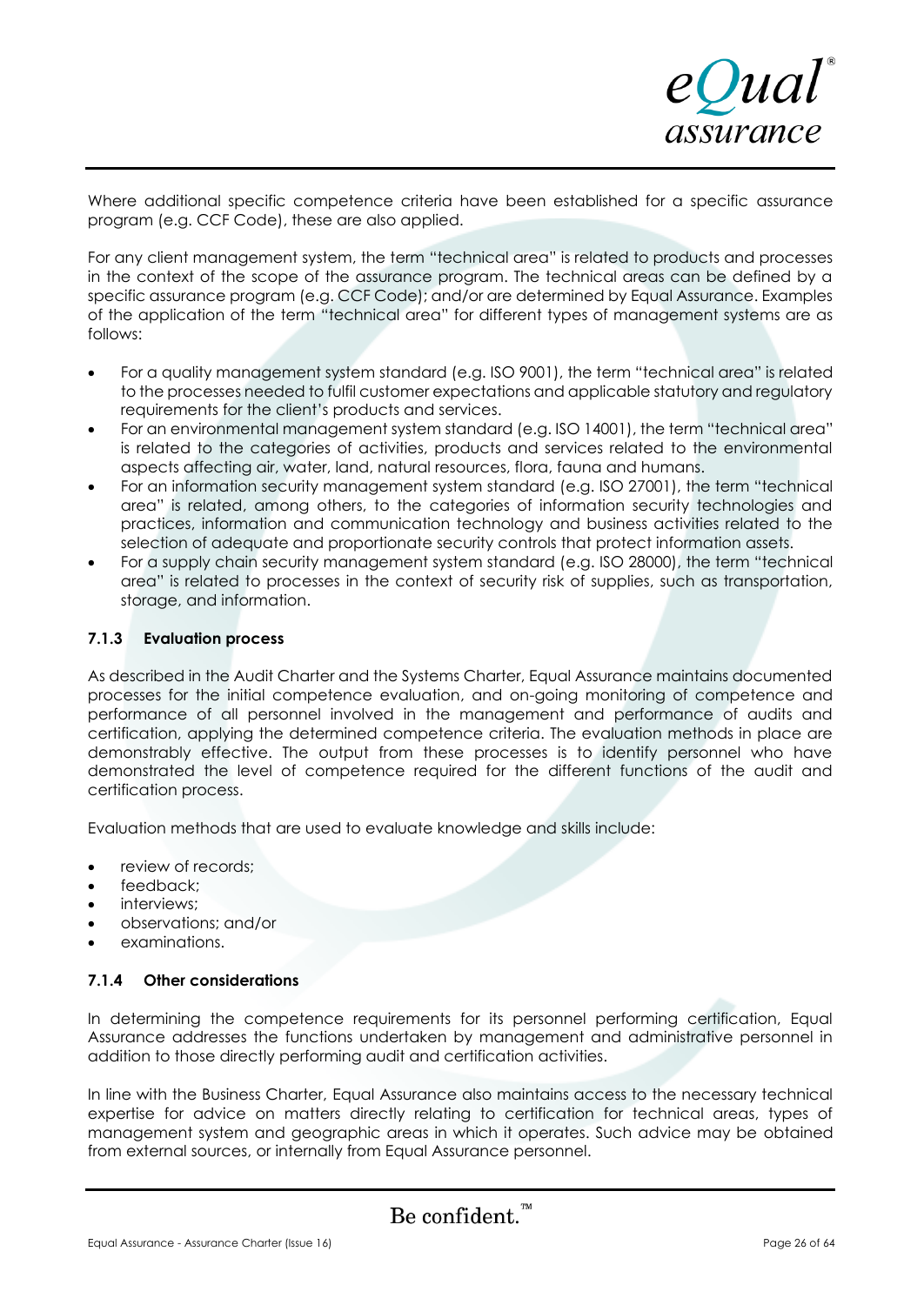

In respect to both the AS4801 Assurance Program and the OHSAS 18001 Assurance Program, and in line with the Systems Charter, Equal Assurance maintains access to personnel with appropriate occupational health and safety (OSH) technical competence to:

- select and verify the competence of auditors;
- brief auditors and arrange any necessary training;
- review arrangements with clients;
- decide on the granting, maintaining, withdrawing, suspending of certifications;
- decide on the extension or reduction in the scope of certification; and
- set-up and operate appeals, complaints and dispute procedures.

In respect to the ISO 14001 Assurance Program, and in line with the Audit Charter, the competence requirements for each relevant environmental management system (EMS) technical area, and for each function in the certification activity, have been defined. Equal Assurance takes into account all the requirements specified in ISO 17021-2 that are relevant for the EMS technical areas, as defined by Equal Assurance.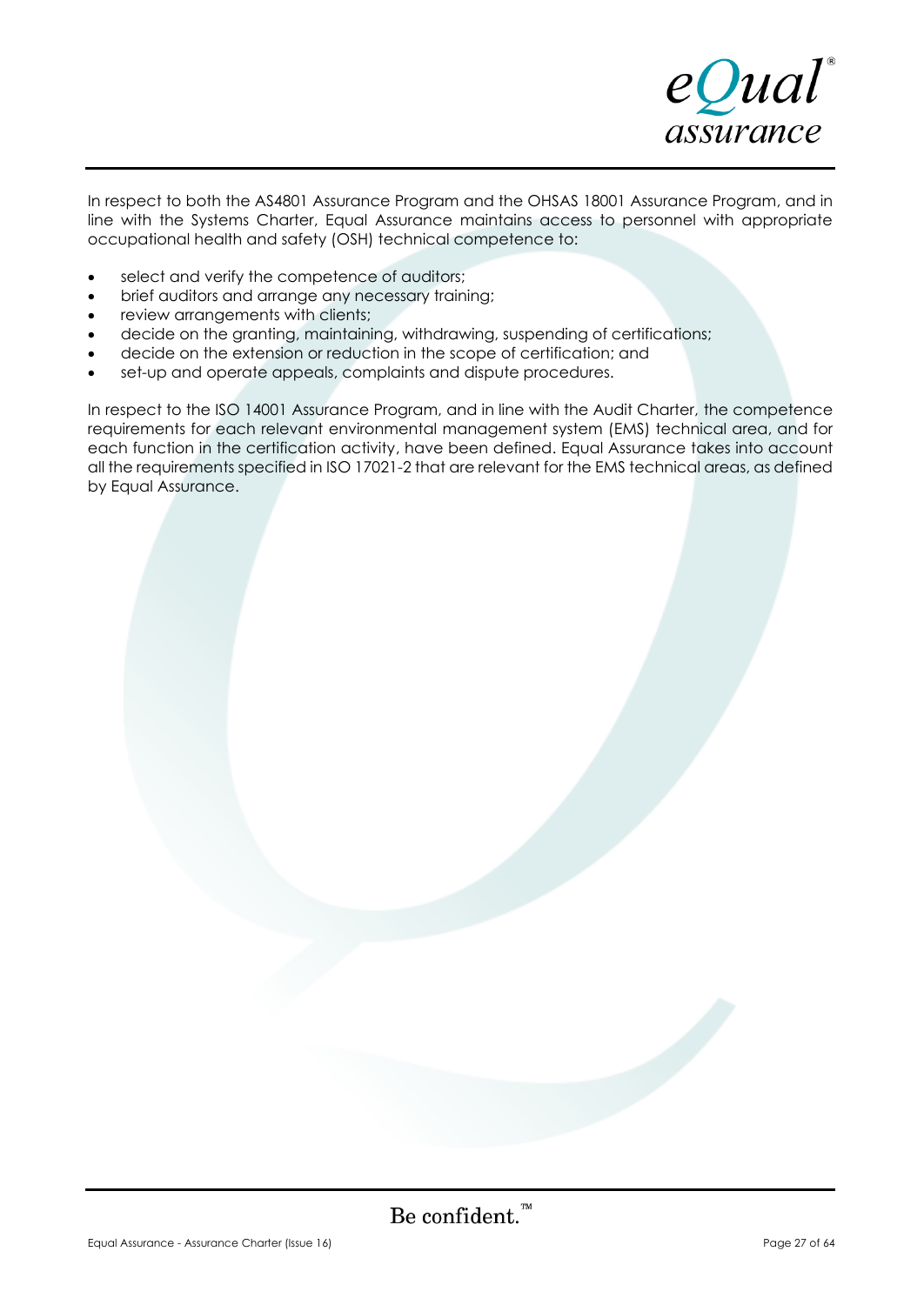

# **7.2 Personnel involved in certification activities**

In respect to personnel involved in certification activities, Equal Assurance:

- maintains, as part of its own organization, personnel having sufficient competence for managing the type and range of assurance programs and other certification work performed,
- employs, or has access to, a sufficient number of Lead Auditors, Auditors, Auditor Trainees and Technical Experts to cover all of its activities and to handle the volume of audit work performed;
- ensures persons concerned are clear on their duties, responsibilities and authorities;
- maintains defined processes in the Systems Charter for selecting, training, formally authorizing auditors and for selecting technical experts used in the certification activity, with the initial competence evaluation of an auditor including the ability to apply required knowledge and skills during audits, as determined by a competent evaluator observing the auditor conducting an audit, and with consideration being given to maintenance of desirable personal behaviours consistent with the Equal Assurance Code of Conduct as well as other criteria;
- maintains a documented process to achieve and demonstrate effective auditing, including the use of auditors and possessing generic auditing skills and knowledge, as well as skills and knowledge appropriate for auditing in specific technical areas;
- ensures that auditors (and, where needed, technical experts) are knowledgeable of its audit processes, certification requirements and other relevant requirements, through the maintenance of the Audit Charter and other relevant documentation giving audit instructions and relevant information on the certification activities;
- only uses auditors and technical experts for those certification activities where they have demonstrated competence (see 9.1);
- in line with the Systems Charter, identifies training needs and shall offer or provide access to specific training to ensure its auditors, technical experts and other personnel involved in certification activities are competent for the functions they perform;
- ensures nominated Assurance Managers that take the decision on granting, refusing, maintaining, renewing, extending, reducing, suspending, restoring or withdrawing certification, or on expanding or reducing the scope of certification, understand the applicable standard and certification requirements, and have demonstrated competence to evaluate the audit processes and related recommendations of the audit team;
- maintains documented processes in the relevant Charter and/or references for ensuring the satisfactory performance of all personnel involved in the audit and certification activities, including criteria for monitoring and measurement of the performance of all persons involved, based on the frequency of their usage and the level of risk linked to their activities, and, in particular, the review and recording of the competence of personnel in the light of their performance in order to identify training needs;
- ensures the monitoring processes for auditors in the Systems Charter is documented, including a combination of on-site observation, review of audit reports and feedback from clients or from the market, and designed in such a way as to minimize disturbance to the normal processes of certification, especially from the client's viewpoint; and
- periodically observes the performance of each auditor on-site, considering each type of management system to which the auditor is deemed competent, with the frequency of on-site observations based on the need as determined from all monitoring information available.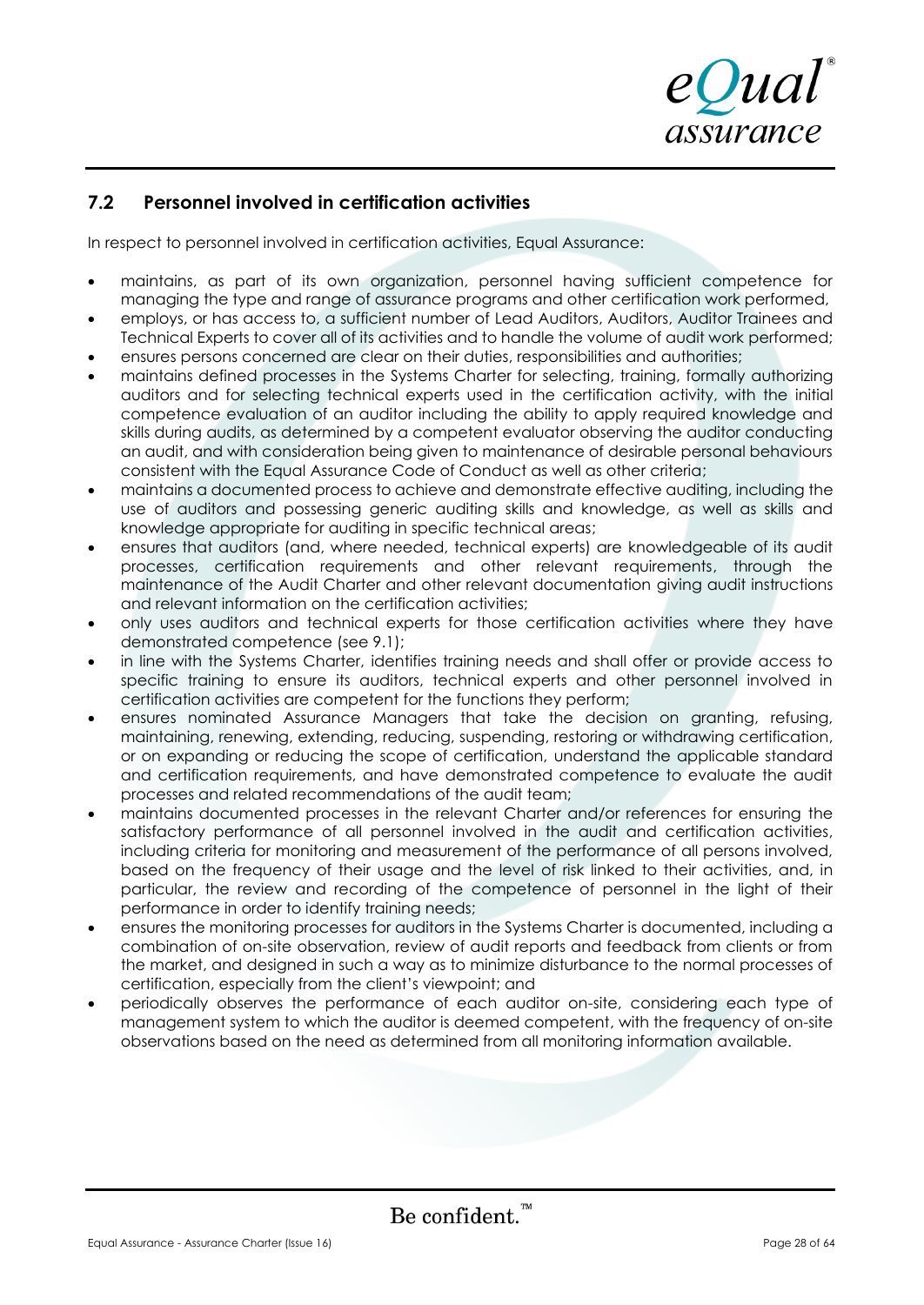

# **7.3 Use of individual external auditors and external technical experts**

Equal Assurance requires external auditors and external technical experts to have written agreements by which they commit themselves to comply with its applicable policies and procedures. For individuals engaged through Practices, this agreement is the Practice Charter and any Practice Agreement that may apply. This and other such documentation addresses aspects relating to confidentiality, impartiality and to independence from commercial and other interests, and requires the external auditors and external technical experts to notify the Partner organization of any existing or prior association with any organization they may be assigned to audit.

Use of individual auditors and technical experts under such agreements does not constitute outsourcing as described under 7.5.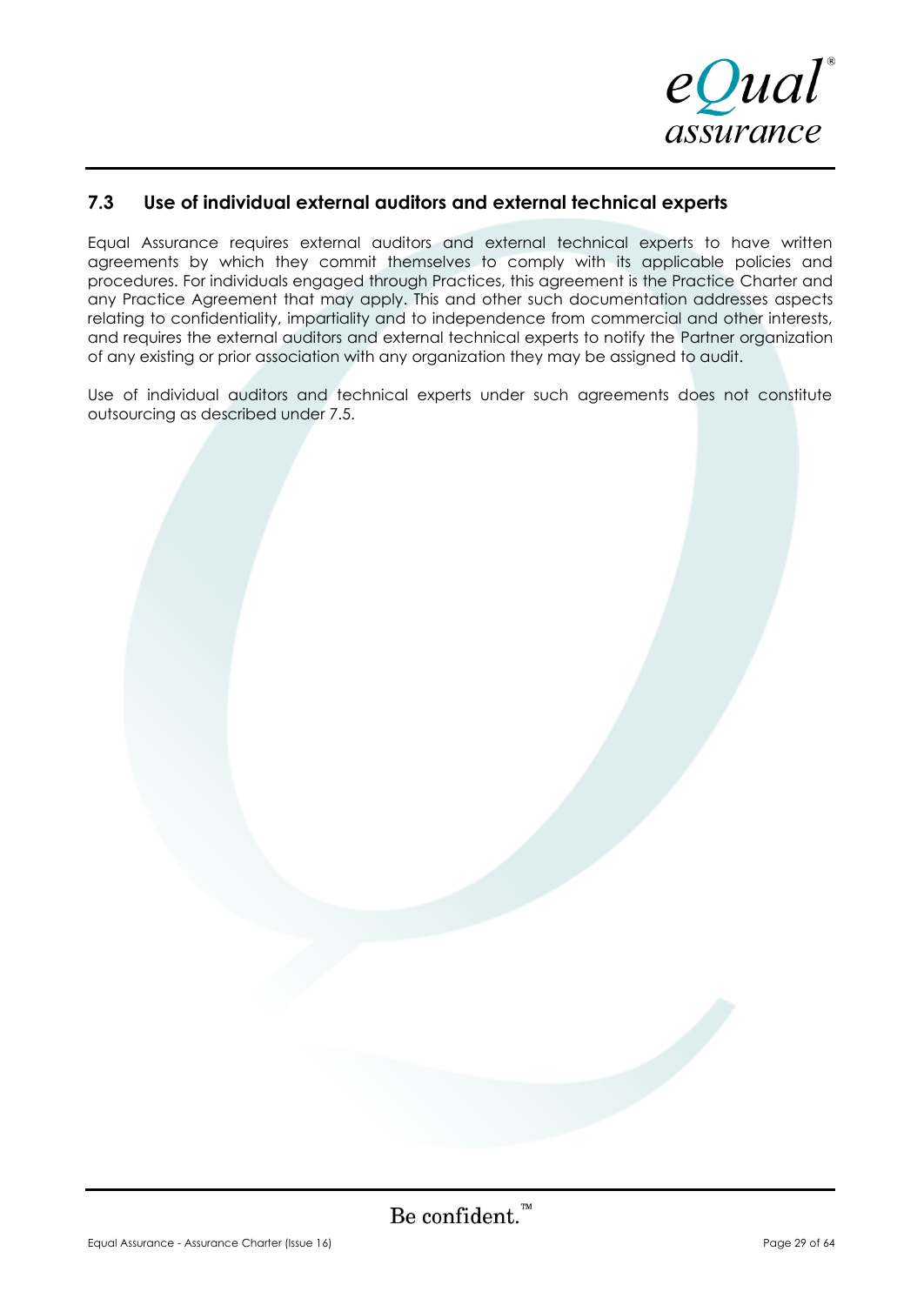

# **7.4 Personnel records**

In accordance with the Systems Charter, Equal Assurance maintains up-to-date personnel records, including relevant qualifications, training, experience, affiliations, professional status, competence and any relevant consultancy services that may have been provided. This includes management and administrative personnel in addition to those performing certification activities.

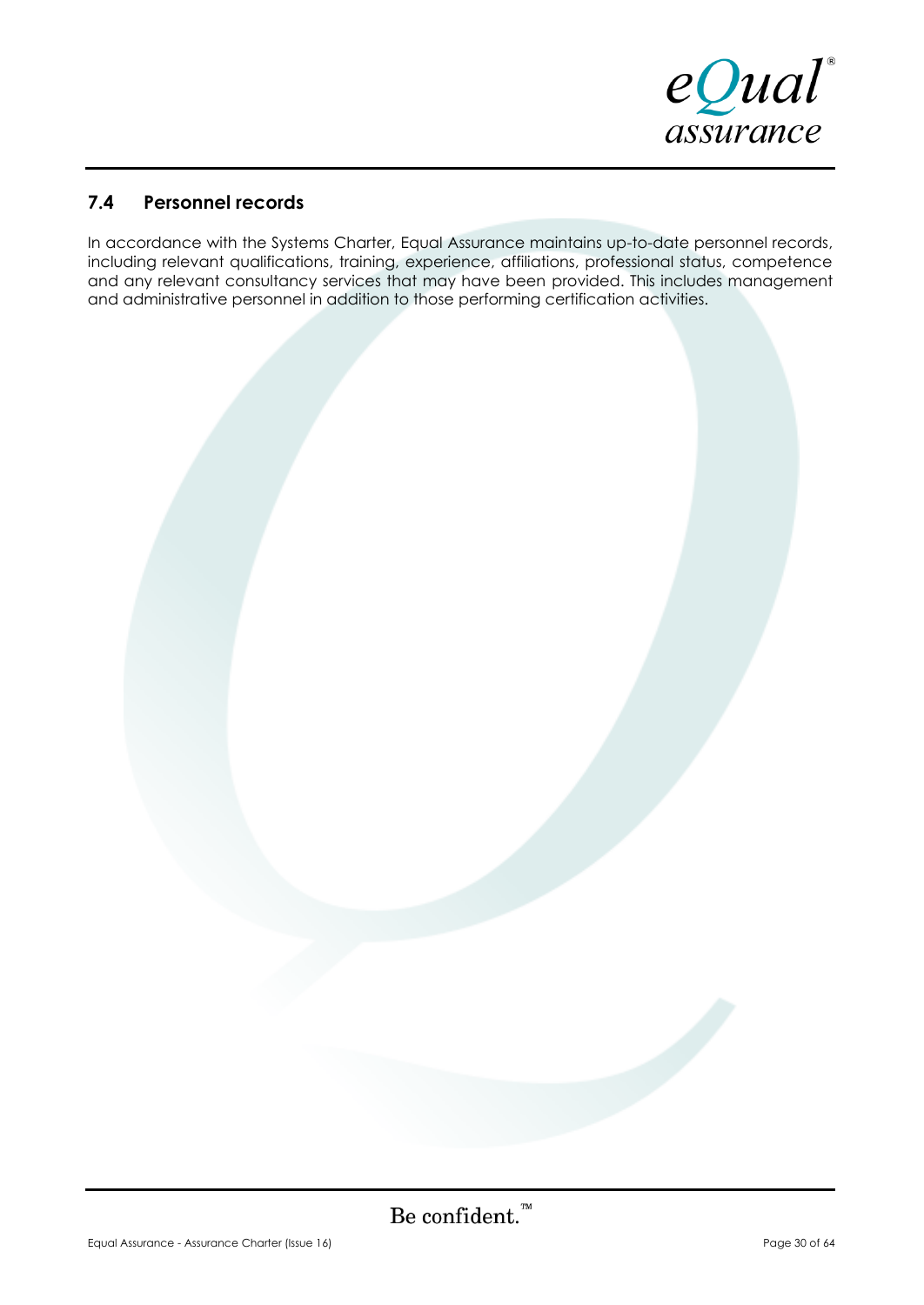

# **7.5 Outsourcing**

The process that describes the conditions under which outsourcing (which is subcontracting to another organization to provide part of the certification activities on behalf of the Partner organization) may take place is covered, to the extent applicable, in the Business Charter. Where such conditions exist, Equal Assurance shall have a legally enforceable agreement covering the arrangements, including confidentiality and conflict of interests, with each body that provides outsourced services.

Such conditions can include outsourcing to other CABs. Use of Lead Auditors, Auditors, Auditor Trainees and Technical Experts engaged through Practices is addressed in 7.3.

Decisions for granting, refusing, maintaining, renewing, expanding, reducing, suspending, restoring or withdrawing certification on behalf of Equal Assurance shall never be outsourced.

In addition, under such outsourced conditions, Equal Assurance would:

- a) take responsibility for all activities outsourced to another conformity assessment body;
- b) ensure that the body that provides outsourced services, and the individuals that it uses, conform to same requirements as Equal Assurance, including competence, impartiality and confidentiality, and
- c) ensure that the body that provides outsourced services, and the individuals that it uses, is not involved, either directly or through any other employer, with an organization to be audited, in such a way that impartiality could be compromised.

In line with the Business Charter, Equal Assurance shall maintain documented processes for the qualification and monitoring of all bodies that provide outsourced services used for certification activities, and shall ensure that records of the competence of auditors and technical experts are maintained.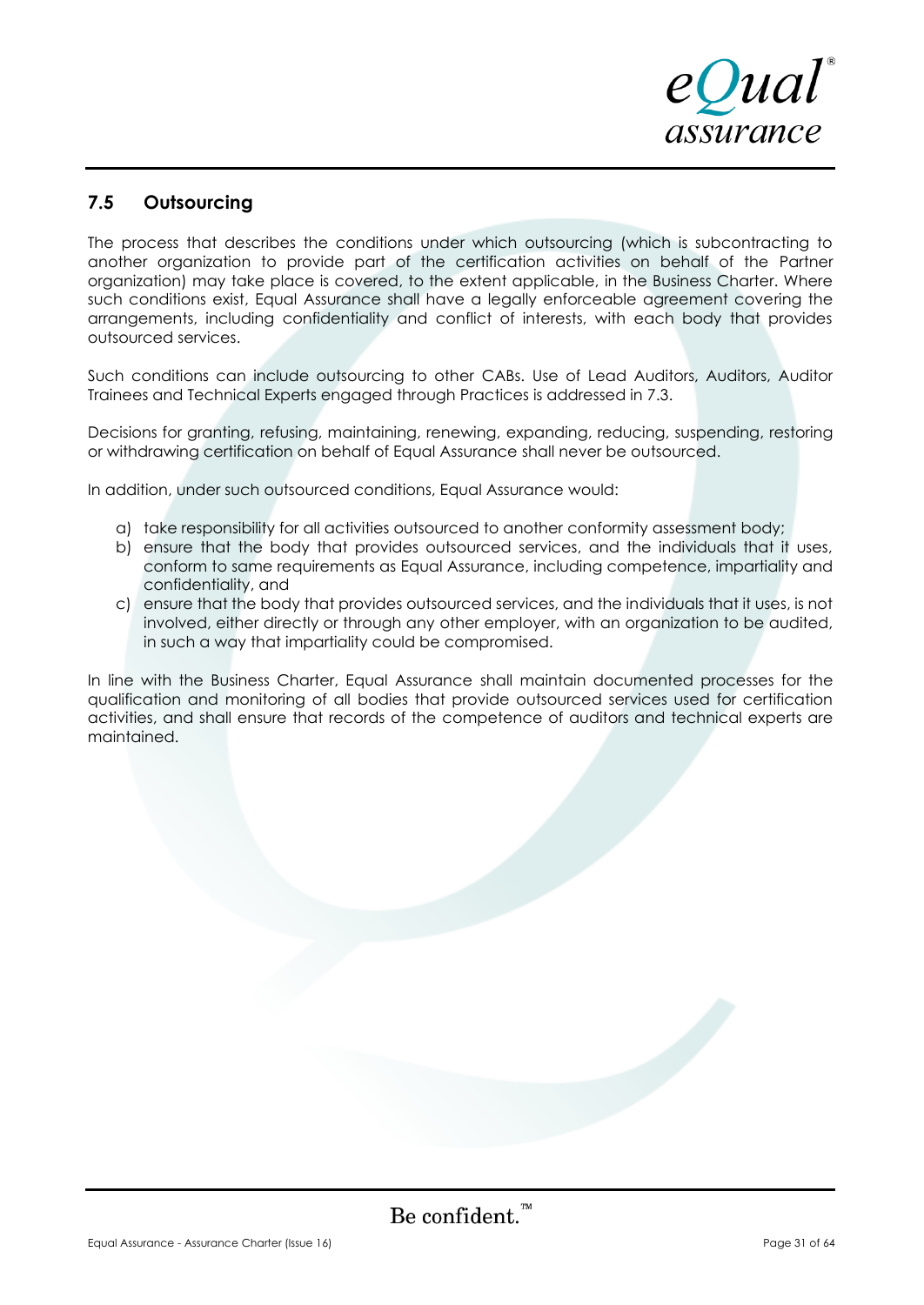

# **8. Information requirements**

# **8.1 Publicly accessible information**

Equal Assurance maintains and makes publicly accessible, or can provide upon request, information describing:

- a) its audit processes;
- b) processes for granting, refusing, maintaining, expanding, renewing, reducing, suspending, restoring or withdrawing certification;
- c) types of management systems and certification schemes in which it operates;
- d) the use of the certification mark (i.e.  $Q$ -Mark $TM$ );
- e) processes for handling requests for information, complaints and appeals;
- f) policy on impartiality;
- g) geographical areas in which it operates;
- h) the status of a given certification; and
- i) the name, related normative document, scope and geographical location (city and country) for a specific certified client.

This information is available at [www.equalassurance.com.](http://www.equalassurance.com/)

Equal Assurance makes publicly accessible information about certifications granted, suspended or withdrawn through the Certified Clients Database, as referenced in the Client Charter.

In exceptional cases, Equal Assurance may need to limit access to certain information on the request of the client (e.g. for security reasons).

Equal Assurance makes every effort to ensure information to any client or to the marketplace, including advertising, is accurate and not misleading.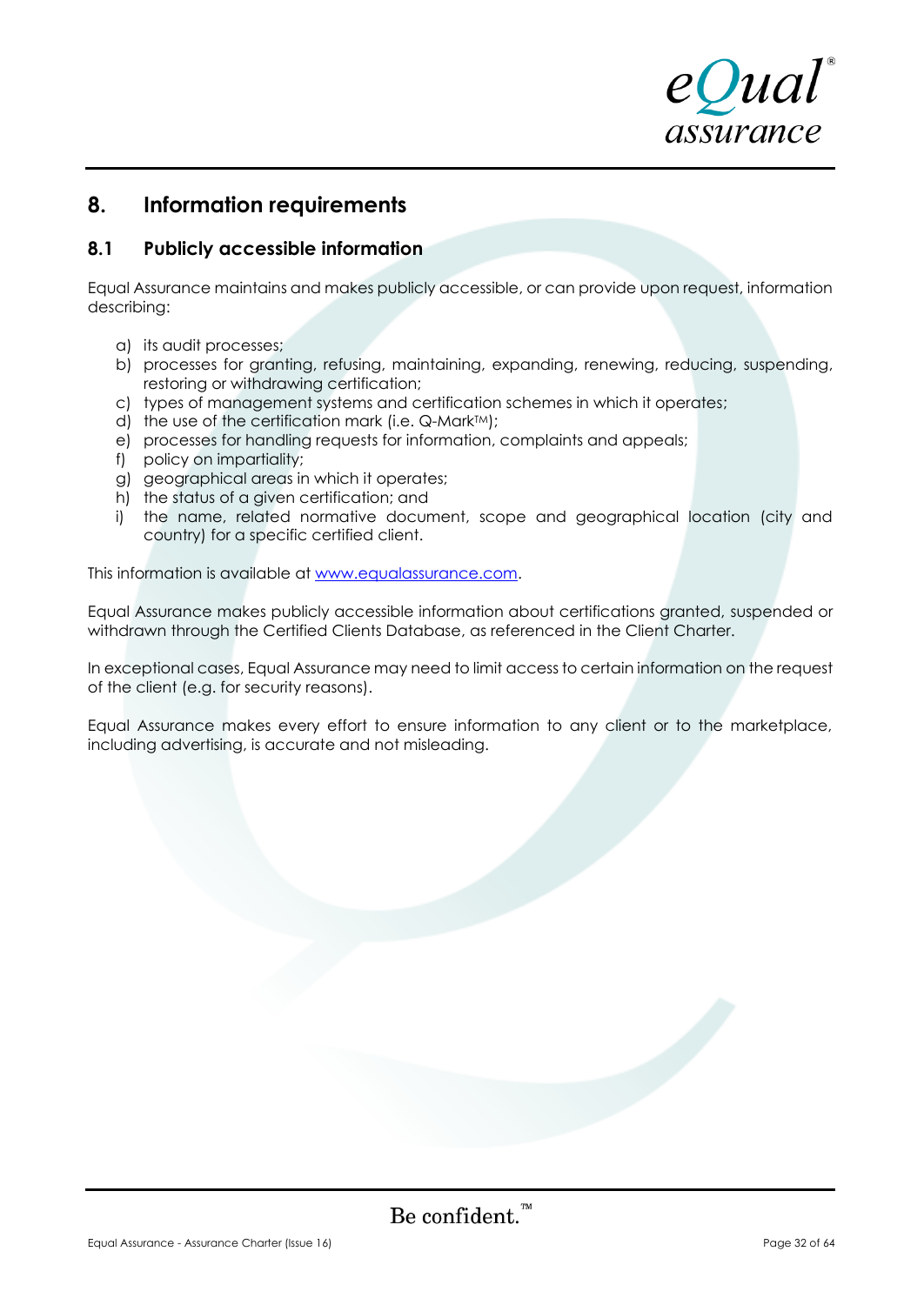# **8.2 Certification documents**

The certification document used by Equal Assurance to attest the type and scope of certification for a certified client is the "Certificate of Confidence", including any referenced documentation. Equal Assurance provides the Certificate of Confidence to certified clients in line with its Audit Charter, Client Charter and Systems Charter.

The effective date of the Certificate of Confidence shall not be before the date of the certification decision.

In line with the Systems Charter, the Certificate of Confidence identifies:

- a) the name and geographic location of the client whose management system is certified (and/or the geographic location of the Main Site and any other Permanent Sites within the scope of a multi-site certification);
- b) the effective date of granting, expanding or reducing the scope of certification, or renewing certification which shall not be before the date of the relevant certification decision;
- c) the expiry date or re-certification due date consistent with the re-certification cycle;
- d) a unique identification code;
- e) the standard and/or other normative document, including issue number and/or revision, relevant to the assurance program, used for audit of the certified client;
- f) the scope of certification with respect to activities, products and/or services, as applicable at the sites of the certified client, without being misleading or ambiguous;
- g) the name, address and certification mark of Equal Assurance (other marks such as the accreditation symbol may be used provided they are not misleading or ambiguous);
- h) any other information required by the standard and/or other normative document used for certification; and
- i) in the event of issuing any revised Certificate of Confidence, a means to distinguish the revised documents from any prior obsolete documents.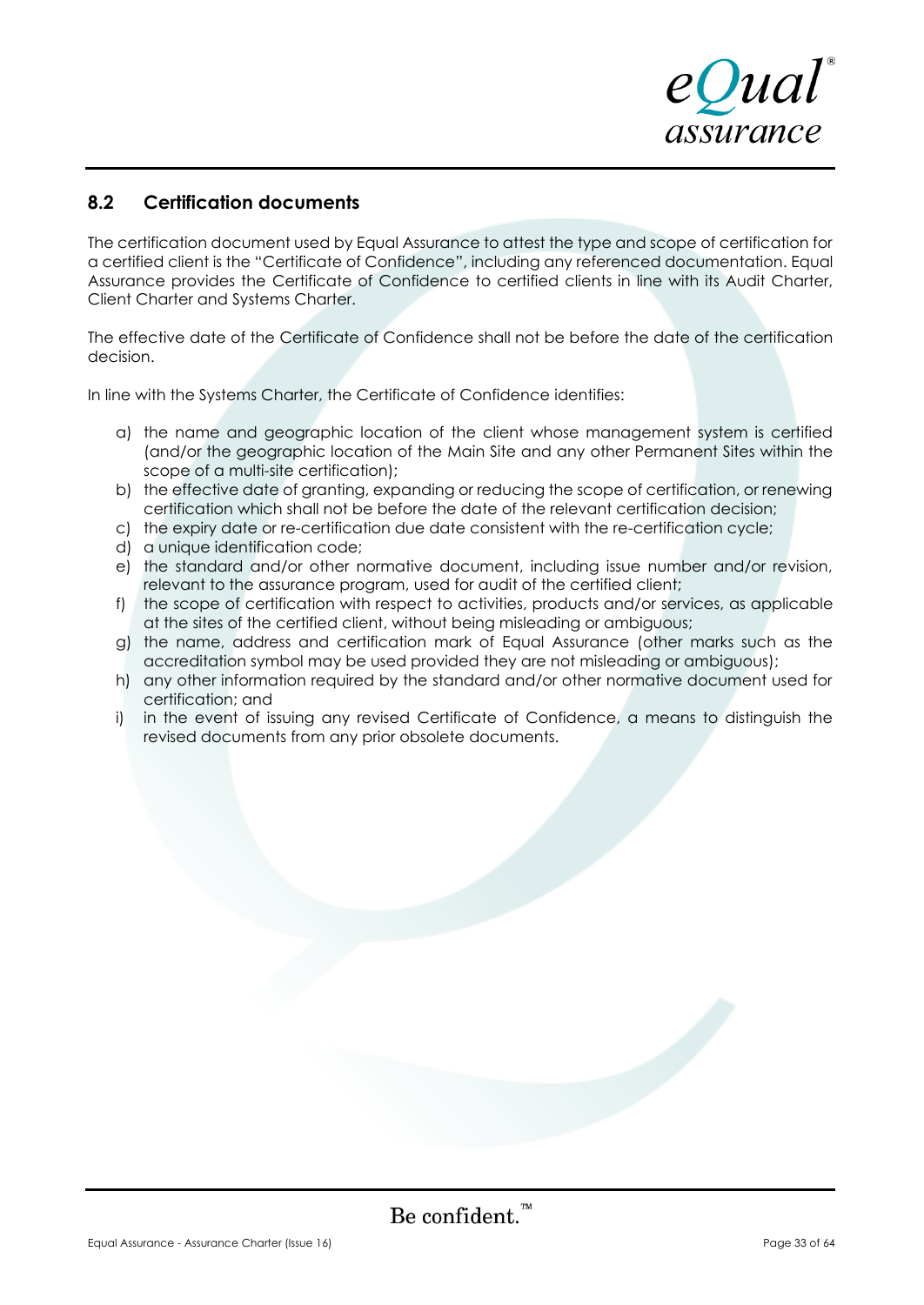

# **8.3 Directory of certified clients**

In line with the Client Charter, Equal Assurance maintains and makes publicly accessible, or provides upon request, typically by electronic means, a directory of valid certifications (being the Certified Clients Database) that as a minimum shows the name, relevant normative document for the relevant assurance program, scope and geographical location for each certified client (and/or the geographic location of the headquarters and any sites within the scope of a multi-site certification).

The Certified Clients Database remains the sole property of Equal Assurance.

Be confident.  $\sum_{k=1}^{n}$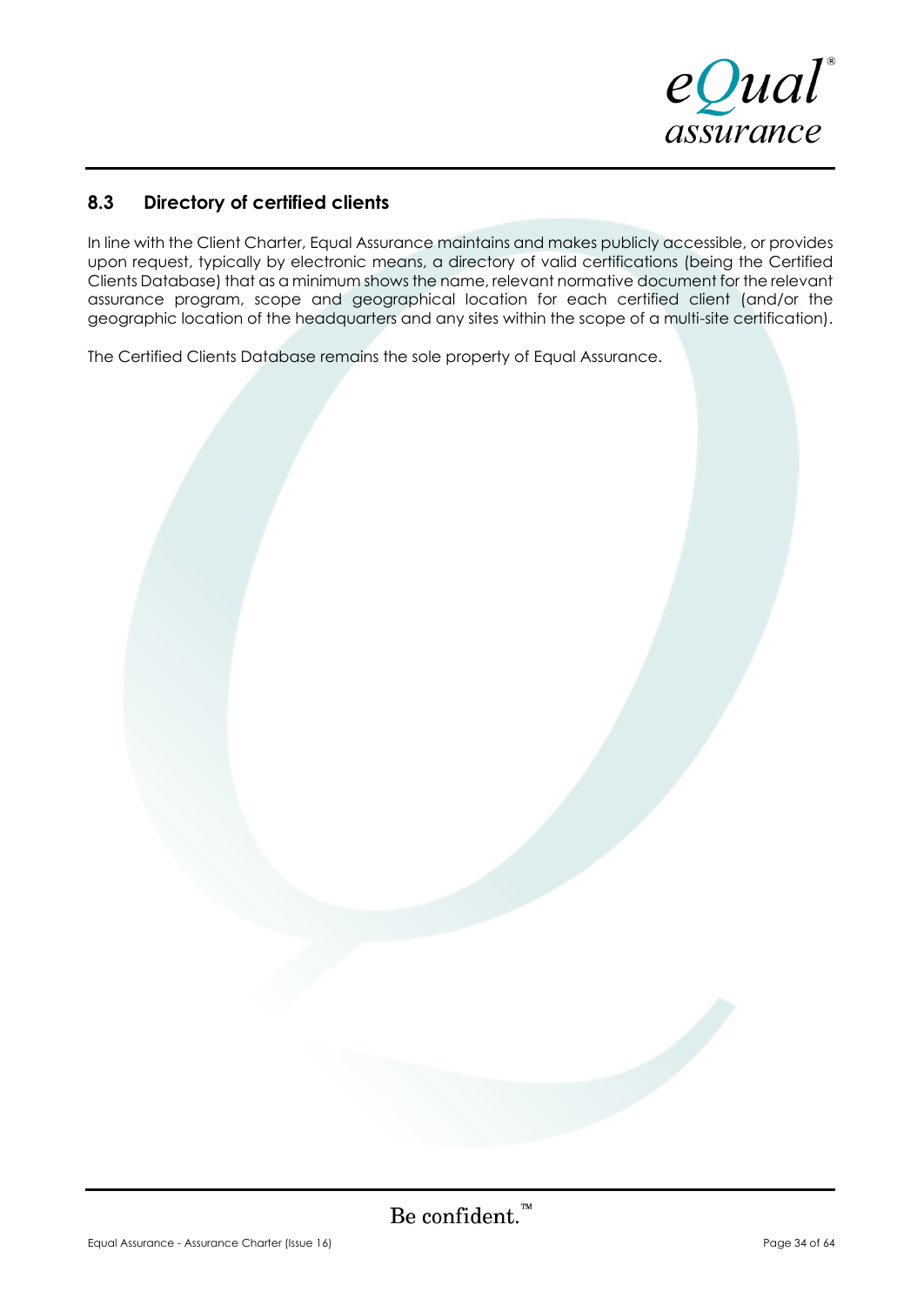

# **8.4 Reference to certification and use of marks**

The Client Charter provides for requirements governing any assurance mark (including Q-MarkTM) that Equal Assurance authorizes certified clients to use. Q-Marks TM are, among other things, traceable back to Equal Assurance, and there is no ambiguity, in the Q-Mark™ or accompanying text, as to what has been certified and that Equal Assurance has granted the certification. Requirements of the Client Charter also make it clear that Q-Marks TM are not to be used in a way that may be interpreted as denoting product conformity. ISO/IEC 17030 provides requirements for use of thirdparty marks.

As part of this, the Client Charter also maintains requirements governing the use of any statement on product packaging or in accompanying information that the certified client has a certified management system, including the requirement that statements shall in no way imply that the product, process or service is certified by this means. Product packaging is considered as that which can be removed without the product disintegrating or being damaged. Accompanying information is considered as separately available or easily detachable. Type labels or identification plates are considered as part of the product. Accompanying statements shall include reference to identification (e.g. brand or name) of the certified client, the type of management system (e.g. quality, environmental) and the applicable standard, and the Equal Assurance Partner.

Provisions in the Client Charter also ensure certified clients do not apply Q-Marks $\mathbb{M}$  to laboratory test, calibration or inspection reports, as such reports are deemed to be products in this context.

Provisions in the Client Charter require clients to:

- a) conform to Equal Assurance requirements when making reference to its certification status in communication media such as the internet, brochures, advertising, or other documents;
- b) not make or permit any misleading statement regarding its certification;
- c) not use or permit the use of the Certificate of Confidence or any part thereof in a misleading manner;
- d) upon suspension or withdrawal of its certification, discontinue its use of all advertising matter that contains a reference to certification, as directed by Equal Assurance (see 9.6);
- e) review and amend as required all advertising matter when the scope of certification has been reduced (see 9.6);
- f) not allow reference to its management system certification to be used in such a way as to imply that Equal Assurance certifies any activities, products and/or services;
- g) not imply that the certification applies to activities that are outside the scope of certification; and
- h) not use their certification in such a manner that would bring Equal Assurance and/or its practices into disrepute and lose public trust.

Through the Client Charter, Equal Assurance exercises proper control of ownership and takes action to deal with incorrect references to certification status or misleading use of the Certificate of Confidence, Q-Marks™ or audit reports. Such action could include requests for correction and corrective action, suspension, withdrawal of certification, publication of the transgression and, if necessary, legal action.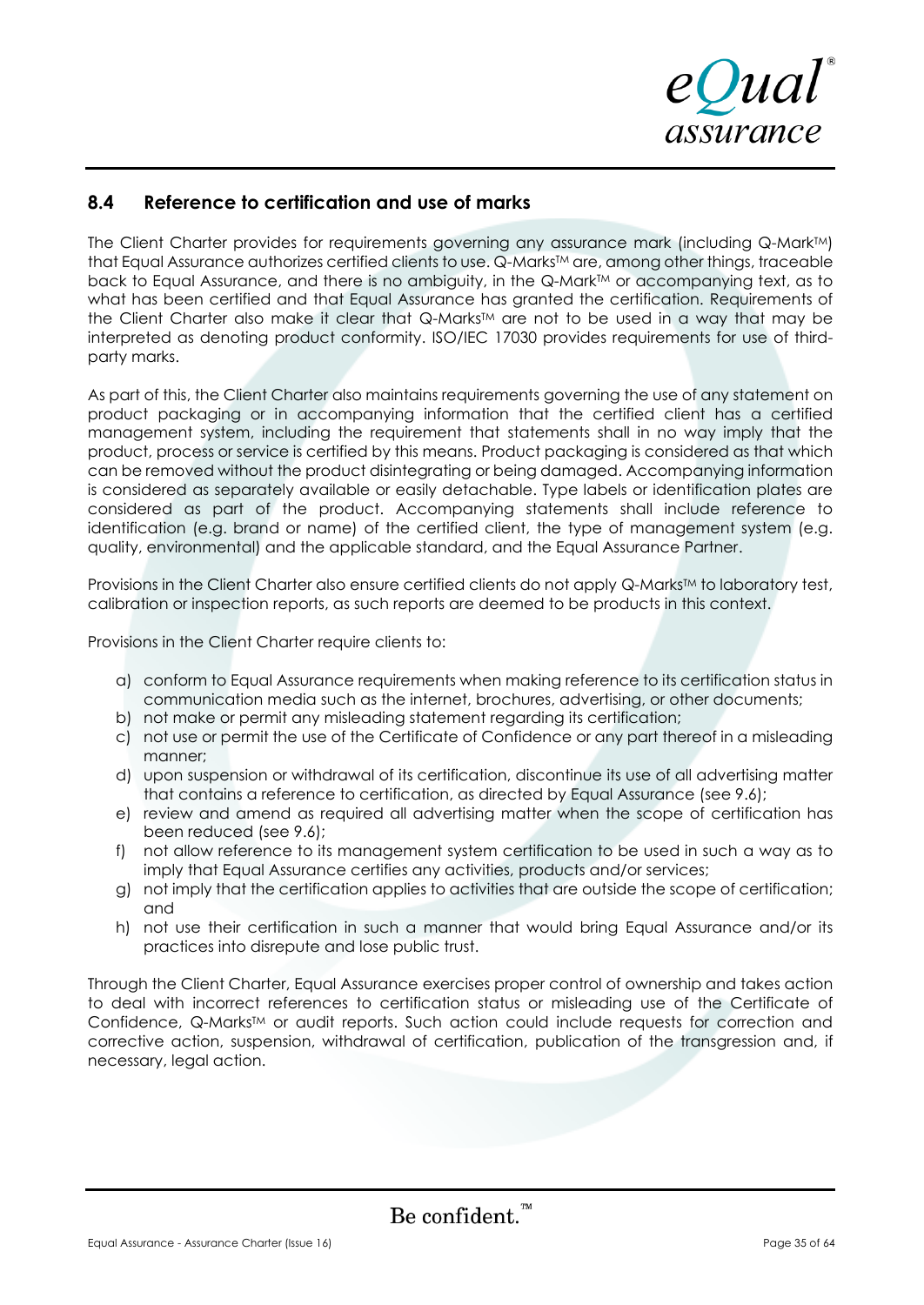

# **8.5 Confidentiality**

Equal Assurance maintains, through legally enforceable agreements as covered in the various Charters, policies and arrangements to safeguard the confidentiality of the information obtained or created during the performance of certification activities at all levels of its structure, including committees and external bodies or individuals acting on its behalf.

Equal Assurance informs clients in advance, through the Client Charter, of the information it intends to place in the public domain. All other information, except for information that is made publicly accessible by the client, is considered confidential.

Except as required in ISO/IEC 17021, information about a particular client or individual shall not be disclosed to a third party without the written consent of the client or individual concerned. Where Equal Assurance is required by law or authorized by contractual arrangements to release confidential information to a third party, the client or individual concerned shall, unless regulated by law, be notified in advance of the release.

Consistent with Equal Assurance policy, information about clients from sources other than the client (e.g. complainants, regulators) shall also be treated as confidential.

Personnel, including any committee members, auditors, technical specialists, personnel of external bodies or individuals acting on behalf of Equal Assurance, will keep confidential all information obtained or created during the performance of its activities except as required by law.

In line with the Systems Charter and the Practice Charter, Equal Assurance, and those acting on its behalf, maintain processes, equipment and facilities that ensure the secure handling of confidential information (e.g. documents, records).

Through the Client Charter, clients are made aware that confidential information may be made available to other bodies (e.g. accreditation body).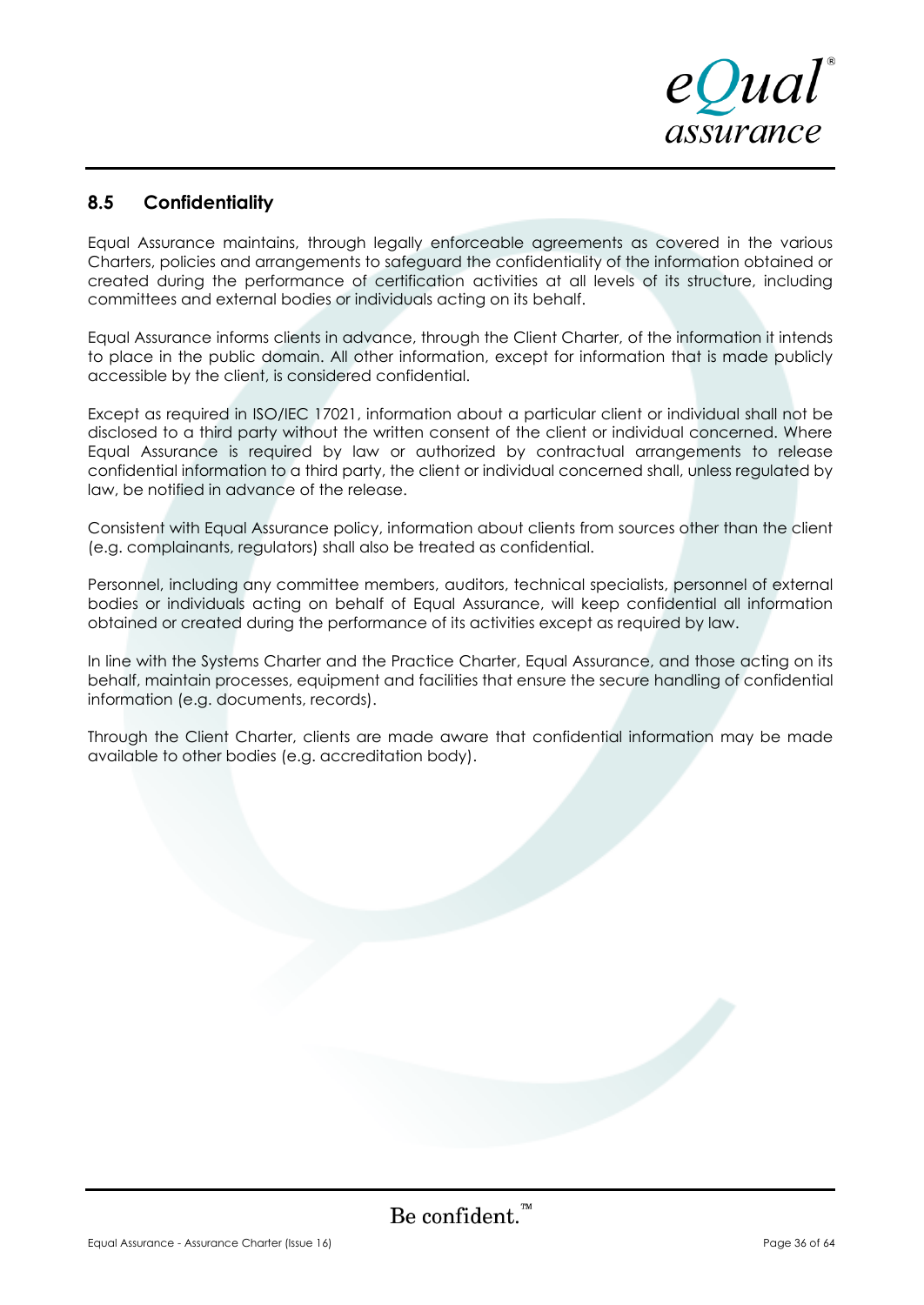

# **8.6 Information exchange between Equal Assurance and clients**

### **8.6.1 Information on the certification activity and requirements**

Through the Client Charter, Equal Assurance provides and updates clients on the following:

- a) a detailed description of the initial and continuing certification activity, including the application, initial audits, surveillance audits, and the process for granting, refusing, maintaining of certification, expanding or reducing the scope of certification, renewing, suspending or restoring, or withdrawing of certification;
- b) the normative requirements for certification, relevant to the assurance program;
- c) information about the fees for application, initial certification and continuing certification;
- d) requirements for prospective clients:
	- 1) to comply with certification requirements;
	- 2) to make all necessary arrangements for the conduct of the audits, including provision for examining documentation and the access to all processes and areas, records and personnel for the purposes of initial certification, surveillance, re-certification and resolution of complaints; and
	- 3) to make provisions, where applicable, to accommodate the presence of observers (e.g. accreditation auditors or trainee auditors);
- e) information describing the rights and duties of certified clients, including requirements, when making reference to its certification in communication of any kind in line with the requirements in 8.4; and
- f) information on procedures for handling complaints and appeals.

### **8.6.2 Notice of changes by Equal Assurance**

Equal Assurance provides certified clients due notice of any changes to its requirements for certification, as expressed in the Client Charter, and contractual arrangements with certified clients are maintained to ensure implementation of these requirements. In line with the Audit Charter, Equal Assurance verifies that each certified client complies with the new requirements.

### **8.6.3 Notice of changes by a client**

Through the Client Charter, Equal Assurance maintains legally enforceable arrangements to ensure that certified clients inform it, without delay, of matters that may affect the capability of the management system to continue to fulfil the requirements of the standard used for certification, relevant to the assurance program. These include, for example, changes relating to:

- a) the legal, commercial, organizational status or ownership;
- b) organization and management (e.g. key managerial, decision-making or technical staff);
- c) contact address and sites;
- d) scope of operations under the certified management system;
- e) significant incidents, complaints or breaches; and
- f) major changes to the management system and processes.

Equal Assurance takes action on these changes as appropriate.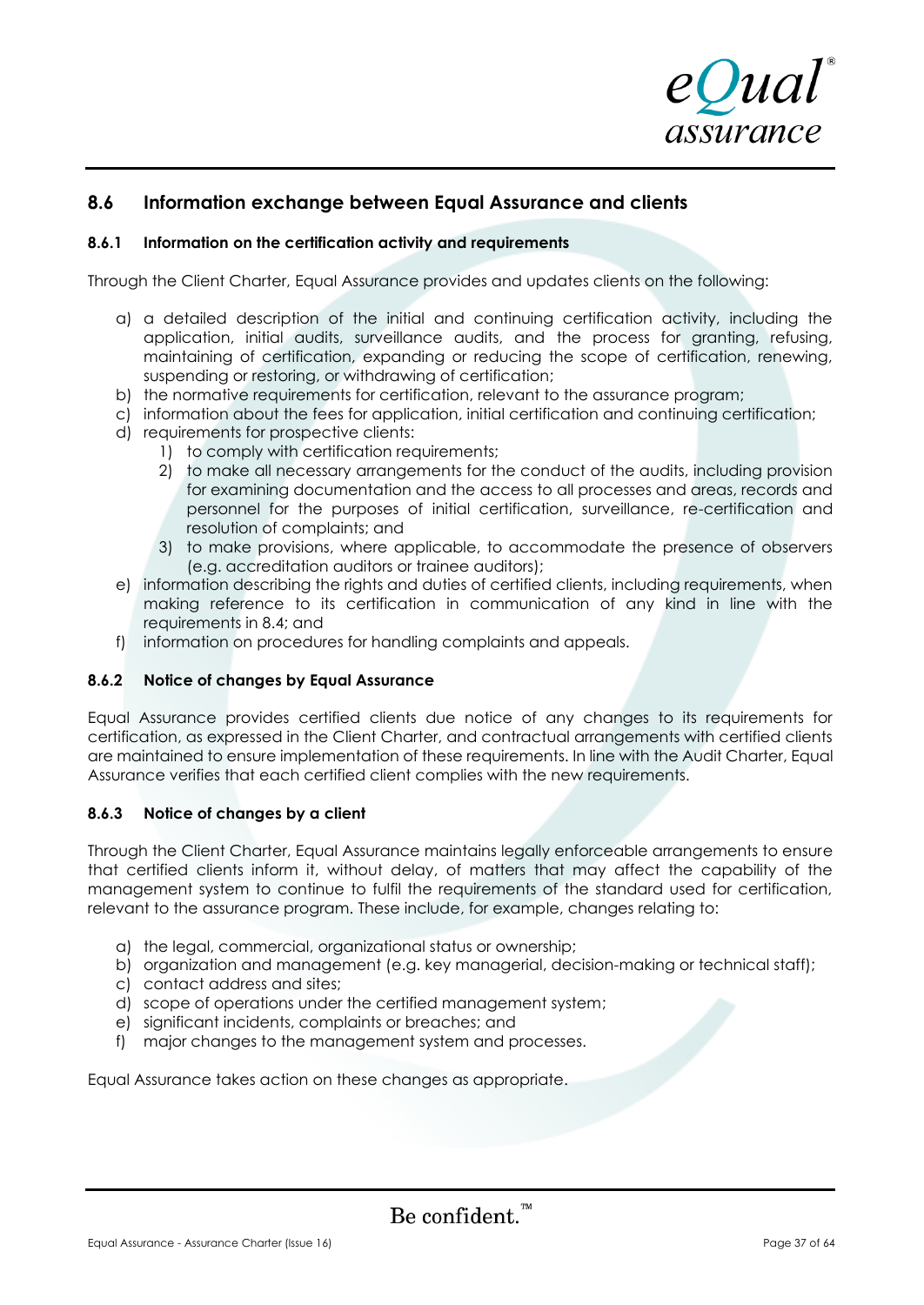

# **9. Process requirements**

# **9.1 General requirements**

Equal Assurance maintains the Client Charter, the Audit Charter, and the Systems Charter that, along with their references, provide the primary mechanisms by which it delivers process requirements. An outline of these process requirements follows. As different program owners/regulators maintain different requirements, some assurance programs do not necessarily follow all process requirements. Where and to the extent these process requirements vary, variations have been detailed in the relevant Charter, and their references.

### **9.1.1 Audit programme**

An audit programme for the full certification cycle is developed to clearly identify the audit activity(ies) required to demonstrate that the client's management system fulfils the requirements of the relevant assurance program(s). The audit programme for the certification cycle cover the complete management system requirements as relating to the relevant assurance program(s).

The audit programme includes a two-stage initial audit, surveillance audits in the first and second years (where applicable), and a re-certification audit in the third year prior to expiration of certification. The certification cycle begins with the certification or re-certification decision. The audit programme and subsequent adjustments considers the size of the client, the scope and complexity of its management system, activities, products and services, level of management system effectiveness, shift operations and the results of previous audits. Where Equal Assurance takes account of certification already granted to the client, or audits performed by other CABs, it collects sufficient, verifiable information to justify and record adjustments to the audit programme.

### **9.1.2 Audit plan**

### 9.1.2.1 General

Equal Assurance ensures an audit plan is established for each audit identified in the audit programme to provide the basis for agreement regarding the conduct and scheduling of the audit activities. This audit plan is based on the requirements of the Audit Charter and Client Charter.

### 9.1.2.2 Determining audit objectives, scope and criteria

The audit objectives are determined by Equal Assurance. The audit scope and criteria, including any changes, are established by Equal Assurance after discussion with the client. The audit objectives describe by reference to the Client Charter what is to be accomplished by the audit and include the following:

- a) determination of the conformity of the client's management system, or parts of it, with the audit criteria;
- b) determination of the ability of the management system to ensure the client meets applicable statutory, regulatory and contractual requirements (noting that a management system certification audit is not a legal compliance audit);
- c) determination of the effectiveness of the management system to ensure the client is continually meeting its specified objectives;
- d) as applicable, identification of areas for potential improvement of the management system.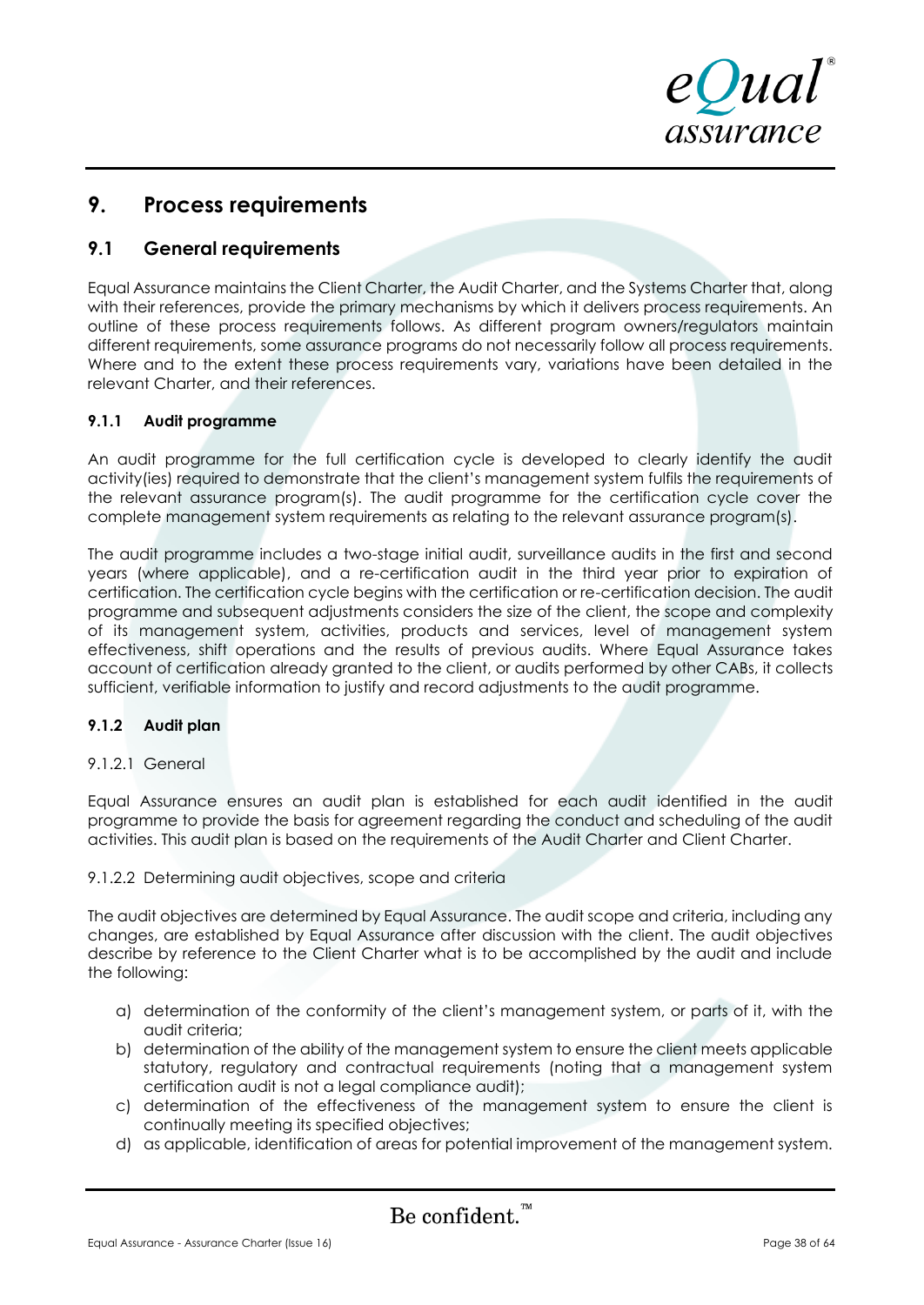

The audit scope describes the extent and boundaries of the audit, such as sites and physical locations, organizational units, activities and processes to be audited. Where a pre-certification, certification, surveillance or re-certification process consists of more than one audit (e.g. covering different sites and locations), the scope of an individual audit may not cover the full certification scope, but the totality of audits is consistent with the scope in the existing or ensuing certificate(s).

Considerations for the audit programme, audit scope or audit plan include:

- a) the scope and complexity of the client's management system;
- b) products and processes (including services);
- c) size of the client;
- d) sites to be audited;
- e) language of the client and languages spoken and written;
- f) the requirements of sector or regulatory schemes;
- g) client and their customers' requirements and expectations;
- h) the number and timing of shifts;
- i) audit time required for each audit activity;
- j) competence of each member of the audit team;
- k) the need to audit temporary sites;
- l) results of the pre-certification audit or of any other previous audits;
- m) results of other surveillance activities;
- n) demonstrated level of management system effectiveness;
- o) eligibility for sampling;
- p) customer complaints;
- q) complaints received by the Partner organization about the client;
- r) integrated audits to multiple management system standards;
- s) changes to the client, its products, processes or its management system;
- t) changes to the certification requirements;
- u) changes to legal requirements;
- v) changes to accreditation requirements;
- w) risk and complexity;
- x) client performance data (e.g. defect levels, key performance indicators (KPI) data, etc.);
- y) interested parties' concerns;
- z) information gained during previous audits.

The audit criteria are used as a reference against which conformity is determined, and includes the requirements of the relevant assurance program(s), and/or the defined processes and documentation of the client's management system.

### 9.1.2.3 Preparing the audit plan

The audit plan is appropriate to the objectives and the scope of the audit. The audit plan at least includes or refers to the following:

- a) the audit objectives;
- b) the audit criteria;
- c) the audit scope, including organizational and functional units or processes to be audited;
- d) the dates/sites where on-site auditing is to be conducted, including visits to temporary sites and remote auditing activities;
- e) the expected time and duration of on-site audit activities;
- f) the roles and responsibilities of the audit team members and accompanying persons.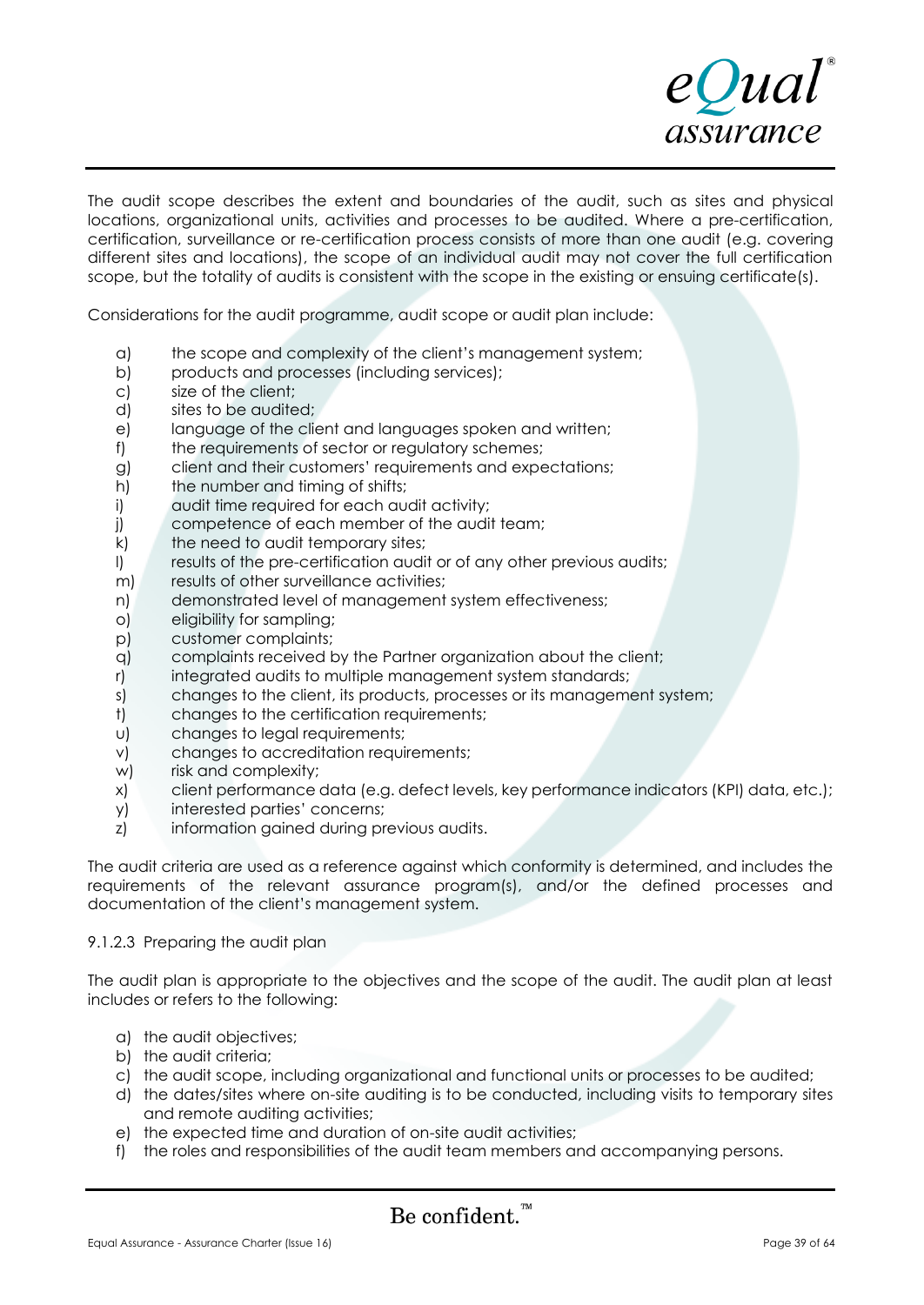

The audit plan is typically one document that includes and/or makes reference to the relevant audit plan information. Other audit plan considerations are listed in 9.1.2.2.

### **9.1.3 Audit team selection and assignments**

Equal Assurance maintains processes for selecting and appointing the audit team, taking into account the competence needed to achieve the audit objectives. If there is only one auditor, the auditor has the competence to perform the duties of a Lead Auditor applicable for that audit.

In deciding the size and composition of the audit team, consideration is given to the following:

- a) audit objectives, scope, criteria and estimated time of the audit;
- b) whether the audit is an integrated audit;
- c) the overall competence of the audit team needed to achieve the objectives of the audit;
- d) certification requirements (including statutory, regulatory or contractual requirements);
- e) language and culture;
- f) whether audit team members have previously audited the client's management system.

The necessary knowledge and skills of the Lead Auditor and auditors may be supplemented by technical experts, translators and interpreters who operate under the direction of an auditor. Where translators or interpreters are used, they are selected such that they do not unduly influence the audit. The criteria for the selection of technical experts are determined on a case-by-case basis by the needs of the audit team and the scope of the audit.

Auditor Trainees may be included in the audit team as participants, provided a Lead Auditor or Auditor is appointed as an evaluator. The evaluator is competent to take over the duties and have final responsibility for the activities and findings of the Auditor Trainee.

The Lead Auditor, in consultation with the Account Manager and audit team, assigns to each team member responsibility for auditing specific processes, functions, sites, areas or activities. Assignments consider the need for competence, the effective and efficient use of the audit team, and different roles and responsibilities of auditors, auditor trainees and technical experts. Changes to work assignments may be made as the audit progresses to ensure achievement of the audit objectives. The audit team shall have the totality of the competences necessary for the audit.

### **9.1.4 Determination of audit time**

Equal Assurance maintains documented processes for determining audit time. For each client Equal Assurance determines the time needed to plan and accomplish a complete and effective audit of the client's management system. The audit time determined, and the justification for the determination, is recorded. In determining the audit time, Equal Assurance considers, among other things, the following aspects regarding the client:

- a) the relevant management system standard(s), as per the required assurance program(s);
- b) size and complexity of the client and its management systems;
- c) technological and regulatory context;
- d) any outsourcing of any activities included in the scope of the management system;
- e) the results of any prior audits;
- f) the size and number of sites, and multi-site considerations;
- g) the risks associated with the client's products, processes or activities;
- h) when audits are integrated.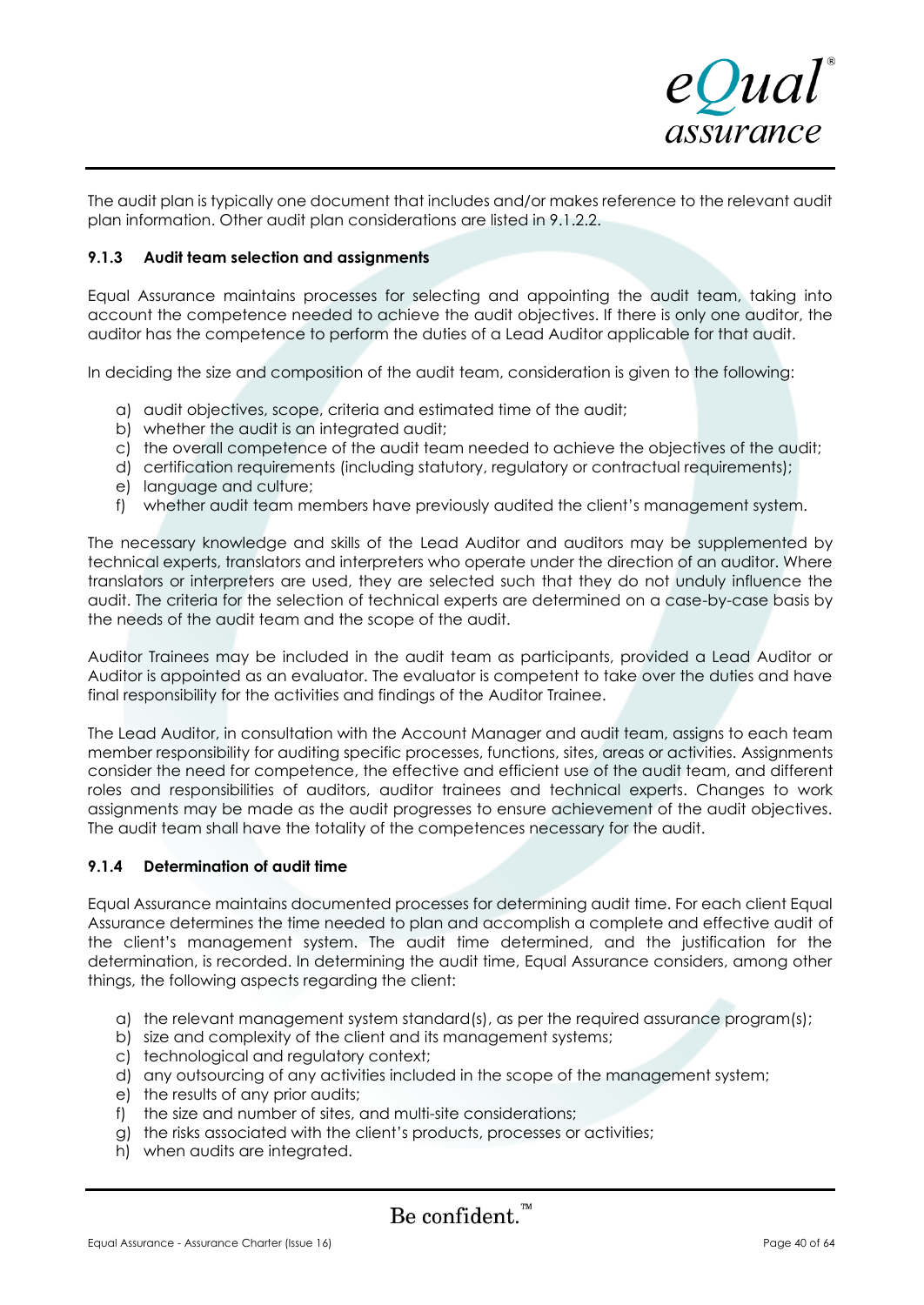

Where specific criteria have been established for a specific assurance program (e.g. CCF Code), these criteria shall be applied.

The time spent by any team member that is not assigned as an auditor (i.e. auditor trainees, technical experts, translators, interpreters, and observers) does not count in the above established audit time. In addition, the use of translators and interpreters can necessitate additional audit time.

### **9.1.5 Multi-site sampling**

Where multi-site sampling is utilised for the audit of a client's management system covering the same activity in various locations, Equal Assurance has developed a sampling methodology, referenced in the Audit Charter, to ensure proper audit of the management system. The rationale for the sampling methodology is documented for each client.

Where specific criteria have been established for a particular assurance program (e.g. ISO 27001, ISO 22000, CCF Code, HACCP System), these criteria shall be applied.

### **9.1.6 Communication of audit team tasks**

The tasks given to the audit team are defined, are made known to the client, and require the audit team to:

- a) examine and verify the structure, policies, processes, procedures, records and related documents of the client relevant to the management system,
- b) determine that these meet requirements relevant to the intended scope of certification,
- c) determine that the processes and procedures are established, implemented and maintained effectively,
- d) provide a basis for confidence in the client's management system, and
- e) communicate to the client, for its action, any inconsistencies between the client's policy, objectives and targets (consistent with the expectations in the relevant management system standard or other normative document) and the results.

### **9.1.7 Communication concerning audit team members**

Equal Assurance provides the name of and, when requested, makes available background information on each member of the audit team, with sufficient time for the client to object to the appointment of any particular auditor or technical expert and for Equal Assurance to reconstitute the team in response to any valid objection.

### **9.1.8 Communication of audit plan**

The audit plan is communicated and agreed upon, in advance, with the client.

### **9.1.9 Conducting on-site audits**

### 9.1.9.1 General

Equal Assurance maintains documented processes for conducting on-site audits. This process includes an opening meeting at the start of the audit and a closing meeting at the conclusion of the audit. In addition to physical location(s) (e.g. factory), on-site audits can include remote access to electronic that is information relevant to the audit of the management system.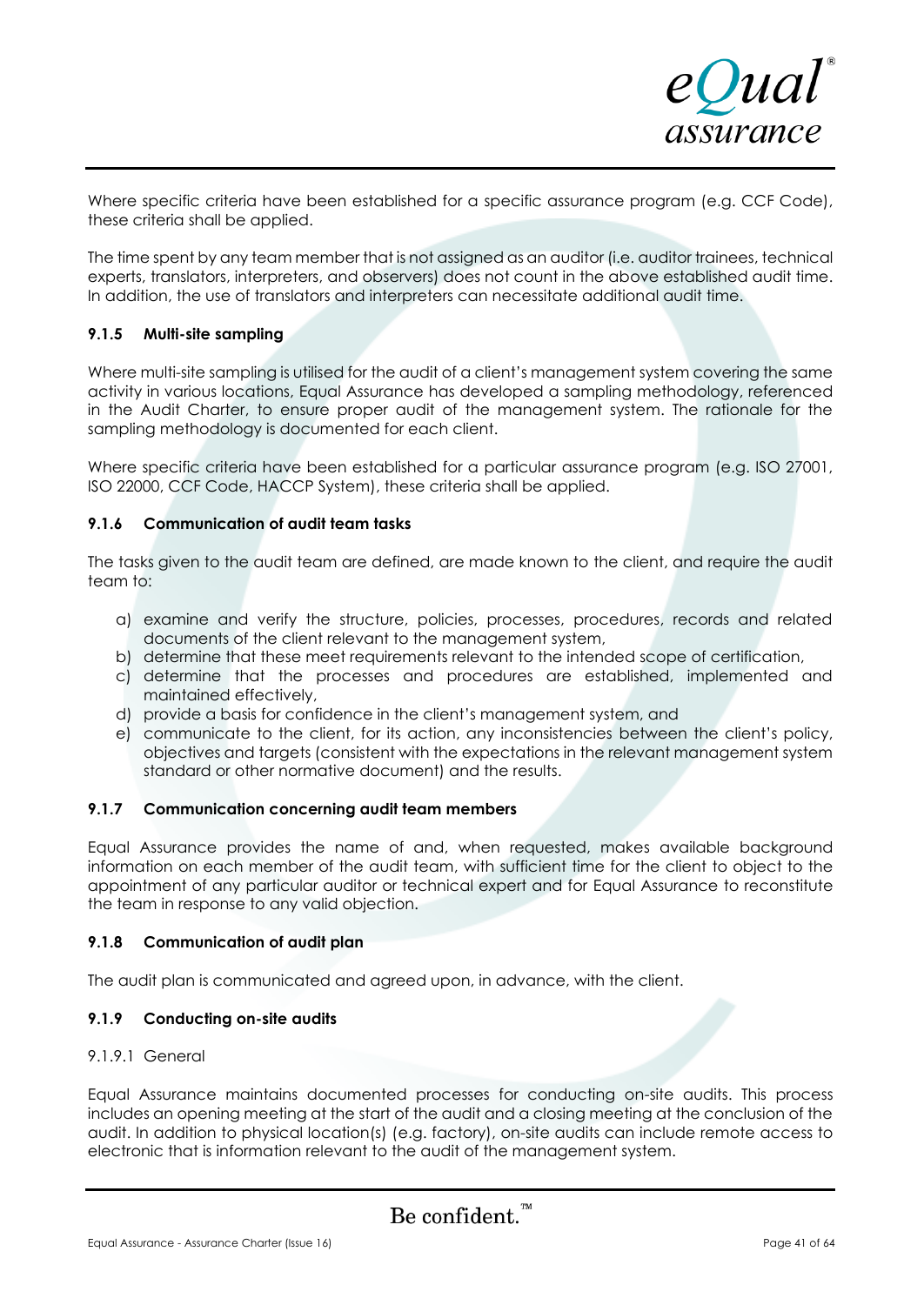# eQual assurance

### 9.1.9.2 Conducting an opening meeting

A formal opening meeting, where attendance is recorded, shall be held with the client's management and, where appropriate, those responsible for the functions or processes to be audited. The purpose of the opening meeting, which is usually be conducted by the Lead Auditor, is to provide a short explanation of how the audit activities will be undertaken. The degree of detail of the opening meeting is consistent with the familiarity of the client with the audit process, and includes the following elements:

- a) introduction of the participants, including an outline of their roles;
- b) confirmation of the scope of certification;
- c) confirmation of the audit plan (including type and scope of audit, objectives and criteria), any changes, and other relevant arrangements with the client, such as the date and time for the closing meeting, interim meetings between the audit team and the client's management;
- d) confirmation of formal communication channels between the audit team and the client;
- e) confirmation that the resources and facilities needed by the audit team are available;
- f) confirmation of matters relating to confidentiality;
- g) confirmation of relevant work safety, emergency and security procedures for the audit team;
- h) confirmation of the availability, roles and identities of any guides and observers;
- i) the method of reporting, including any grading of audit findings;
- j) information about the conditions under which the audit may be prematurely terminated;
- k) confirmation that the Lead Auditor and audit team representing the Partner organization is responsible for the audit and shall be in control of executing the audit plan including audit activities and audit trails;
- l) confirmation of the status of findings of the previous review or audit, if applicable;
- m) methods and procedures to be used to conduct the audit based on sampling;
- n) confirmation of the language to be used during the audit;
- o) confirmation that, during the audit, the client will be kept informed of audit progress and any concerns;
- p) opportunity for the client to ask questions.

### 9.1.9.3 Communication during the audit

During the audit, the audit team periodically assesses audit progress and exchange information. The Lead Auditor reassigns work as needed between the audit team members and periodically communicates the progress of the audit and any concerns to the client.

Where the available audit evidence indicates that the audit objectives are unattainable or suggests the presence of an immediate and significant risk (e.g. safety), the Lead Auditor reports this to the client and, if possible, to the Account Manager to determine appropriate action. Such action may include reconfirmation or modification of the audit plan, changes to the audit objectives or audit scope, or termination of the audit. The Lead Auditor also reports the outcome of the action taken to the Account Manager.

The Lead Auditor reviews with the client any need for changes to the audit scope that becomes apparent as on-site auditing activities progress and report this to the Account Manager.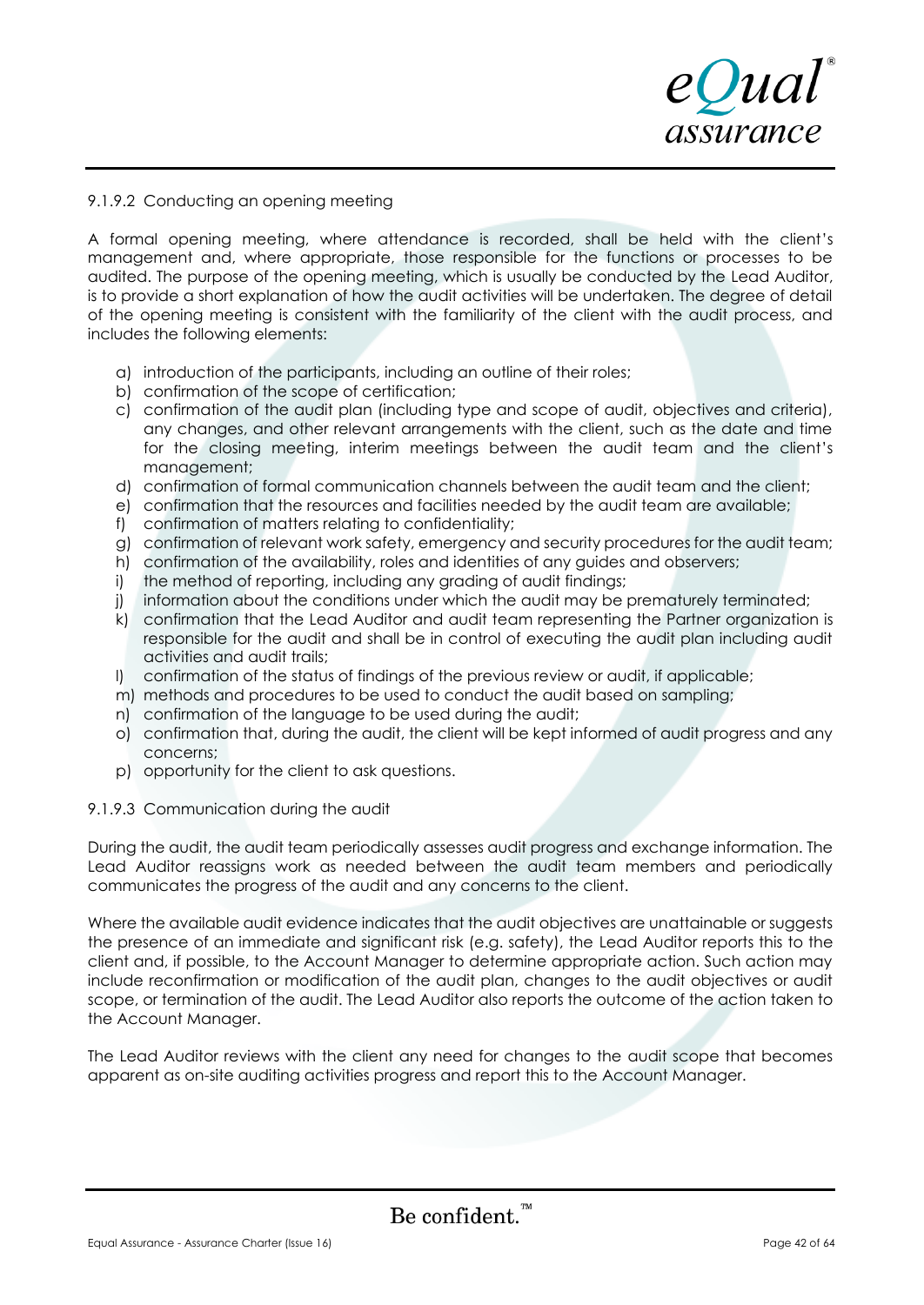

### 9.1.9.4 Observers, technical experts and guides

The presence and justification of observers during an audit activity is agreed to by Equal Assurance and the client prior to the conduct of the audit. The audit team ensures that observers do not influence or interfere in the audit process or outcome of the audit. Observers can be members of the client's organization, consultants, witnessing accreditation body personnel, regulators or other justified persons.

The role of technical experts during an audit activity is agreed to by Equal Assurance and the client prior to the conduct of the audit. A technical expert does not act as an auditor in the audit team. The technical experts are accompanied by an auditor.

Unless otherwise agreed to by the Lead Auditor and the client, each auditor is accompanied by a guide. Guide(s) are assigned to the audit team to facilitate the audit. The audit team ensures that guides do not influence or interfere in the audit process or outcome of the audit. The responsibilities of a guide can include establishing contacts and timing for interviews, arranging visits to specific parts of the client and/or site, ensuring that rules concerning site safety and security procedures are known and respected by the audit team members, witnessing the audit on behalf of the client; and/or providing clarification or information as requested by an auditor.

### 9.1.9.5 Collecting and verifying information

During the audit, information relevant to the audit objectives, scope and criteria (including information relating to interfaces between functions, activities and processes) is obtained by appropriate sampling and verified to become audit evidence.

Methods to obtain information include, but are not limited to:

- a) interviews;
- b) observation of processes and activities; and/or
- c) review of documentation and records.

9.1.9.6 Identifying and recording audit findings

Audit findings summarising conformity and detailing nonconformity is identified, classified and recorded to enable an informed certification decision to be made or the certification to be maintained.

Unless prohibited by the requirements of an assurance program, opportunities for improvement can be identified and recorded. Audit findings, however, which are nonconformities in accordance with 9.1.15 b) and c) are not recorded as opportunities for improvement.

A finding of nonconformity is recorded against a specific requirement of the audit criteria, contains a clear statement of the nonconformity and identifies in detail the objective evidence on which the nonconformity is based. Nonconformities are discussed with the client to ensure that the evidence is accurate and that the nonconformities are understood. The auditor however refrains from suggesting the cause of nonconformities or their solution. In line with the Client Charter, nonconformities, consistent with the requirements of 9.1.15 b), can be classified as either extreme- or high-risk audit findings, whereas other nonconformities (see 9.1.15 c)) can be classified as mediumor low-risk audit findings.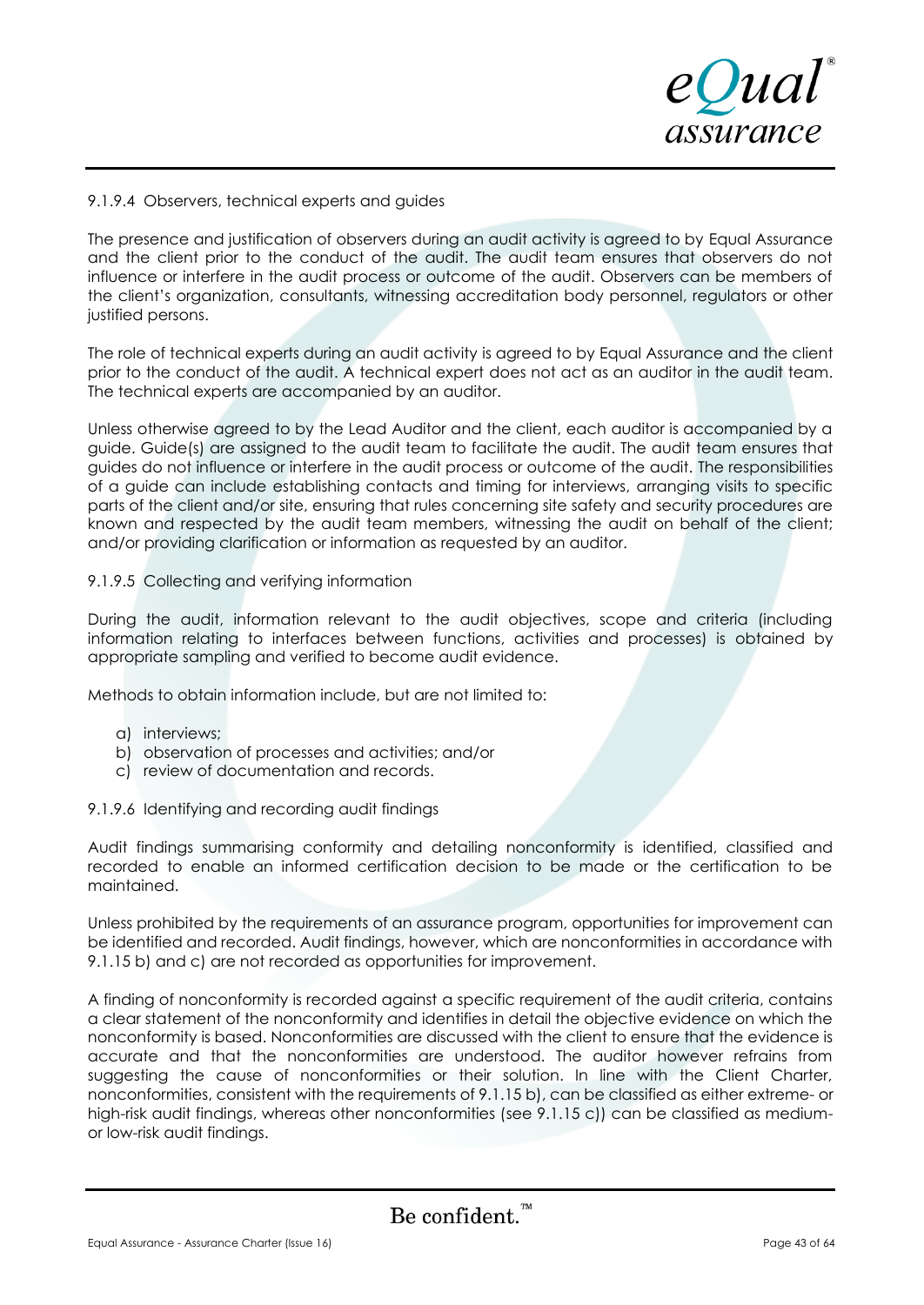

The Lead Auditor attempts to resolve any diverging opinions between the audit team and the client concerning audit evidence or findings, and unresolved points are recorded.

### 9.1.9.7 Preparing audit conclusions

Prior to the closing meeting, and under the responsibility of the Lead Auditor, the audit team:

- a) reviews the audit findings, and any other appropriate information collected during the audit, against the audit objectives and audit criteria and classify the audit findings;
- b) agrees upon the audit conclusions, taking into account the uncertainty inherent in the audit process;
- c) identifies any necessary follow-up actions; and
- d) confirm the appropriateness of the audit programme or identify any modification required for future audits (e.g. scope, audit time or dates, surveillance frequency, competence).

### 9.1.9.8 Conducting the closing meeting

A formal closing meeting, where attendance is recorded, is held with the client's management and, where appropriate, those responsible for the functions or processes audited. The purpose of the closing meeting, which is normally be conducted by the Lead Auditor, is to present the audit conclusions, including the recommendation regarding certification. Any nonconformities are presented in such a manner that they are understood (but not necessarily accepted by the client), and the timeframe for responding is agreed.

The degree of detail of the closing meeting is consistent with the familiarity of the client with the audit process, and includes the following elements:

- a) advising the client that the audit evidence collected is based on a sample of the information; thereby introducing an element of uncertainty;
- b) the method and timeframe of reporting, including any grading of audit findings;
- c) the Equal Assurance process for handling nonconformities including any consequences relating to the status of the client's certification;
- d) the timeframe for the client to present a plan for correction and corrective action for any nonconformities identified during the audit;
- e) post audit activities required by Equal Assurance;
- f) information about the complaint handling and appeal processes.

The client is given opportunity for questions. Any diverging opinions regarding the audit findings or conclusions between the audit team and the client is discussed and resolved where possible. Any diverging opinions that are not resolved are recorded and referred to the Account Manager.

### **9.1.10 Audit report**

Equal Assurance provides a written report for each audit. The audit team may identify opportunities for improvement but do not specify solutions. Equal Assurance maintains ownership of the audit report.

The Lead Auditor ensures that the audit report is prepared and is responsible for its content. The audit report provides an accurate, concise and clear record of the audit to enable an informed certification decision to be made, and includes or refers to the following: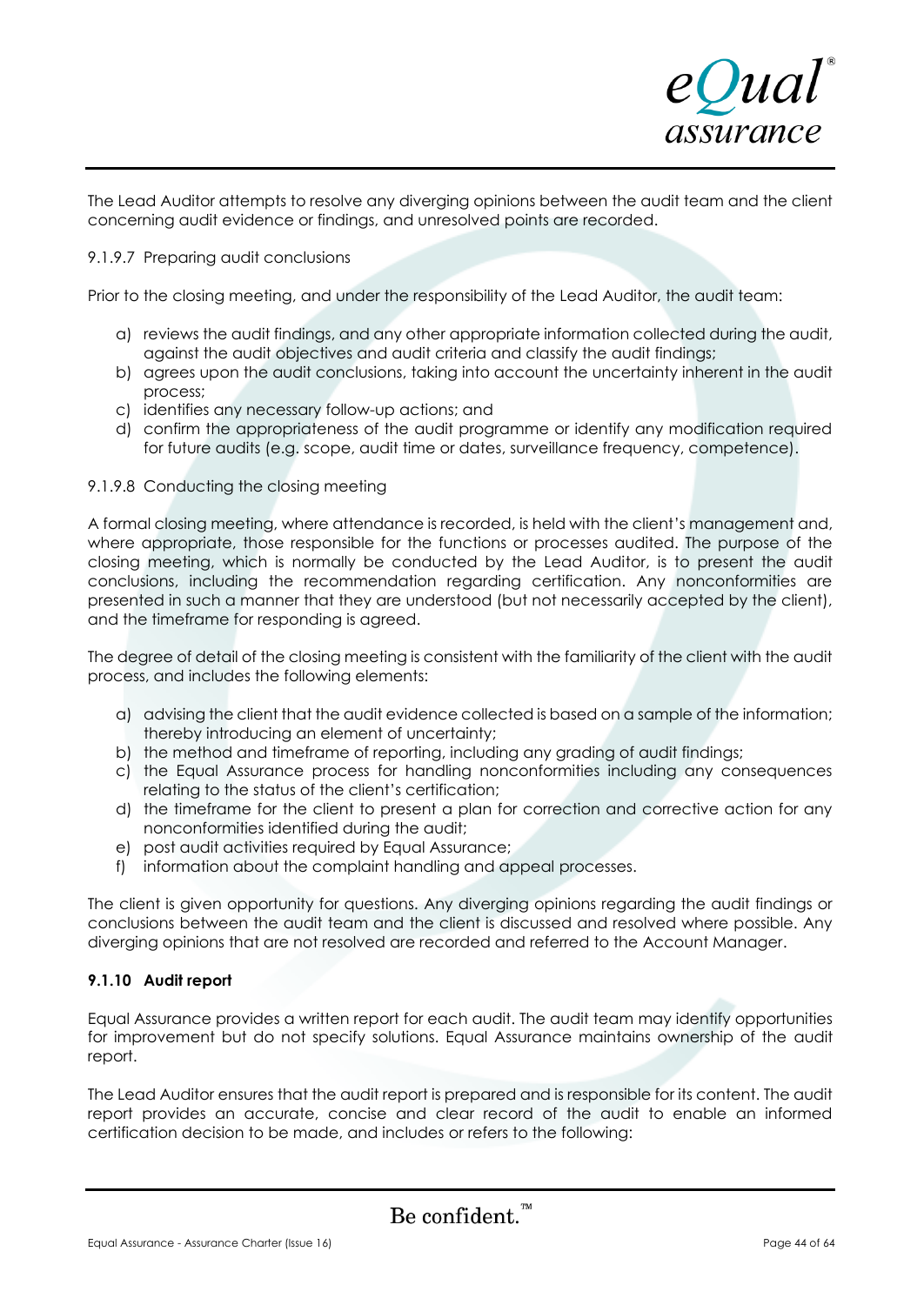- a) identification of the Partner organization;
- b) the name and address of the client and the name of the client's management representative;
- c) the type of audit (e.g. initial, surveillance or recertification audit);
- d) the audit criteria;
- e) the audit objectives;
- f) the audit scope, particularly identification of the organizational or functional units or processes audited and the time of the audit;
- g) any deviation from the audit plan and their reasons;
- h) any significant issues impacting on the audit programme;
- i) identification of the Lead Auditor, audit team members and any accompanying persons;
- j) the dates and places where the audit activities (on-site or off-site) were conducted;
- k) audit findings, evidence and conclusions, consistent with the requirements of the type of audit;
- l) significant changes, if any, that affect the management system of the client since the last audit took place;
- m) any unresolved issues, if identified;
- n) where applicable, whether the audit is combined, joint or integrated;
- o) a disclaimer statement indicating that auditing is based on a sampling process of the available information;
- p) recommendation from the audit team;
- q) the audited client is effectively controlling the use of the certification documents and marks, if applicable; and
- r) verification of effectiveness of taken corrective actions regarding previously identified nonconformities, if applicable.

Audit reports also contain:

- a) a statement on the conformity and the effectiveness of the management system together with a summary of the evidence relating to the capability of the management system to meet applicable requirements and expected outcomes, and the internal audit and management review process;
- b) a conclusion on the appropriateness of the certification scope; and
- c) confirmation that the audit objectives have been fulfilled.

### **9.1.11 Cause analysis of nonconformities**

Equal Assurance requires the client to analyse the cause and describe the specific corrective actions planned and/or taken to eliminate detected nonconformities, within a defined time.

### **9.1.12 Effectiveness of corrections and corrective actions**

Equal Assurance reviews for acceptability the corrective actions submitted by the client. Equal Assurance verifies the effectiveness of any correction and corrective actions taken. The evidence obtained to support the resolution of nonconformities is recorded, and the client is informed of the result of the review and verification. Verification of effectiveness of correction and corrective action can be carried out based on a review of documentation provided by the client, or where necessary, through verification on-site.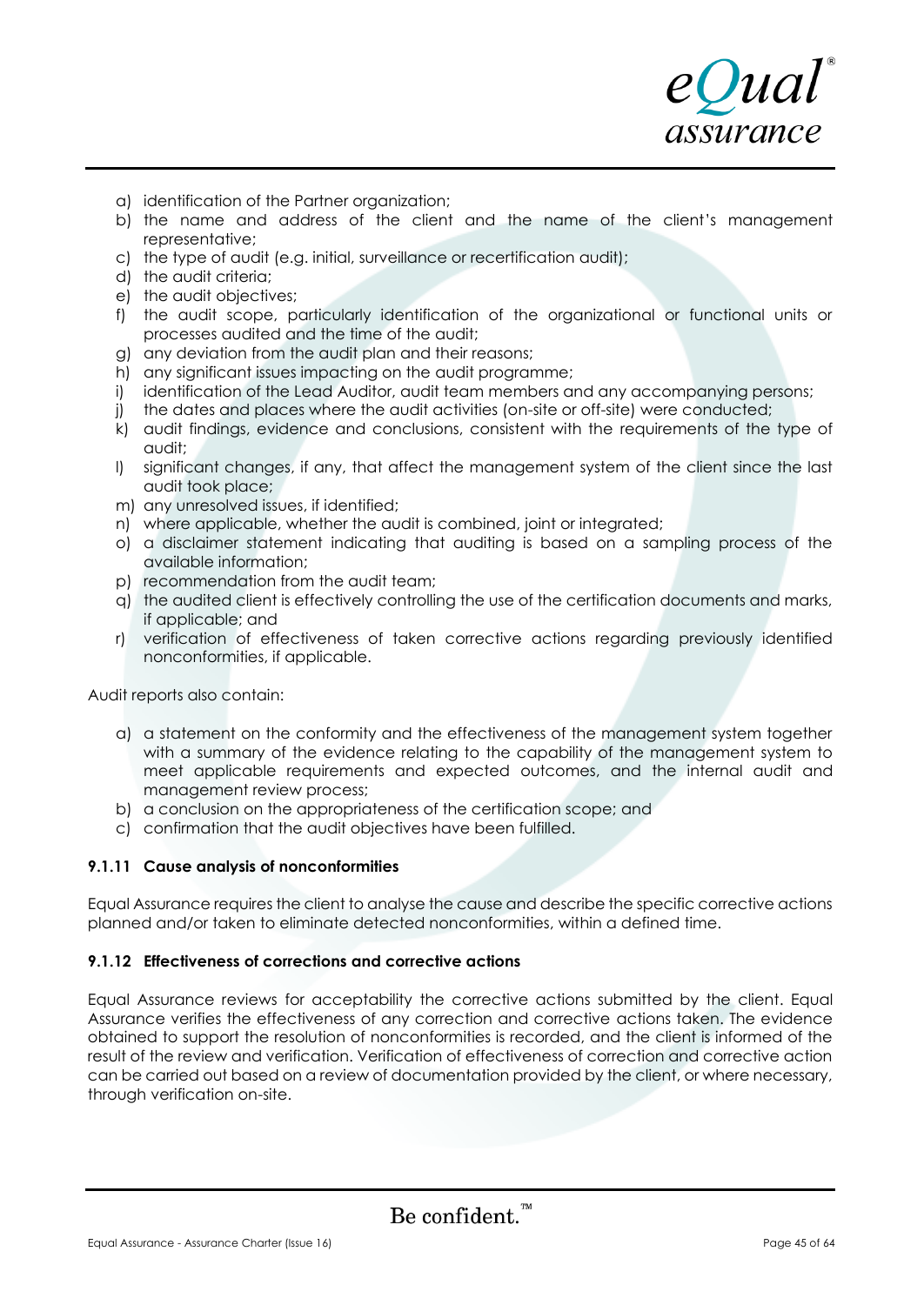

### **9.1.13 Additional audits**

The client is informed of the response required to verify correction and corrective action. This can include supply of documented evidence (9.1.12), follow-up audits and/or special audits (see 9.5).

### **9.1.14 Certification decision**

Equal Assurance ensures that persons that make the decisions for granting or refusing certification, expanding or reducing the scope of certification, suspending or restoring certification, withdrawing certification or renewing certification (i.e. Assurance Managers) are different from those who carried out the related audits.

Assurance Managers assigned to make a certification decision are either employed by, or under legally enforceable arrangement with either the Partner organization or an entity under the organizational control of that Partner. This organizational control is one of the following:

- a) whole or majority ownership of another entity by the Partner organization;
- b) majority participation by Partner organization on the board of directors of another entity; or
- c) a documented authority by the Partner organization over another entity in a network of legal entities (in which the Partner organization resides), linked by ownership or board of director control.

The persons employed by, or under contract with, entities under this form of organizational control shall fulfil the same requirements of ISO 17021 as persons employed by, or under contract with, the Partner organization.

Equal Assurance records each certification decision including any additional information or clarification sought from the audit team or other sources.

### **9.1.15 Actions prior to making a decision**

In line with the Client Charter, Equal Assurance has a process to conduct an effective review prior to making a decision for granting certification, expanding or reducing the scope of certification, renewing, suspending or restoring, or withdrawing of certification, including, that:

- a) the information provided by the audit team is sufficient with respect to the certification requirements and the scope for certification;
- b) it has reviewed, accepted and verified the effectiveness of correction and corrective actions, for all major nonconformities that represent:
	- 1) failure to fulfil one or more requirements of the management system standard, or
	- 2) a situation that raises significant doubt about the ability of the client's management system to achieve its intended outputs; and
- c) it has reviewed and accepted the client's planned correction and corrective action for any other nonconformities.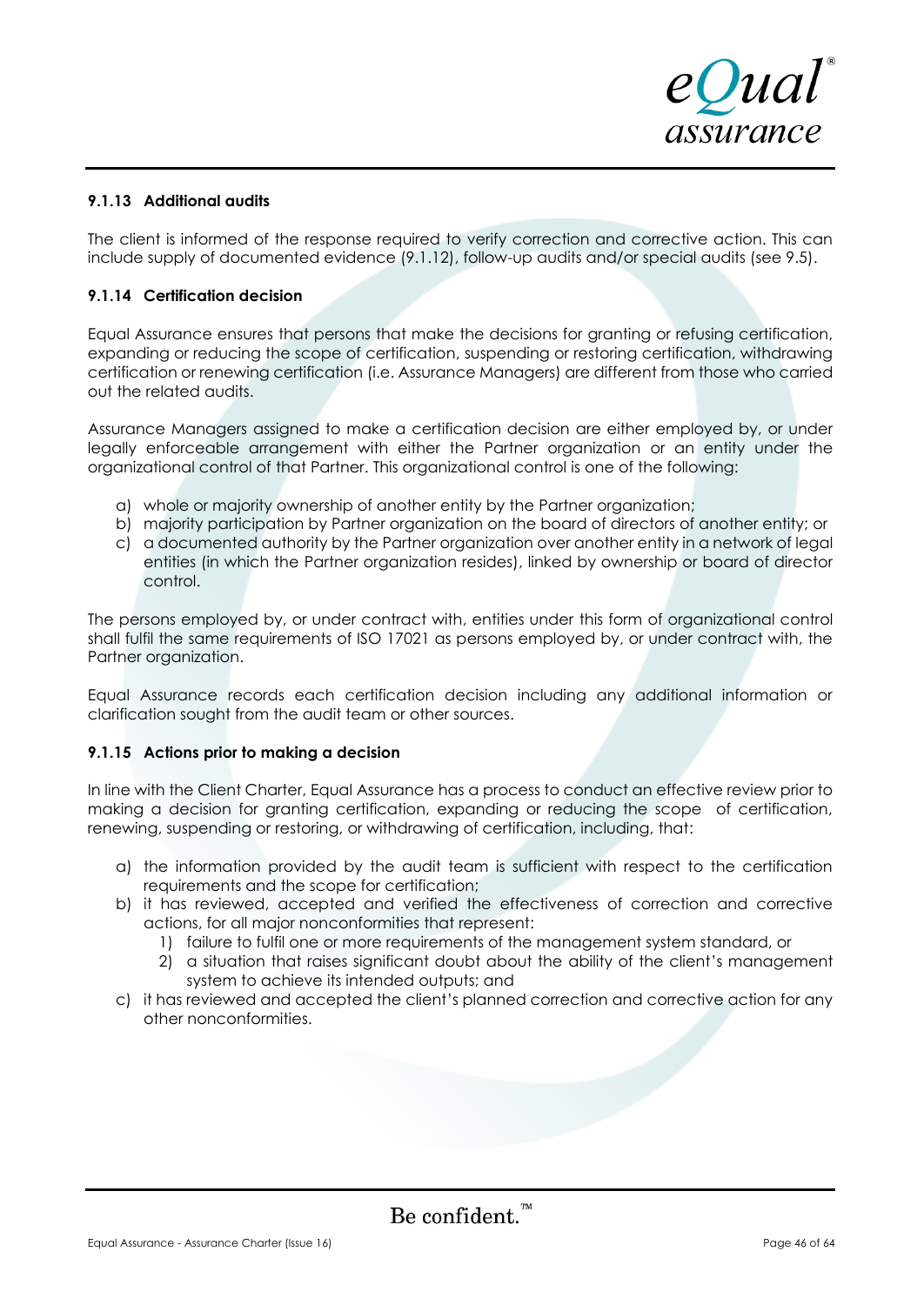

# **9.2 Initial audit and certification**

### **9.2.1 Application**

Equal Assurance requires an authorized representative of the client to provide the necessary information, as required by the relevant assurance program, to enable it to establish the following:

- a) the desired scope of the certification;
- b) the general features of the client, including its name and the address(es) of its physical location(s), significant aspects of its process and operations, and any relevant legal obligations;
- c) general information, relevant for the field of certification applied for, concerning the client, such as its activities, human and technical resources, functions and relationship in a larger corporation, if any;
- d) information concerning all outsourced processes used by the client that will affect conformity to requirements;
- e) the assurance program, standards or other requirements for which the client is seeking certification; and
- f) whether consultancy relating to the management system to be certified has been provided and, if so, by whom.

### **9.2.2 Application review**

Before proceeding with the audit, Equal Assurance conducts a review of the application and supplementary information for certification to ensure that:

- a) the information about the client and its management system is sufficient to develop an audit programme (9.1.1);
- b) the requirements for certification are clearly defined and documented, and that the client is aware of and/or has received these requirements;
- c) any known difference in understanding between Equal Assurance and the client is resolved;
- d) Equal Assurance has the competence and ability to perform the certification activity;
- e) the scope of certification sought, the location(s) of the client's operations, time required to complete audits and any other points influencing the certification activity are taken into account (language, safety conditions, threats to impartiality, etc.); and
- f) records of the justification for the decision to undertake the audit are maintained.

Following the review of the application, Equal Assurance either accepts or declines an application for certification. When Equal Assurance declines an application for certification as a result of the review of application, the reasons for declining an application are documented and made clear to the client. When declining an application for certification, Equal Assurance is careful not to act in conflict with the principles set out in Clause 4.

Based on this review, Equal Assurance determines the competences it needs to include in its audit team and for the certification decision.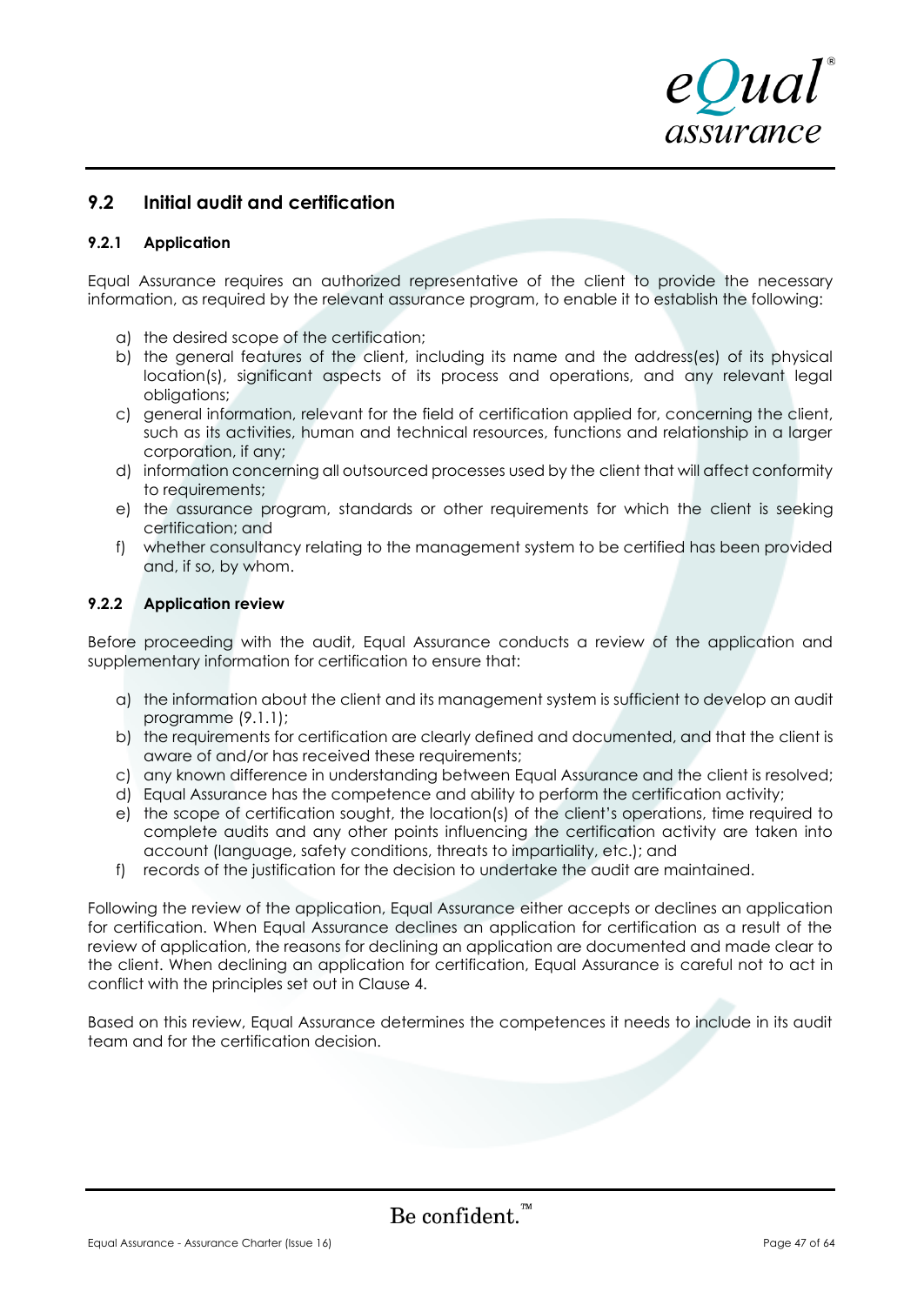

Following acceptance by the client, the audit team is appointed. The audit team is composed of auditors (and technical experts, as necessary) who, between them, have the totality of the competences identified by Equal Assurance for the certification of the client. The selection of the audit team is performed with reference to the designations of competence of auditors and technical experts made under 7.2, and may include the use of both internal and external human resources. The individual(s) who will be conducting the certification decision shall also be appointed to ensure appropriate competence is available (see 7.2).

### **9.2.3 Initial certification audit**

The initial certification audit of a management system is conducted in two stages: stage 1 (precertification) and stage 2 (certification).

### 9.2.3.1 Pre-certification audit

The pre-certification audit is performed to:

- a) audit the client's management system documentation;
- b) evaluate the client's location and site-specific conditions and to undertake discussions with the client's personnel to determine the preparedness for the certification audit;
- c) review the client's status and understanding regarding requirements of the standard(s) (relevant to the assurance program), in particular with respect to the identification of statutory and regulatory requirements, key performance or significant aspects, processes, objectives and operation of the management system;
- d) obtain necessary information regarding the scope of the management system, including processes and equipment used, location(s) of the client, levels of controls established (particularly in case of multisite clients) and related statutory and regulatory aspects and compliance (e.g. quality, safety, environmental, legal issues, associated risks, etc.);
- e) review the allocation of resources for the certification audit and agree with the client on the details of the certification audit;
- f) provide a focus for planning the certification audit by gaining a sufficient understanding of the client's management system and site operations in the context of management system standard or other normative document; and
- g) evaluate if the internal audits and management review are being planned and performed, and that the level of implementation of the management system substantiates that the client is ready for the certification audit.

For most management systems, whilst it is not always possible or practicable, in order to achieve the objectives stated above, Equal Assurance seeks to carry out least part of the pre-certification audit at the client's premises.

Pre-certification audit findings are documented and communicated to the client, including identification of any areas of concern that could be considered as nonconforming during the certification audit.

In determining the interval between pre-certification and certification audits, consideration is given to the needs of the client to resolve areas of concern identified during the pre-certification audit. If significant changes which would impact the management system occur, the need to repeat all or part of the pre-certification audit would be considered. Equal Assurance may also need to revise its arrangements for the certification audit.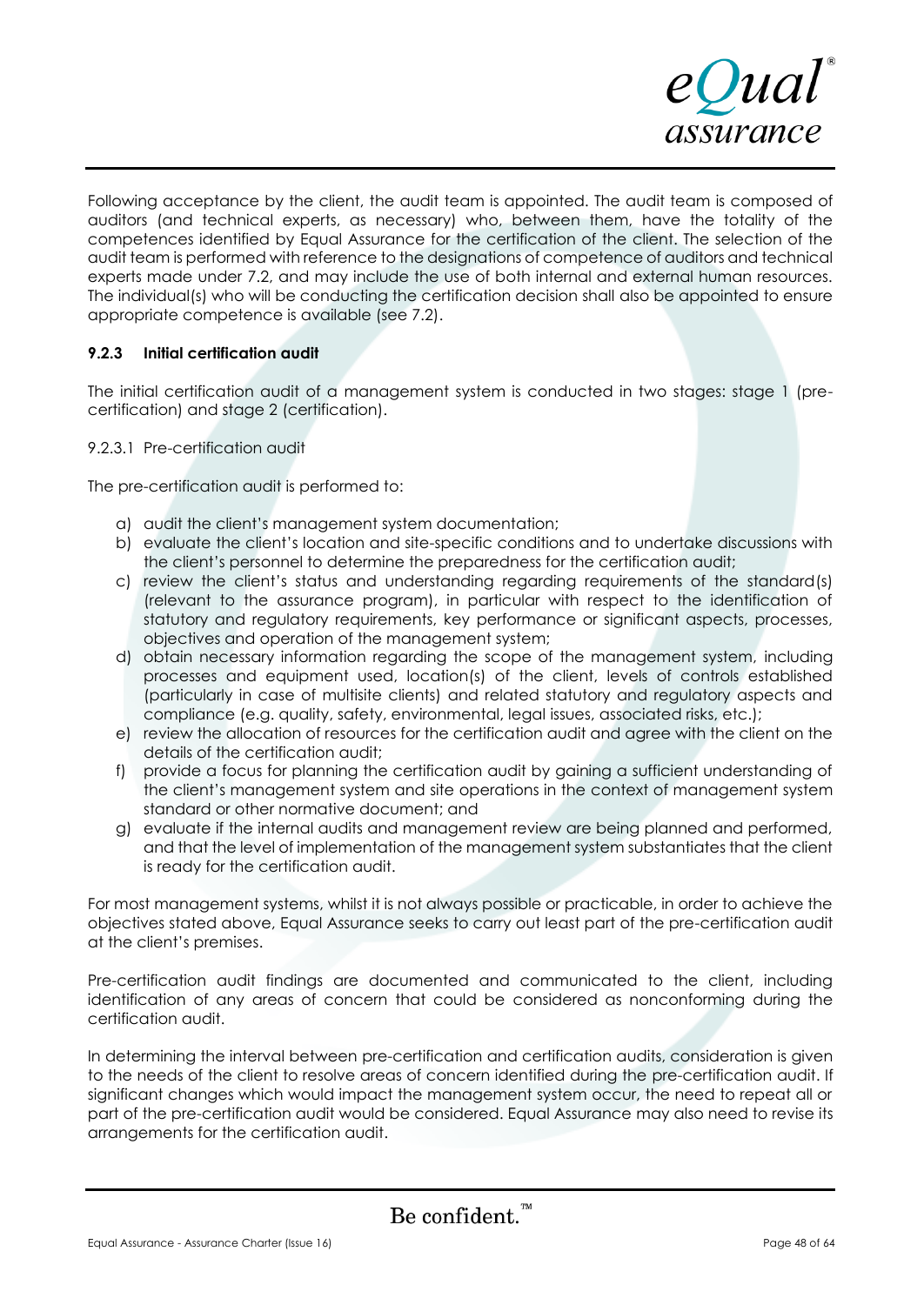

### 9.2.3.2 Certification audit

The purpose of the certification audit is to evaluate the implementation, including effectiveness, of the client's management system. The certification audit takes place at the site(s) of the client. It includes at least the following:

- a) information and evidence about conformity to requirements of the applicable management system standard or other normative document;
- b) performance monitoring, measuring, reporting and reviewing against key performance objectives and targets (consistent with the expectations in the applicable assurance program, management system standard or other normative document);
- c) the client's management system and performance as regards to identification, monitoring and evaluation of legal compliance, as applicable;
- d) operational control of the client's processes;
- e) internal auditing and management review;
- f) management responsibility for the client's policies; and
- g) links between the criteria for certification, policy, performance objectives and targets (consistent with the expectations in the applicable assurance program, management system standard or other normative document), any applicable legal requirements, responsibilities, competence of personnel, operations, procedures, performance data and internal audit findings and conclusions.

### **9.2.4 Initial certification audit conclusions**

The audit team analyses all information and audit evidence gathered during the pre-certification and certification audits to review the audit findings and agree on the audit conclusions.

### **9.2.5 Information for granting initial certification**

The information provided by the audit team to Equal Assurance for the certification decision shall include, as a minimum:

- a) the audit reports;
- b) comments on any nonconformities and, where applicable, the correction and corrective actions taken by the client;
- c) confirmation of the information provided to Equal Assurance used in the application review (see 9.2.2);
- d) confirmation that the audit objectives have been achieved;
- e) a recommendation whether or not to grant certification, together with any conditions or observations.

Equal Assurance makes the certification decision on the basis of an evaluation of the audit findings and conclusions and any other relevant information (e.g. public information, comments on the audit report from the client).

Processes are in place such that if the implementation of corrections and corrective actions of any major nonconformities cannot be verified within 6 months after the last day of certification audit, another certification audit shall be conducted prior to recommending certification.

When a transfer of certification is envisaged from one CAB to another, Equal Assurance has a process for obtaining sufficient information in order to take a decision on certification.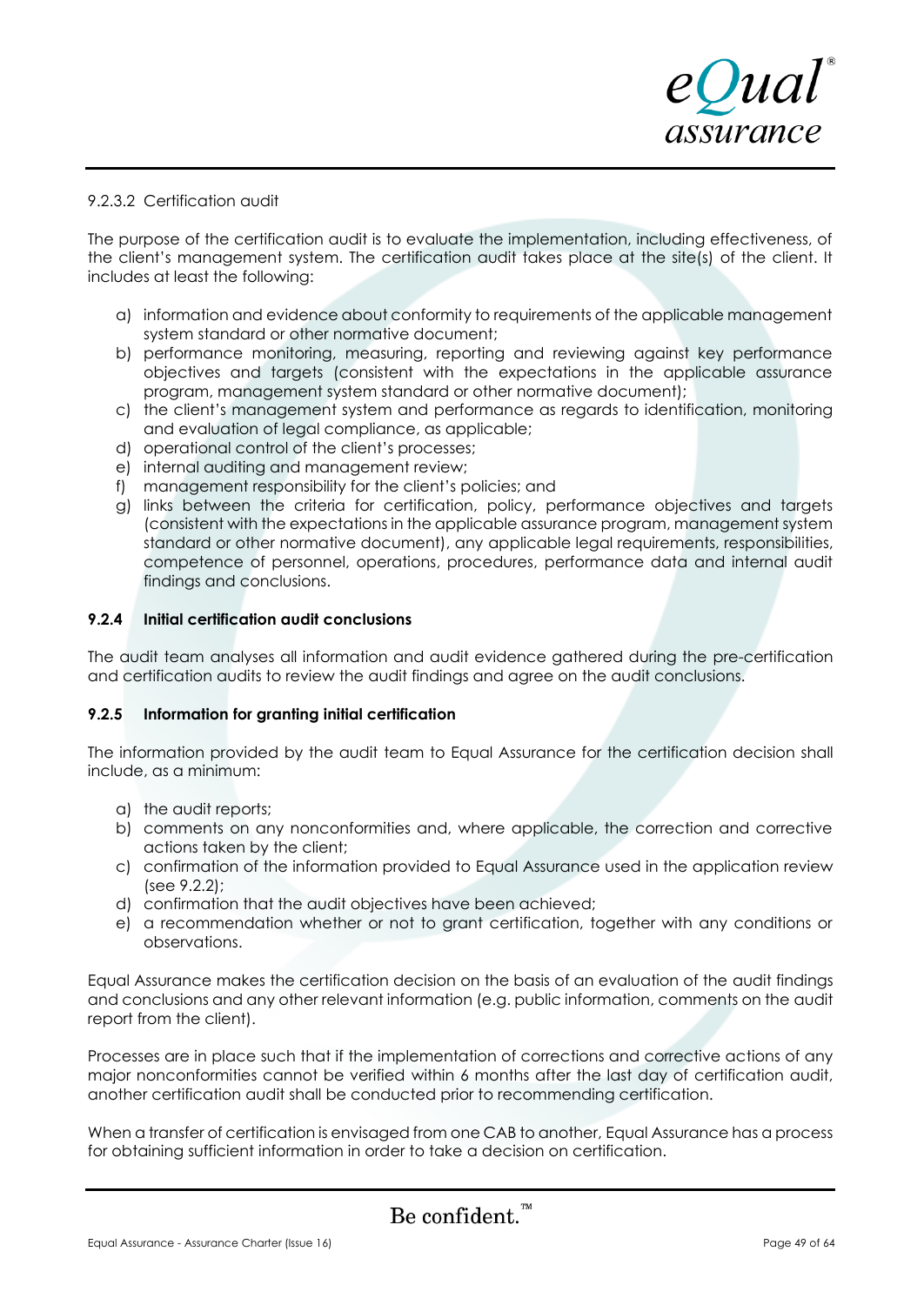

# **9.3 Surveillance activities**

### **9.3.1 General**

Equal Assurance develops its surveillance activities so that representative areas and functions covered by the scope of the management system are monitored on a regular basis, and take into account changes to the certified client and its management system.

Surveillance activities include on-site audits assessing the certified client's management system's fulfilment of specified requirements with respect to the standard (relevant to the assurance program) to which the certification is granted. Other surveillance activities may include:

- a) enquiries from Equal Assurance to the certified client on aspects of certification;
- b) reviewing client's statements regarding its operations (e.g. promotional material, website);
- c) requests to the client to provide relevant documents and records (in hard or soft copy); and
- d) other means of monitoring the certified client's performance.

### **9.3.2 Surveillance audit**

Surveillance audits are on-site audits, but are not necessarily full system audits, and are planned together with the other surveillance activities so that Equal Assurance can maintain confidence that the certified management system continues to fulfil requirements between re-certification audits (see 9.4). The audit programme for surveillance audits includes, as a minimum:

- a) internal audits and management review;
- b) a review of actions taken on nonconformities identified during the previous audit;
- c) treatment of complaints;
- d) effectiveness of the management system in achieving the certified client's objectives and the intended results of the respective management system (s);
- e) progress of planned activities aimed at continual improvement;
- f) continuing operational control;
- g) review of any changes; and
- h) use of Q-Marks<sup>™</sup> and/or any other reference to certification.

Surveillance audits are conducted at least once a calendar year. The date of the first surveillance audit following initial certification cannot be more than 12 months from the last day of the certification audit.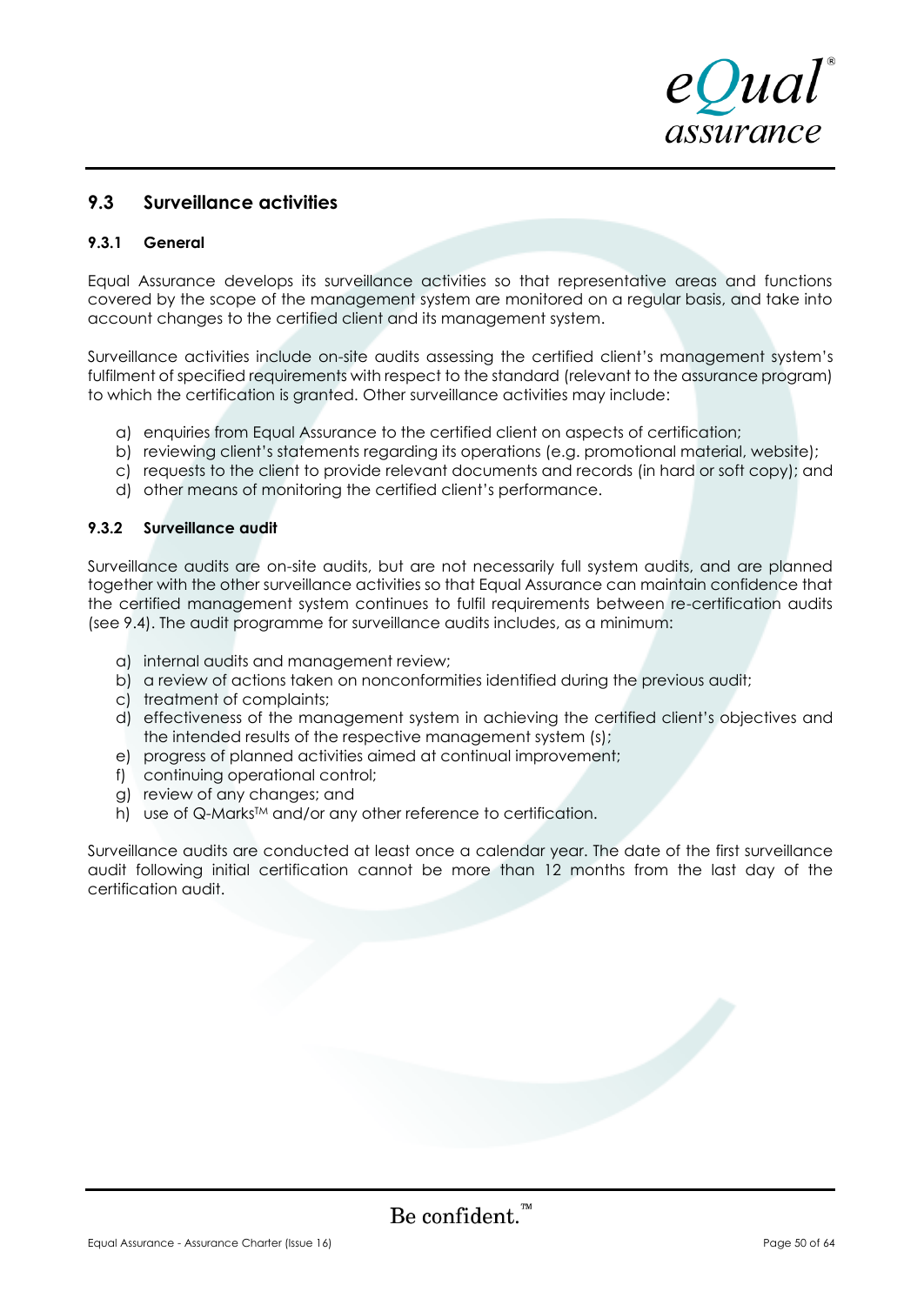

### **9.3.3 Maintaining certification**

Equal Assurance maintains certification based on the client continuing to satisfy the management system requirements relevant to the applicable Assurance Program(s), and a positive conclusion by the Lead Auditor is made. No further independent review is needed, on the basis that:

- a) for any nonconformity or other situation that may lead to suspension or withdrawal of certification, Equal Assurance requires the lead auditor to report the need to initiate a review by appropriately competent personnel (see 7.2), different from those who carried out the audit, to determine whether certification can be maintained; and
- b) Equal Assurance ensures competent personnel (see 7.2) monitor its surveillance activities, including monitoring the reporting by its auditors, to confirm that the certification activity is operating effectively.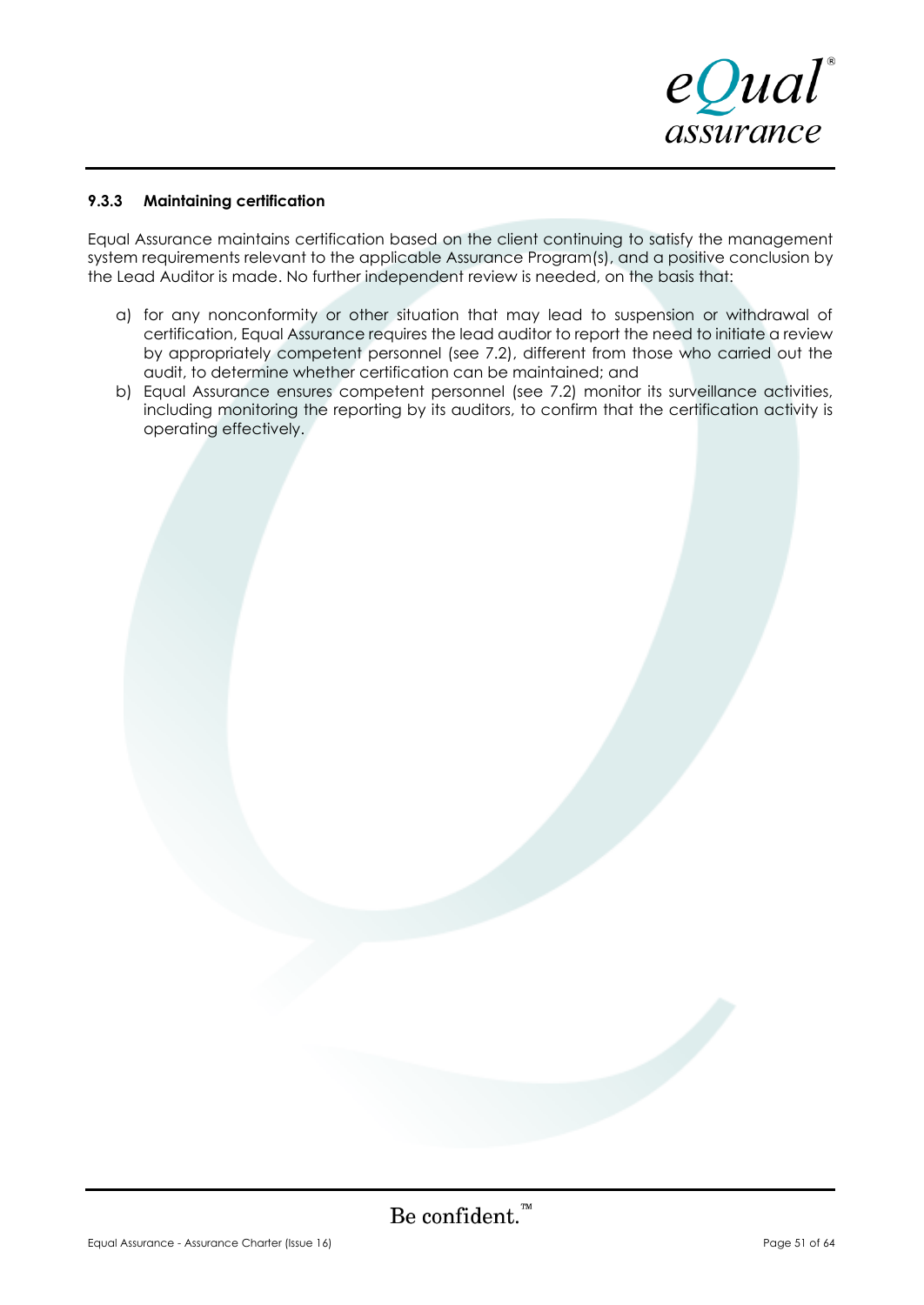

# **9.4 Re-certification**

### **9.4.1 Re-certification audit planning**

In line with the Audit Charter, a re-certification audit is planned and conducted to evaluate the continued fulfilment of all of the requirements of the relevant management system standard or other normative document in respect to the applicable assurance program. The purpose of the recertification audit is to confirm the continued conformity and effectiveness of the management system as a whole, and its continued relevance and applicability for the scope of certification.

Processes are in place to ensure the re-certification audit is planned and conducted in due time to enable for timely renewal before the certificate expiry date.

The re-certification audit considers the performance of the management system over the period of certification, and includes the review of previous audit reports as applicable.

Re-certification audit activities may need to have a pre-certification audit (see 9.2.3.1) in situations where there have been significant changes to the management system, the client, or the context in which the management system is operating (e.g. changes to legislation).

In the case of multiple sites or certification to multiple management system standards and/or assurance programs being provided by Equal Assurance, the planning for the audit ensures adequate on-site audit coverage to provide confidence in the certification.

### **9.4.2 Re-certification audit**

The re-certification audit includes an on-site audit that addresses the following:

- a) the effectiveness of the management system in its entirety in the light of internal and external changes and its continued relevance and applicability to the scope of certification;
- b) demonstrated commitment to maintain the effectiveness and improvement of the management system in order to enhance overall performance; and
- c) whether the operation of the certified management system contributes to the achievement of the organization's policy and objectives.

When, during a re-certification audit, instances of nonconformity or lack of evidence of conformity are identified, Equal Assurance has defined time limits for correction and corrective actions to be implemented prior to the expiration of certification.

When recertification activities are successfully completed prior to the expiry date of the existing certification, the expiry date of the new certification is based on the expiry date of the existing certification. The issue date on a new certificate is on or after the recertification decision.

If prior to the expiry date of the certification the recertification audit has not been completed or implementation of corrections and corrective actions for any major nonconformities has not been verified then recertification is not recommended and the validity of the certification is not extended. The client is informed and the consequences explained.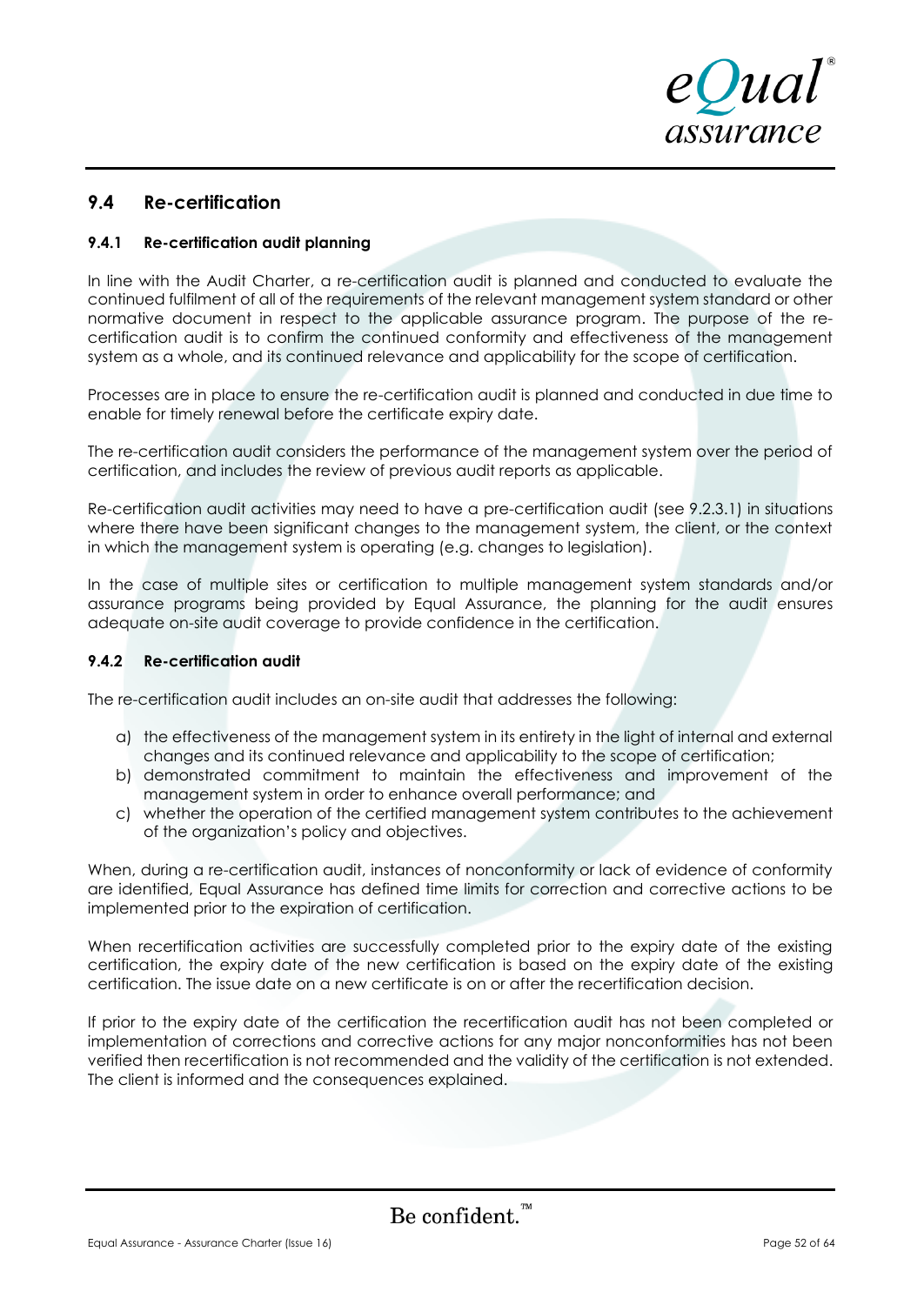

Following expiration of certification, Equal Assurance can restore certification within 6 months provided that the outstanding recertification activities are completed, otherwise at least a certification audit shall be conducted. The effective date on the certificate shall be on or after the recertification decision and the expiry date is based on prior certification cycle.

### **9.4.3 Information for granting re-certification**

Equal Assurance make decisions on renewing certification based on the results of the re-certification audit, as well as the results of the review of the management system over the period of certification and complaints received from users or beneficiaries of certification.

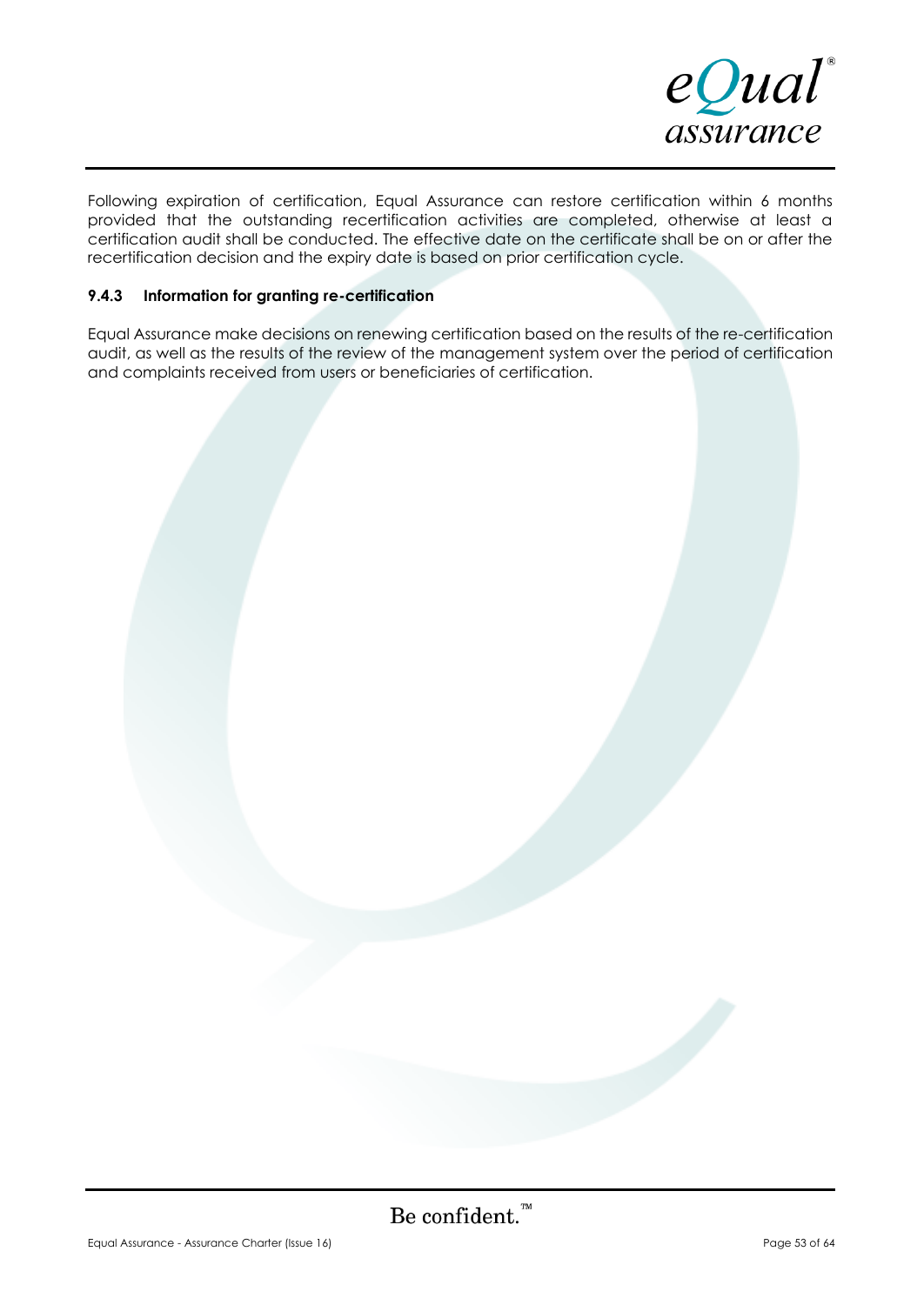

# **9.5 Special audits**

### **9.5.1 Extensions to scope**

In response to an application for extension to the scope of a certification already granted, Equal Assurance undertakes a review of the application and determines any audit activities necessary to decide whether or not the extension may be granted. This may be conducted in conjunction with a surveillance audit.

### **9.5.2 Short-notice or unannounced audits**

It may be necessary for Equal Assurance to conduct audits of certified clients at short notice or unannounced. Such cases may include:

- a) in order to investigate complaints (see 9.8);
- b) in response to changes (see 8.6.3);
- c) as follow up on suspended client certifications (see 9.6); or
- d) to review progress on correction and corrective action on high-risk audit findings or significant failures of the client's management system  $(9.1)$ .

In such cases, Equal Assurance:

- a) describes and makes known in advance to the certified client (e.g. in the Client Charter) the conditions under which these short notice visits are to be conducted; and
- b) exercises additional care in the assignment of the audit team because of the lack of opportunity for the client to object to audit team members.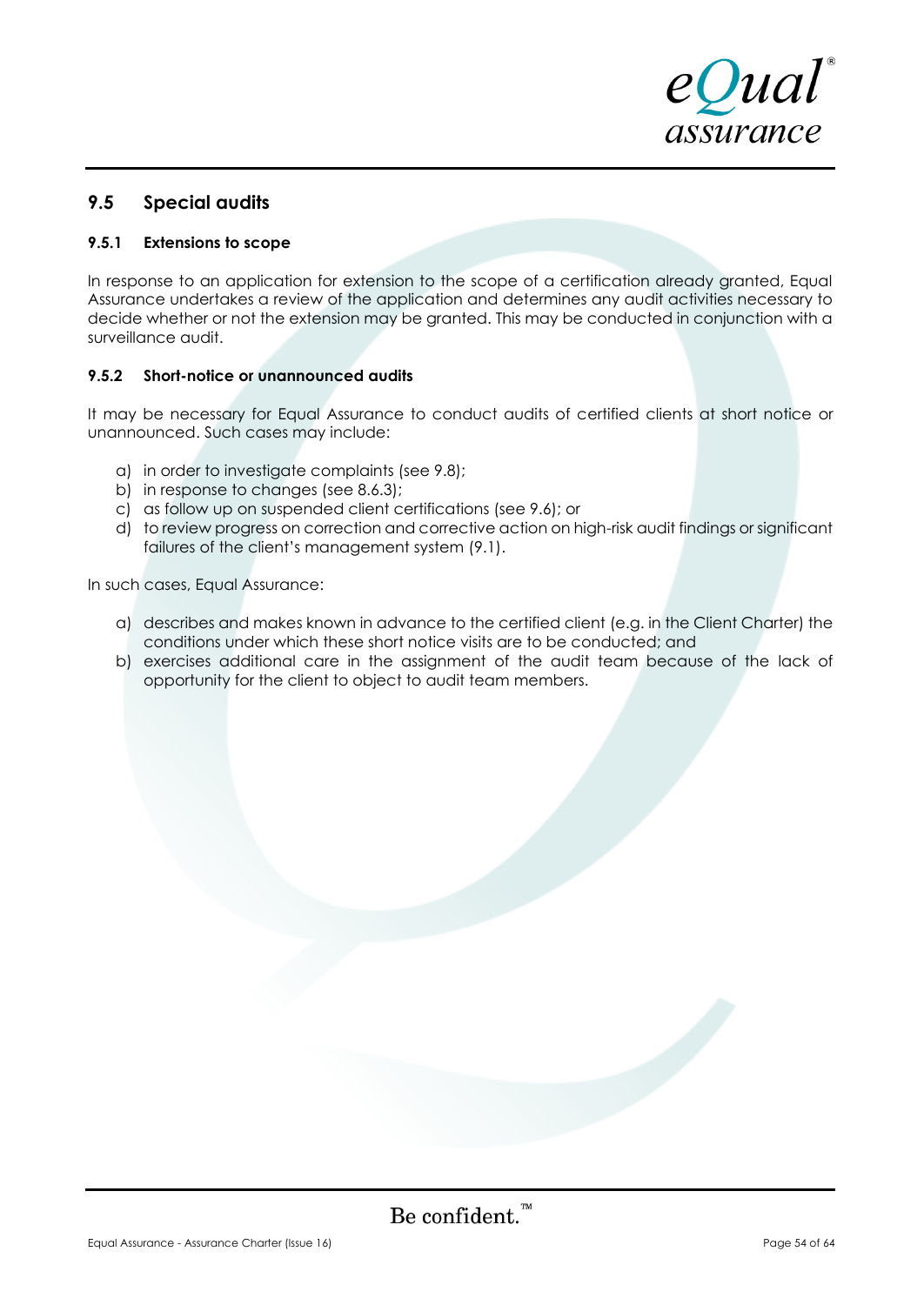

# **9.6 Suspending, withdrawing or reducing the scope of certification**

As specified in the Audit Charter and Client Charter, Equal Assurance maintains documented processes for suspension, withdrawal or reduction of the scope of certification, and the subsequent actions it takes.

Equal Assurance may suspend certification in cases when, for example, the:

- client's certified management system has persistently or seriously failed to meet certification requirements, including requirements for the effectiveness of the management system;
- certified client does not allow surveillance or re-certification audits to be conducted at the required frequencies; or
- certified client has voluntarily requested a suspension.

Under suspension, the client's management system certification is temporarily invalid. Equal Assurance has enforceable arrangements with its clients to ensure that in case of suspension the client refrains from further promotion of its certification. Equal Assurance makes the suspended status of the certification publicly accessible (see 8.1) and takes any other related measures it deems appropriate.

Equal Assurance shall restore the suspended certification if the issue that has resulted in the suspension has been resolved. Failure to resolve the issues that have resulted in the suspension in a time established by Equal Assurance (in most cases the suspension would not be allowed to exceed beyond 6 months) results in withdrawal or reduction of the scope of certification.

Equal Assurance reduces the client's scope of certification to exclude the parts not meeting the requirements, when the client has persistently or seriously failed to meet the certification requirements for those parts of the scope of certification. Any such reduction is in line with the requirements of the standard used for certification, relevant to the applicable assurance program.

Equal Assurance maintains enforceable arrangements with the certified client concerning conditions of withdrawal (see 8.4) ensuring upon notice of withdrawal of certification that the client discontinues its use of all advertising matter that contains any reference to a certified status.

Upon request by any party, Equal Assurance correctly states the status of certification of a client's management system as being suspended, withdrawn or reduced.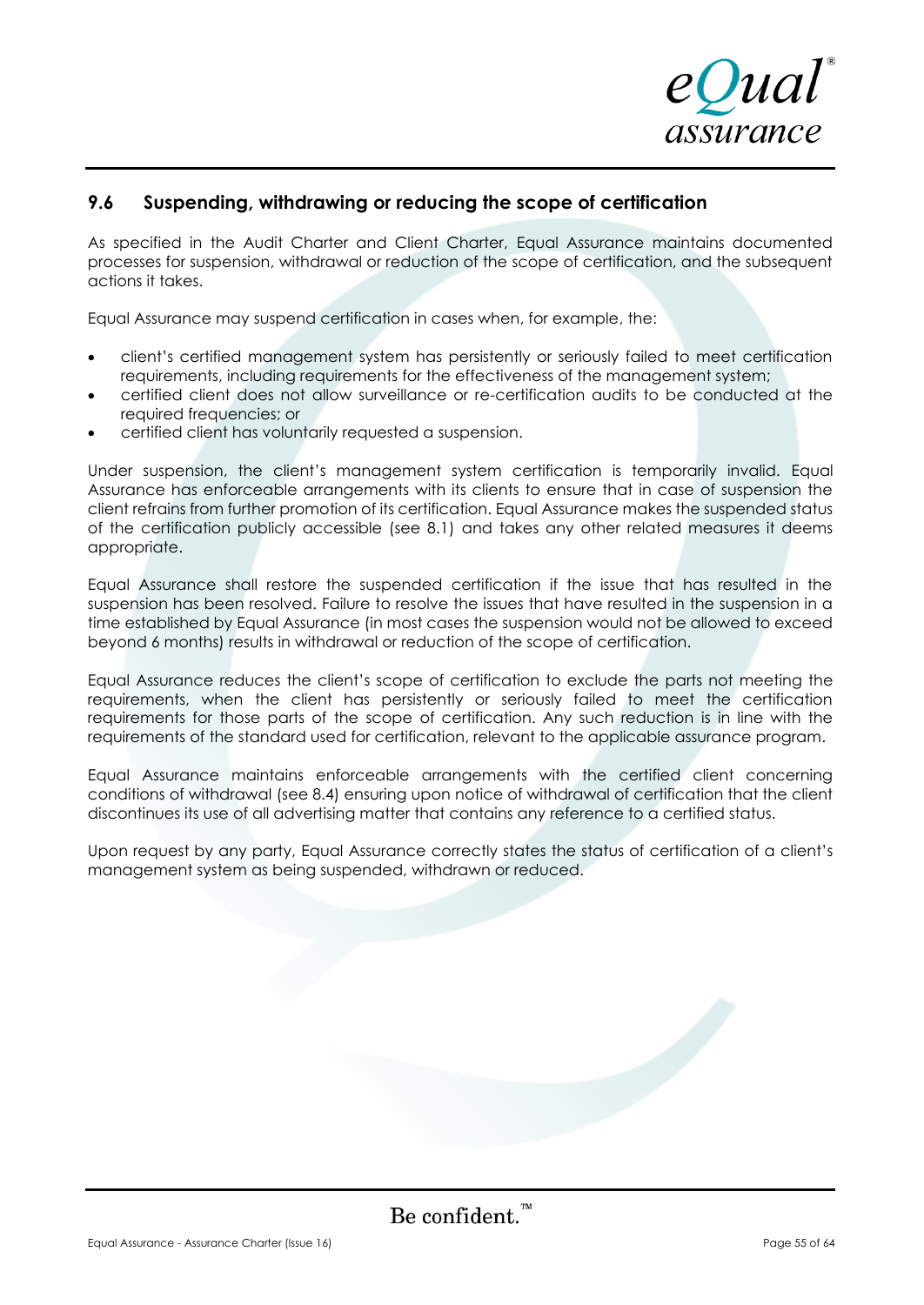

# **9.7 Appeals**

Equal Assurance has a documented process to receive, evaluate and make decisions on appeals.

A description of the appeals-handling process is publicly accessible in the Client Charter.

Equal Assurance is responsible for all decisions at all levels of the appeals-handling process, and ensures that the persons engaged in the appeals-handling process are different from those who carried out the audits and made the certification decisions.

Submission, investigation and decision on appeals will not result in any discriminatory actions against the appellant.

The appeals-handling process includes at least the following elements and methods:

- a) an outline of the process for receiving, validating and investigating the appeal, and for deciding what actions are to be taken in response to it, taking into account the results of previous similar appeals;
- b) tracking and recording appeals, including actions undertaken to resolve them; and
- c) ensuring that any appropriate correction and corrective action is taken.

The Partner organization receiving the appeal is responsible for gathering and verifying all necessary information to validate the appeal.

Equal Assurance will acknowledge receipt of the appeal and provides the appellant with progress reports and the outcome.

The decision to be communicated to the appellant is made by, or reviewed and approved by, individual(s) not previously involved in the subject of the appeal.

Equal Assurance will give formal notice to the appellant of the end of the appeals-handling process.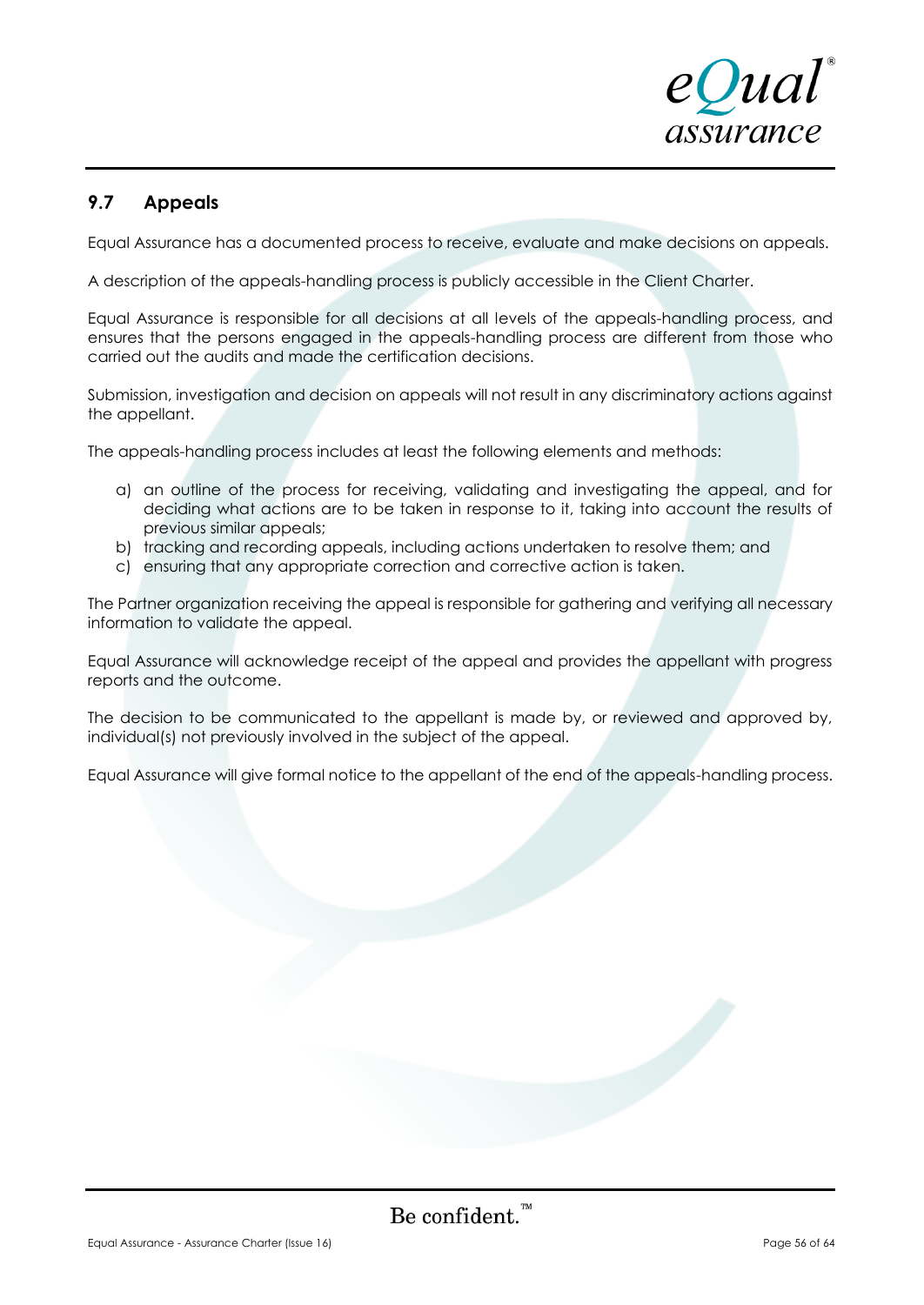

# **9.8 Complaints**

Equal Assurance acknowledges its responsibility for all decisions at all levels of the complaints handling process.

A description of the complaints-handling process for Equal Assurance is publicly accessible at the Equal Assurance website at [www.equalassurance.com.](http://www.equalassurance.com/)

Upon receipt of a complaint, Equal Assurance will confirm whether the complaint relates to certification activities that it is responsible for and, if so, deals with it. If the complaint relates to a certified client, then examination of the complaint will also consider the effectiveness of the certified management system.

In line with the Client Charter and Systems Charter, any valid complaint about a certified client is also referred by Equal Assurance to the certified client in question at an appropriate time.

Equal Assurance maintains a documented process to receive, evaluate and make decisions on complaints. This process is subject to requirements for confidentiality, as it relates to the complainant and to the subject of the complaint.

In line with the principles of ISO 10002, the complaints-handling process includes the following elements and methods:

- a) an outline of the process for receiving, validating, investigating the complaint, and for deciding what actions are to be taken in response to it;
- b) tracking and recording complaints, including actions undertaken in response to them; and
- c) ensuring that any appropriate correction and corrective action are taken.

Equal Assurance will be responsible for gathering and verifying all necessary information to validate the complaint.

Whenever possible, and in line with the Systems Charter, Equal Assurance will acknowledge receipt of the complaint, and will provide the complainant with progress reports and the outcome.

The decision to be communicated to the complainant is made by, or reviewed and approved by, individual(s) not previously involved in the subject of the complaint.

Whenever possible, and in line with the Systems Charter, Equal Assurance will give formal notice of the end of the complaints-handling process to the complainant.

Equal Assurance will determine, together with the client and the complainant, whether and, if so to what extent, the subject of the complaint and its resolution shall be made public.

Submission, investigation and decision on complaints shall not result in any discriminatory actions against the complainant.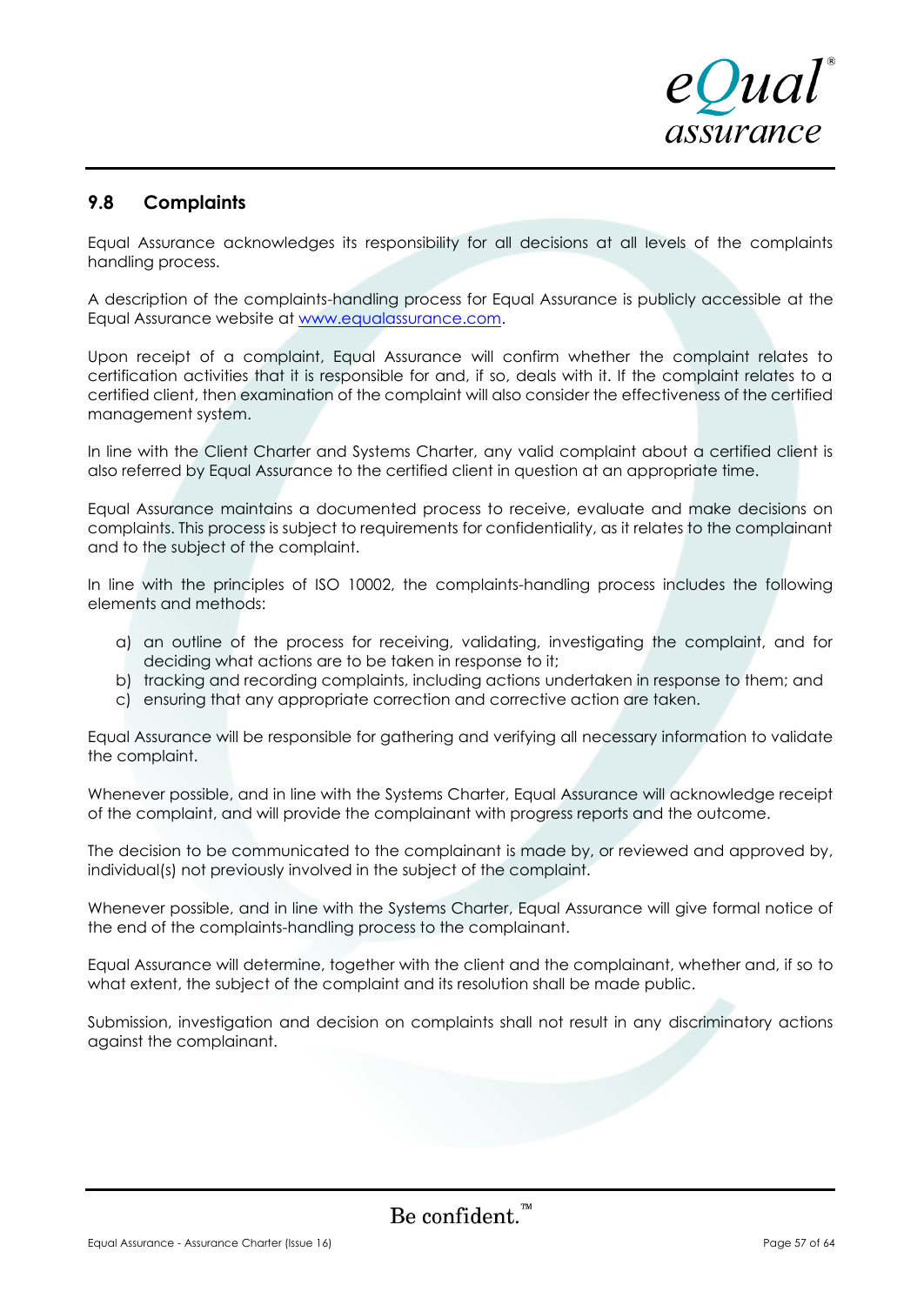

# **9.9 Records of applicants and clients**

Equal Assurance maintains records on the audit and other certification activities for all clients, including all organizations that submitted applications, and all organizations audited, certified, or with certification suspended or withdrawn.

Records on certified clients include the following:

- a) application information and pre-certification, certification, surveillance and re-certification audit reports;
- b) agreements in relation to assurance and certification services;
- c) justification of the methodology used for sampling of sites, including the sampling employed to assess the management system and/or to select sites in the context of multi-site assessment;
- d) justification for auditor time determination (see 9.1);
- e) verification of correction and corrective actions;
- f) records of complaints and appeals, and any subsequent correction or corrective actions;
- g) committee deliberations and decisions, if applicable;
- h) documentation of the certification decisions;
- i) certification documents, including the scope of certification with respect to product, process or service, as applicable;
- j) related records necessary to establish the credibility of the certification, such as evidence of the competence of auditors and technical experts; and
- k) audit programmes.

Equal Assurance keeps the records on applicants and clients secure to ensure that the information is kept confidential. Records are transported, transmitted or transferred in a way that ensures that confidentiality is maintained.

Equal Assurance maintains documented processes in Systems Charter on the retention of records. Records of certified clients and previously certified clients are as a minimum retained for the duration of the current cycle plus one full certification cycle, or for as long as the law stipulates.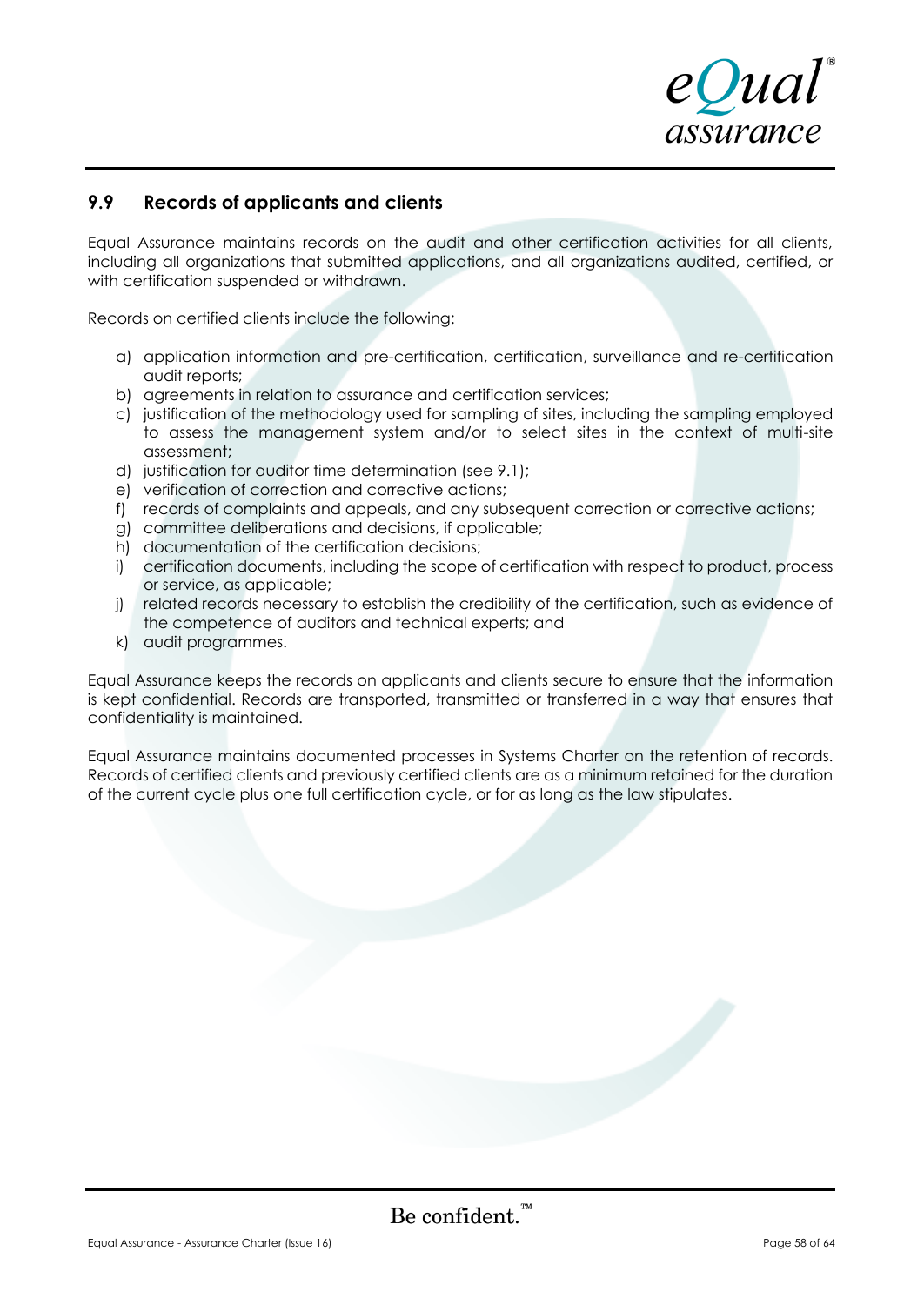

# **10. Management system requirements**

# **10.1 Options**

Equal Assurance maintains TEAMS as the management system capable of supporting and demonstrating the consistent achievement of the requirements of ISO/IEC 17021. In addition to meeting the requirements of Sections 1 to 9 of this Assurance Charter, Equal Assurance also maintains more general management system requirements in line with 10.2 of ISO/IEC 17021.

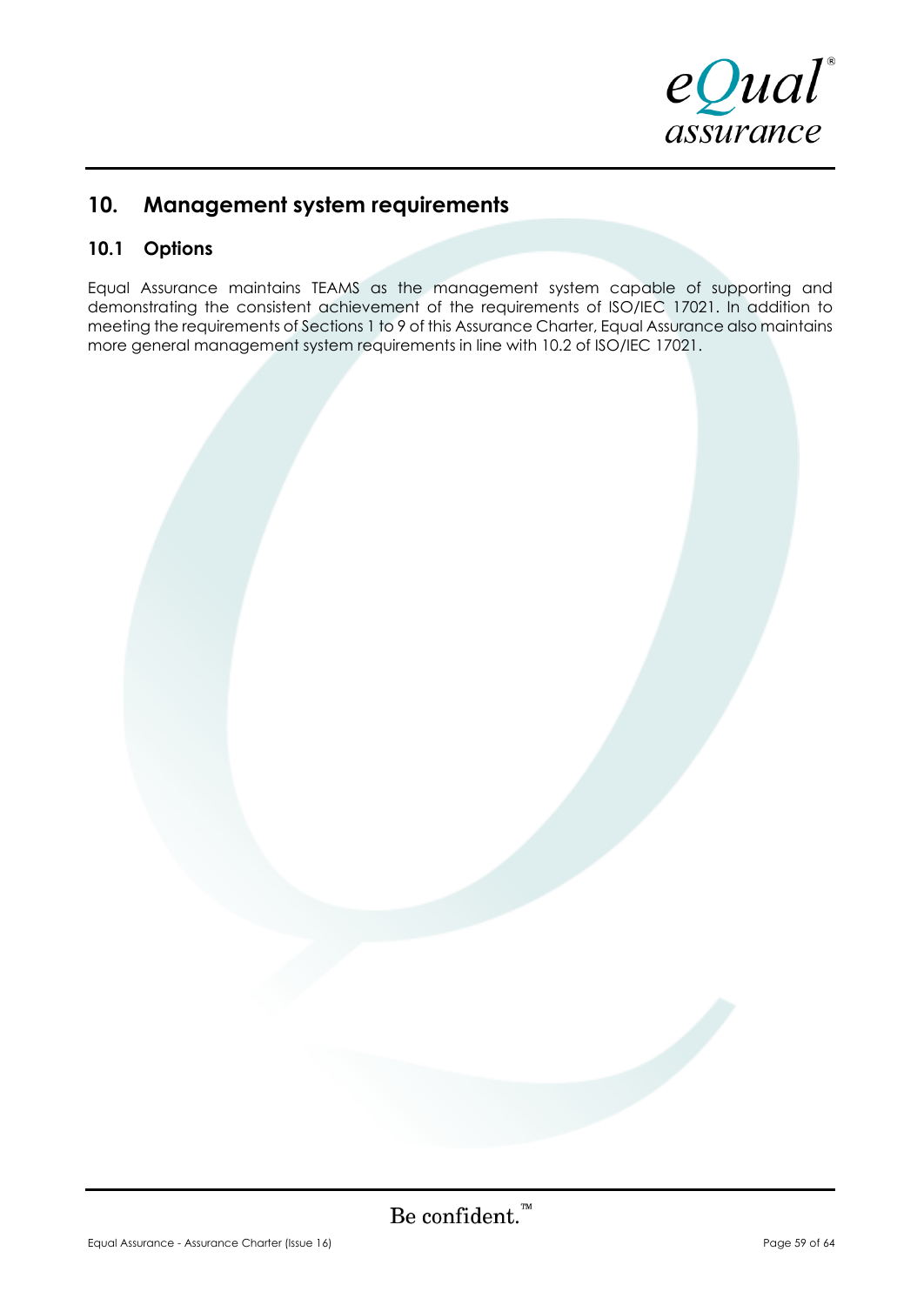

### **10.2 General management system requirements**

Equal Assurance maintains the Systems Charter that, along with its references, provides the primary mechanisms by which it delivers management system requirements. An outline of these management system requirements follows, and is provided in line with Clause 10.2 of ISO/IEC 17021.

### **10.2.1 General**

Equal Assurance has established, documented, implemented and maintains a management system that is capable of supporting and demonstrating the consistent achievement of the requirements of ISO/IEC 17021. In addition, TEAMS remains consistent with the requirements of ISO 27001.

The Group Assurance Manager, as top management for Equal Assurance:

- has established and documented policies for the activities of Partner organizations; and
- through the approval of the Assurance Charter, provides evidence of its commitment to the development of TEAMS in accordance with the requirements of ISO/IEC 17021;

The General Manager, as top management for the Partner organization:

- has established and documented objectives for its Partner organization;
- through signing of the Partner Agreement, provides evidence of its commitment to the implementation of TEAMS in accordance with the requirements of ISO/IEC 17021;
- ensures that the policies are understood, implemented and maintained at all levels of the Partner organization and related Practices; and
- is the member of the Partner organization's management who, irrespective of other responsibilities, has responsibility and authority that includes:
	- o ensuring that processes and procedures needed for TEAMS are established, implemented and maintained; and
	- o reporting on the performance of TEAMS and any need for improvement.

### **10.2.2 Management system manual**

All applicable requirements of ISO/IEC 17021 have been addressed either in this Assurance Charter (being the management system manual for TEAMS) or in associated documents. Through the Systems Charter, Equal Assurance ensures that the Assurance Charter and relevant associated documents are accessible to all relevant personnel.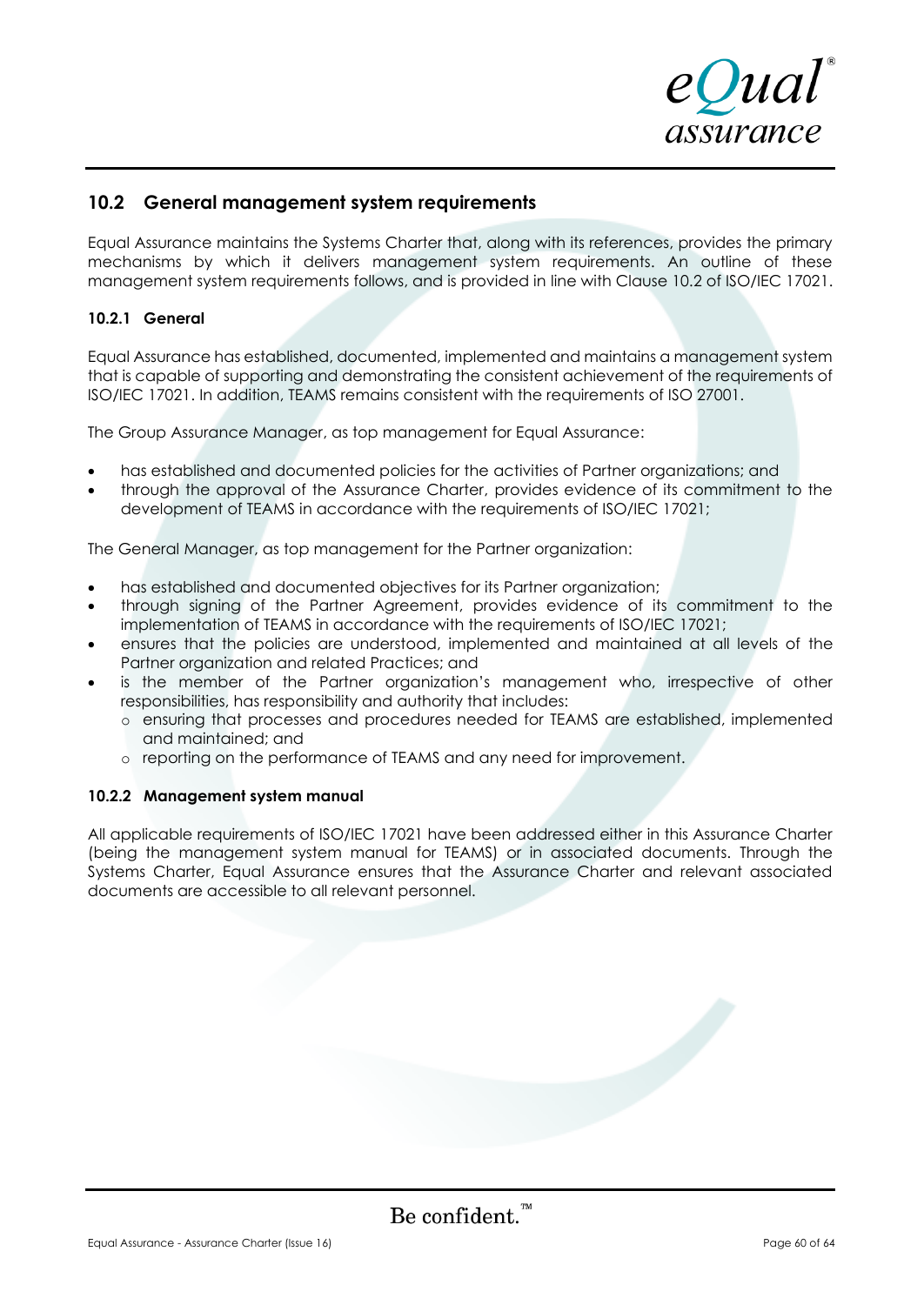

### **10.2.3 Control of documents**

In line with the Systems Charter, Equal Assurance maintains documented processes to control the documents (internal and external) that relate to the fulfilment of ISO/IEC 17021. These documented processes define the controls needed to:

- a) approve documents for adequacy prior to issue;
- b) review and update as necessary and re-approve documents;
- c) ensure that changes and the current revision status of documents are identified;
- d) ensure that relevant versions of applicable documents are available at points of use;
- e) ensure that documents remain legible and readily identifiable;
- f) ensure that documents of external origin are identified and their distribution controlled; and
- g) prevent the unintended use of obsolete documents, and to apply suitable identification to them if they are retained for any purpose.

Documentation at Equal Assurance can be in any form or type of medium.

### **10.2.4 Control of records**

Equal Assurance maintains documented processes in the Systems Charter:

- to define the controls needed for the identification, storage, protection, retrieval, retention time and disposition of its records related to the fulfilment of ISO/IEC 17021;
- for retaining records for a period consistent with its contractual and legal obligations; and
- for accessing these records, consistent with the confidentiality arrangements.

For control of records on certified clients, see also 9.9.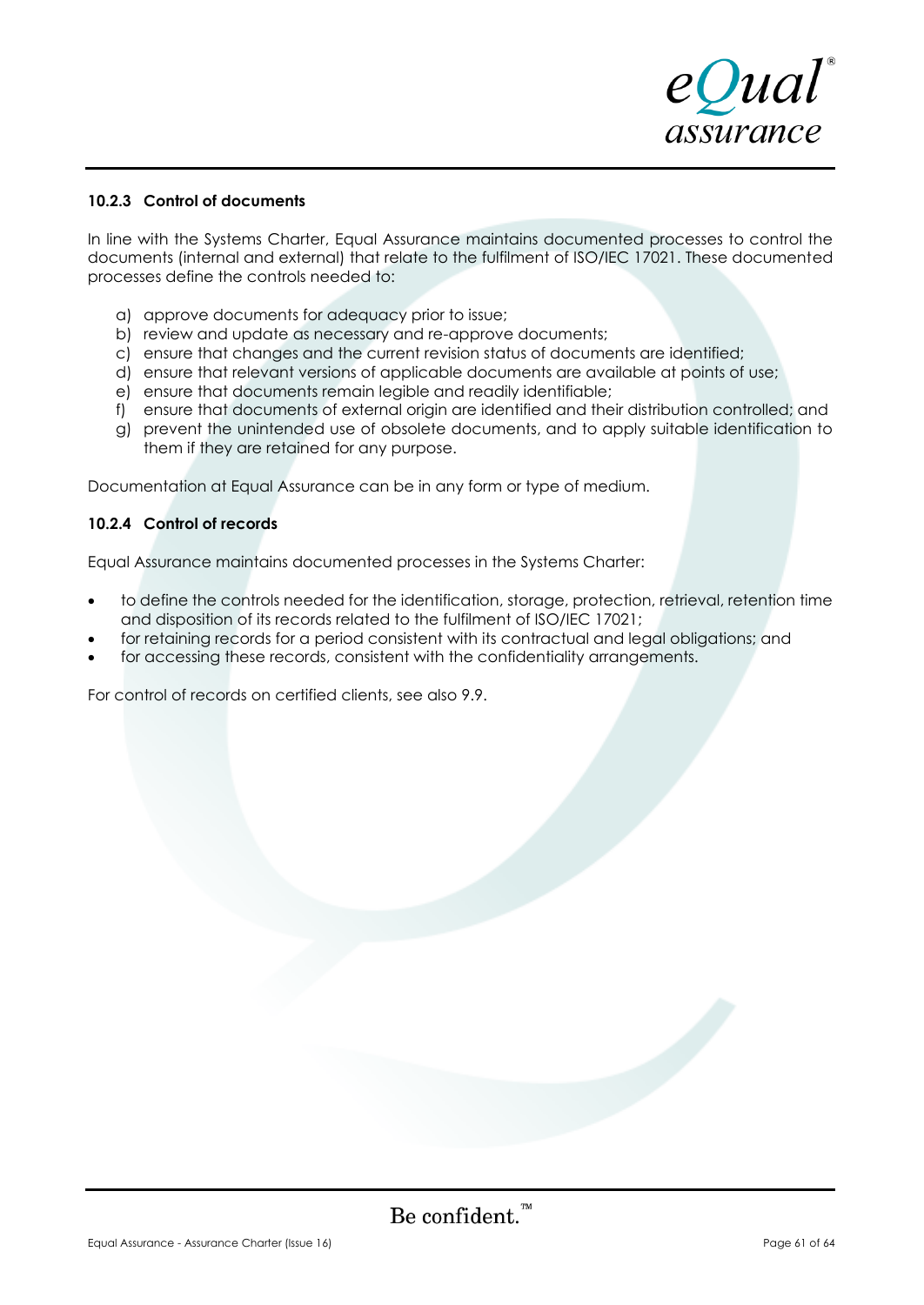

### **10.2.5 Management review**

### 10.2.5.1 General

Equal Assurance maintains documented processes in the Business Charter, established by the Group Assurance Manager, to review TEAMS at planned intervals to ensure its continuing suitability, adequacy and effectiveness, including the stated policies and objectives related to the fulfilment of the requirements of ISO/IEC 17021. These reviews are conducted at least once a year.

### 10.2.5.2 Review inputs

The input to the management review includes information related to:

- a) results of internal and external audits;
- b) feedback from clients and interested parties related to the fulfilment of ISO/IEC 17021;
- c) feedback from the Assurance Committee established to safeguarding impartiality;
- d) the status of preventive and corrective actions;
- e) the status of actions to address risk;
- f) follow-up actions from previous management reviews;
- g) the fulfilment of objectives;
- h) changes that could affect TEAMS; and
- i) appeals and complaints.

### 10.2.5.3 Review outputs

The outputs from the management review include decisions and actions related to:

- a) improvement of the effectiveness of TEAMS and its processes;
- b) improvement of the certification services related to the fulfilment of ISO/IEC 17021;
- c) resource requirements; and
- d) revisions of the Equal Assurance policies and objectives.

### **10.2.6 Internal audits**

As specified in the Systems Charter, Equal Assurance maintains documented processes for internal audits to verify that it fulfils the requirements of ISO/IEC 17021 and that TEAMS is effectively implemented and maintained. Such internal audits are conducted in line with the guidelines provided in ISO 19011. An internal audit programme is planned, taking into consideration the importance of the processes and areas to be audited, as well as the results of previous audits.

Internal audits are performed at least once a year. The frequency of internal audits may be reduced if Equal Assurance is demonstrably satisfied that TEAMS continues to be effectively implemented according to ISO/IEC 17021 and has proven stability. Equal Assurance ensures that:

- a) internal audits are conducted by qualified personnel knowledgeable in certification, auditing and the requirements of ISO/IEC 17021;
- b) auditors do not audit their own work;
- c) personnel responsible for the area audited are informed of the outcome of the audit;
- d) actions resulting from internal audits are taken in a timely and appropriate manner; and
- e) any opportunities for improvement are identified.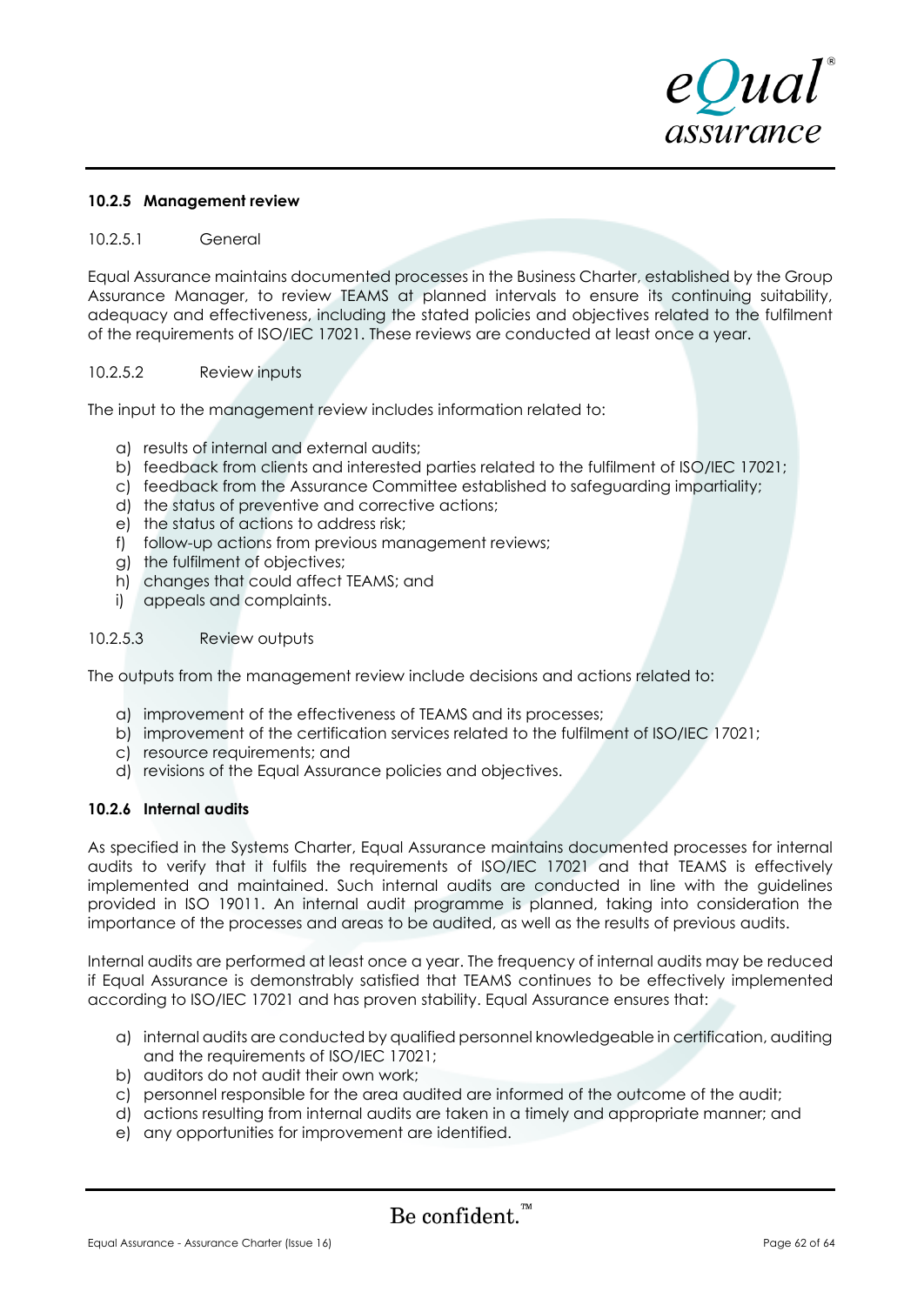

### **10.2.7 Corrective actions**

As specified in the Systems Charter, Equal Assurance maintains documented processes for identification and management of nonconformities in its operations and, where necessary, takes actions to eliminate the causes of nonconformities in order to prevent recurrence. Corrective actions are appropriate to the impact of the problems encountered. The documented processes define requirements for:

- a) identifying nonconformities (e.g. from complaints and internal audits);
- b) determining the causes of nonconformity;
- c) correcting nonconformities;
- d) evaluating the need for actions to ensure that nonconformities do not recur;
- e) determining and implementing in a timely manner, the actions needed;
- f) recording the results of actions taken; and
- g) reviewing the effectiveness of corrective actions.

### **10.2.8 Preventive actions**

As specified in the Systems Charter, Equal Assurance maintains documented processes for taking preventive actions to eliminate the causes of potential nonconformities. Preventive actions taken are appropriate to the probable impact of the potential problems. The documented processes define requirements for:

- a) identifying potential nonconformities and their causes;
- b) evaluating the need for action to prevent the occurrence of nonconformities;
- c) determining and implementing the action needed;
- d) recording the results of actions taken; and
- e) reviewing the effectiveness of the preventive actions taken.